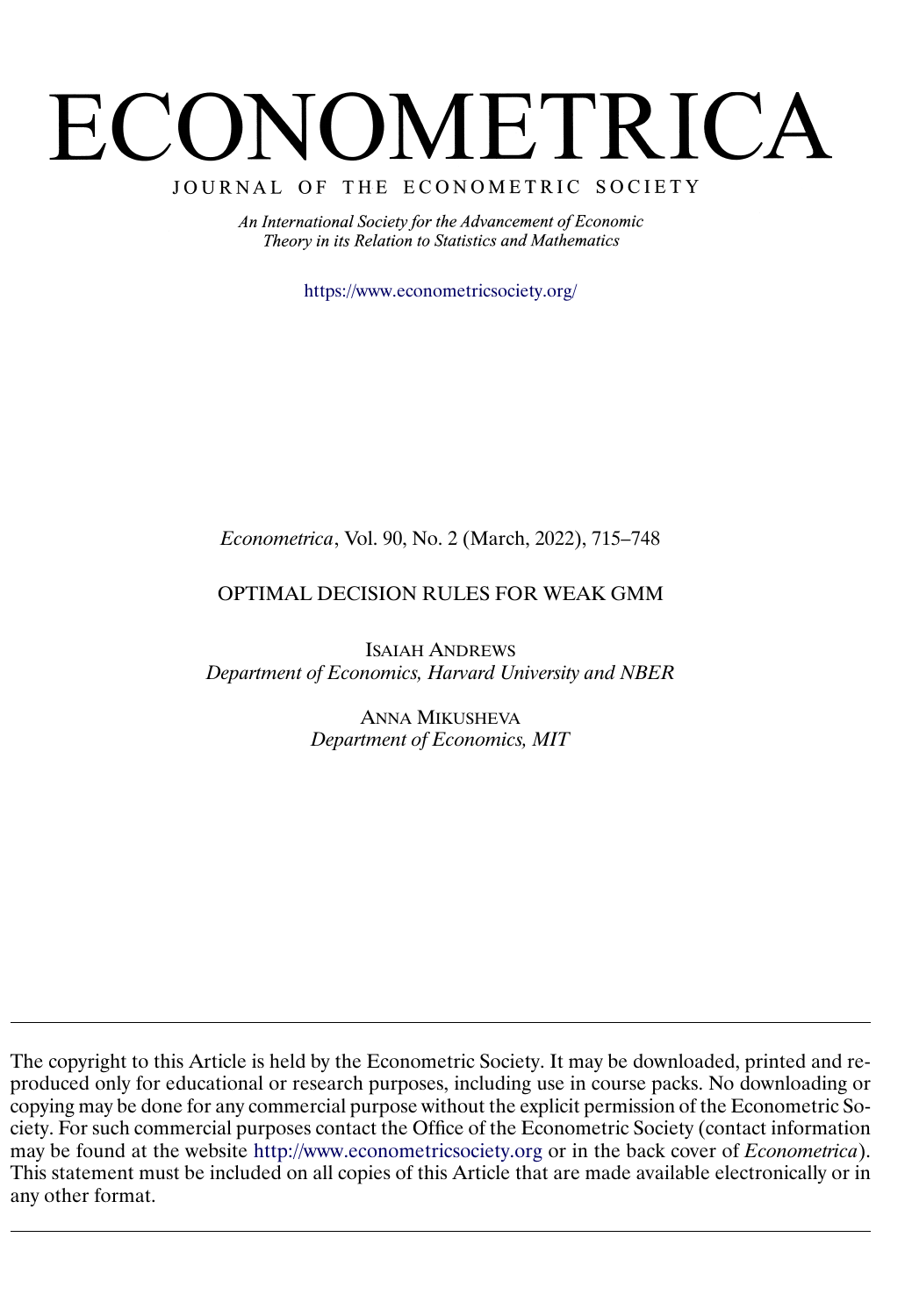# <span id="page-1-0"></span>OPTIMAL DECISION RULES FOR WEAK GMM

ISAIAH ANDREWS Department of Economics, Harvard University and NBER

#### ANNA MIKUSHEVA Department of Economics, MIT

This paper studies optimal decision rules, including estimators and tests, for weakly identified GMM models. We derive the limit experiment for weakly identified GMM, and propose a theoretically-motivated class of priors which give rise to quasi-Bayes decision rules as a limiting case. Together with results in the previous literature, this establishes desirable properties for the quasi-Bayes approach regardless of model identification status, and we recommend quasi-Bayes for settings where identification is a concern. We further propose weighted average power-optimal identification-robust frequentist tests and confidence sets, and prove a Bernstein-von Mises-type result for the quasi-Bayes posterior under weak identification.

KEYWORDS: Limit experiment, quasi-Bayes, weak identification, nonlinear GMM.

# 1. INTRODUCTION

WEAK IDENTIFICATION ARISES in a wide range of empirical settings. Weakly identified nonlinear models have objective functions which are near-flat in certain directions, or have multiple near-optima. Standard asymptotic approximations break down when identification is weak, resulting in biased and non-normal estimates, as well as invalid standard errors and confidence sets. Further, existing optimality results do not apply in weakly identified settings, making it unclear how researchers should best extract the information present in the data.

To provide guidance for such cases, this paper develops a theory of optimality for nonlinear GMM models with weak identification. $<sup>1</sup>$  Even when identification is weak, the sam-</sup> ple average GMM moment function is approximately normally distributed, allowing us to derive a novel Gaussian process limit experiment which upper-bounds attainable largesample performance. This limit experiment is infinite-dimensional, reflecting the semiparametric nature of the GMM model, and there typically exists no uniformly best procedure. As a consequence, asymptotically optimal approaches for weakly identified GMM necessarily trade off performance across different parts of the parameter space.

We discipline these tradeoffs by considering Bayes decision rules, and propose a theoretically-motivated class of computationally tractable priors for the limit experiment. This class yields the quasi-Bayes approach studied by [Kim](#page-33-0) [\(2002\)](#page-33-0) and [Chernozhukov and](#page-33-0)

Isaiah Andrews: [iandrews@fas.harvard.edu](mailto:iandrews@fas.harvard.edu)

Anna Mikusheva: [amikushe@mit.edu](mailto:amikushe@mit.edu)

The first author was supported by the National Science Foundation under Grant 1654234, and by the Sloan Research Fellowship. The second author was supported by the Castle-Krob Career Development Chair and the Sloan Research Fellowship. We thank Jiafeng Chen, David Hughes, and Ashesh Rambachan for research assistance, and two anonymous referees as well as numerous seminar participants for helpful comments. A replication file is posted [\(Andrews and Mikusheva](#page-33-0) [\(2022\)](#page-33-0)).

 ${}^{1}$ Kaji [\(2021\)](#page-33-0) studied weakly identified parameters in semiparametric models, and introduced a notion of weak efficiency for estimators. Weak efficiency is necessary, but not in general sufficient, for decision-theoretic optimality (e.g., admissibility) in many contexts.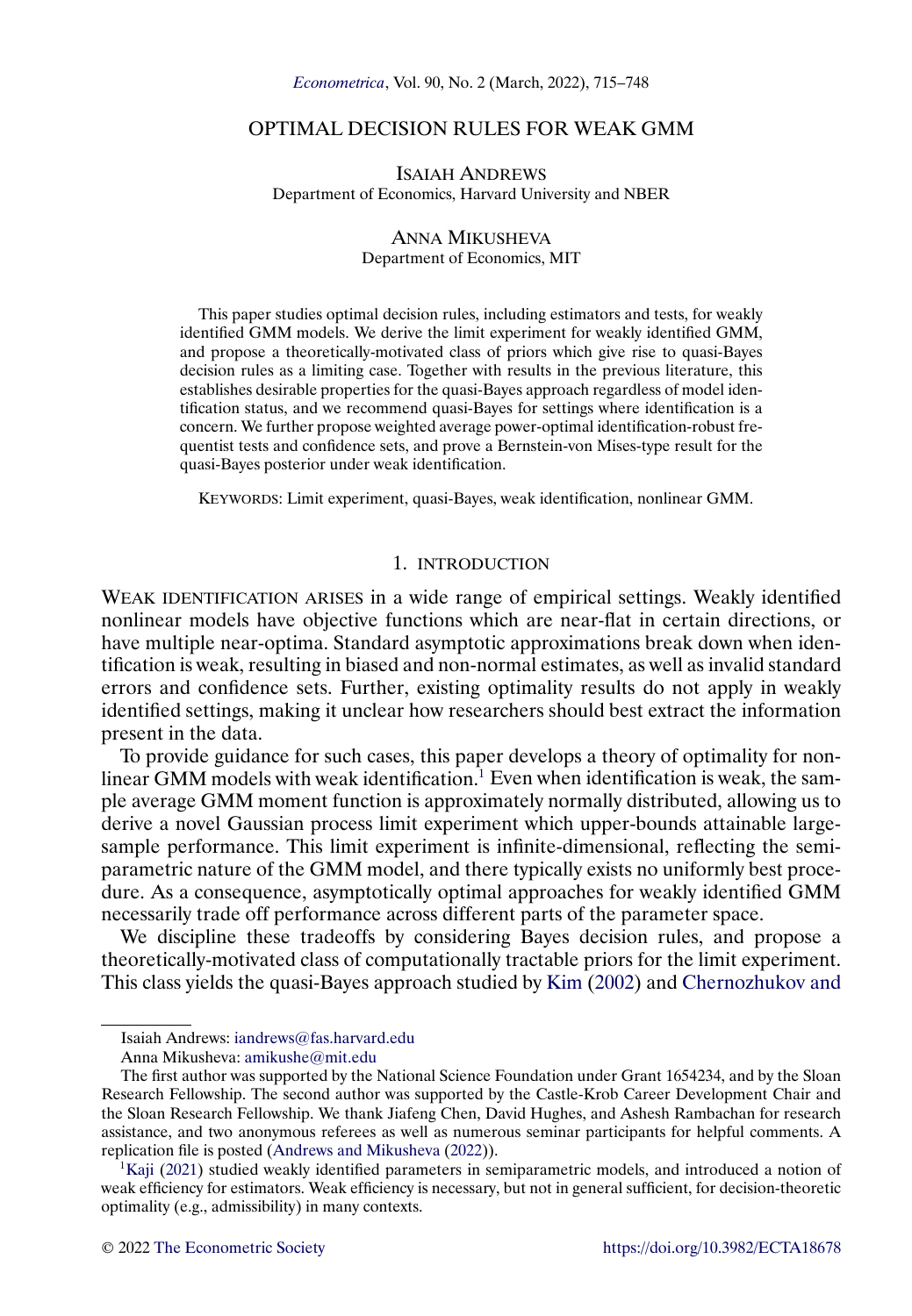<span id="page-2-0"></span>[Hong](#page-33-0) [\(2003\)](#page-33-0) as a diffuse-prior limit. Quasi-Bayes treats a transformation of the continuously updating GMM objective function as a likelihood, which is combined with a prior to produce Bayes decision rules. We further prove a Bernstein–von Mises-type result establishing the asymptotic properties of quasi-Bayes under weak identification.

For inference, one may report quasi-Bayes credible regions. However, these do not in general have correct frequentist coverage under weak identification. To address this issue, we derive weighted average power-maximizing frequentist tests with respect to our recommended priors, and construct confidence sets by collecting the parameter values not rejected by these tests. These confidence sets take a form similar to quasi-Bayes highest posterior density regions, but ensure correct coverage under weak identification.

Finally, we illustrate our analysis with simulations and empirical results based on quantile IV applied to data from [Graddy](#page-33-0) [\(1995\)](#page-33-0) on the demand for fish.

The bottom line of this analysis is that quasi-Bayes decision rules have desirable optimality properties whether identification is weak or strong. Unlike for conventional GMM estimators, to use the quasi-Bayes approach researchers must specify a prior. [Cher](#page-33-0)[nozhukov and Hong](#page-33-0) [\(2003\)](#page-33-0) showed, however, that quasi-Bayes procedures are equivalent to efficient GMM in large samples under strong identification, and so are insensitive to the prior in this case. Under weak identification, by contrast, the prior plays an important role, since the data provide only limited information. Even under weak identification, however, our robust confidence sets guarantee correct coverage regardless of the choice of prior. These results complement earlier findings from [Chen, Christensen, and Tamer](#page-33-0) [\(2018\)](#page-33-0) who showed, among many other findings, that quasi-Bayes highest posterior density sets based on flat priors have correct coverage for the identified set in strongly but partially identified models, establishing a further desirable property for quasi-Bayes approaches in settings with non-standard identification.2 Based on these results, we recommend quasi-Bayes for settings where identification is a concern.

The next section introduces our setting and derives the limit experiment. Section [3](#page-8-0) motivates and derives our recommended class of priors and shows that quasi-Bayes corresponds to their diffuse limit. Section [4](#page-13-0) discusses quasi-Bayes decision rules and constructs optimal frequentist tests. Section [5](#page-16-0) discusses feasible quasi-Bayes decision rules and characterizes their large-sample behavior. Finally, Section [6](#page-19-0) provides empirical results for quantile IV applied to data from [Graddy](#page-33-0) [\(1995\)](#page-33-0).

#### 2. LIMIT EXPERIMENT FOR WEAKLY IDENTIFIED GMM

#### 2.1. *Weak Identification in Nonlinear GMM*

Suppose we observe a sample of independent and identically distributed observations  $\{X_i, i = 1, \ldots, n\}$  with support X. We are interested in a structural parameter  $\theta^* \in \Theta$ , which is assumed to satisfy the moment equality  $\mathbb{E}_P[\phi(X, \theta^*)] = 0 \in \mathbb{R}^k$ , for P the unknown distribution of the data and  $\phi(\cdot, \cdot)$  a known function of the data and parameters.<sup>3</sup> We assume  $\theta^*$  corresponds to a quantity of economic interest which is well-defined whether or not it can be recovered from the data, and want to choose an action  $a \in A$  to minimize a loss  $L(a, \theta^*) \ge 0$  that depends only on a and  $\theta^*$ .

[<sup>2</sup>Chen, Christensen, and Tamer](#page-33-0) [\(2018\)](#page-33-0) also showed that, in the partially, strongly identified setting, quasi-Bayes posteriors based on informative priors can be used to form critical values for confidence sets for the full parameter vector and subvectors, and proposed simple confidence sets for scalar subvectors.

<sup>3</sup>Our results in this section allow infinite-dimensional structural parameters, but in the remainder of the paper we assume that  $\theta$  is finite-dimensional.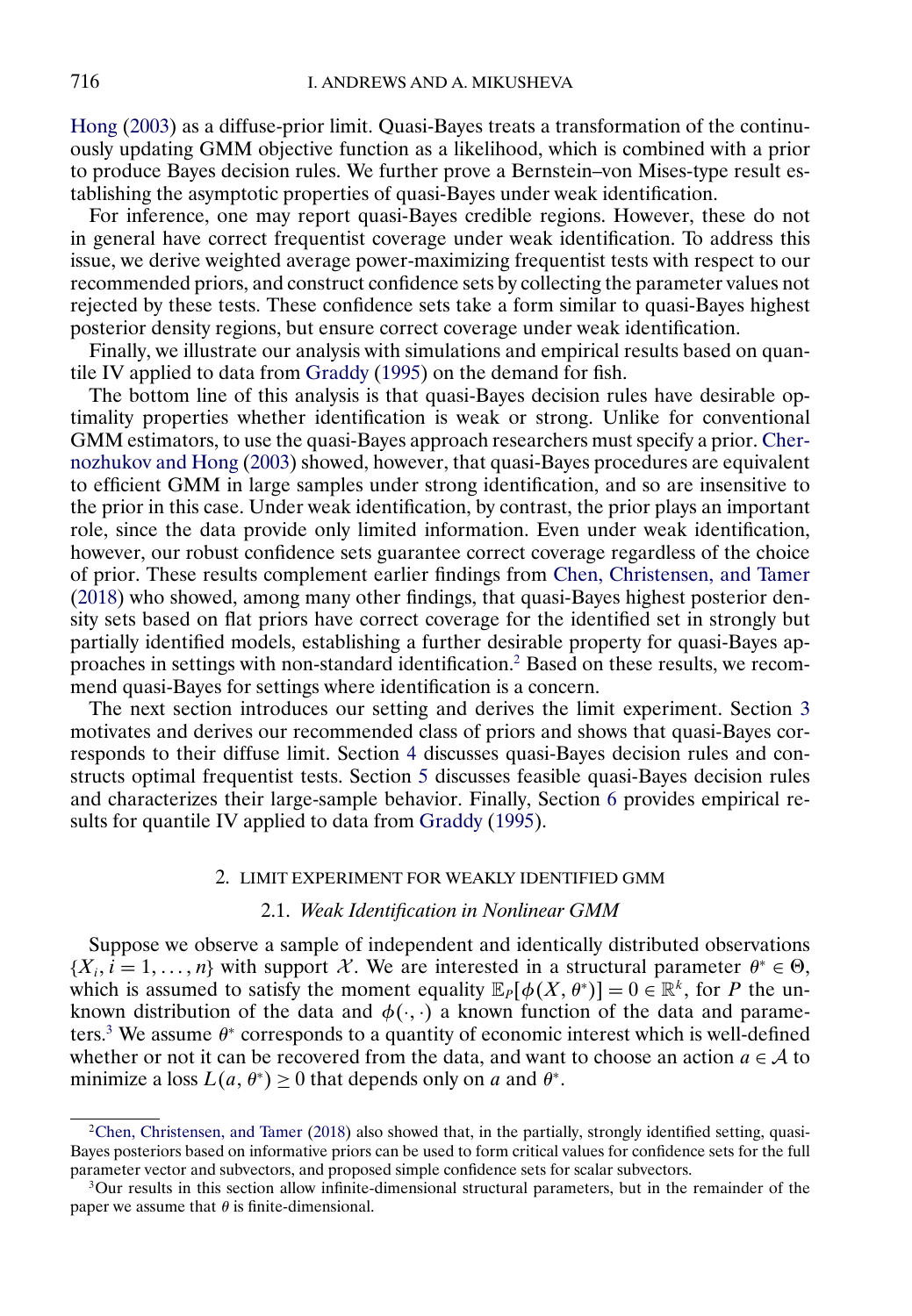<span id="page-3-0"></span>EXAMPLE—Quantile IV: Suppose the observed data  $X = (Y, W, Z)$  consist of an outcome Y, a  $(p - 1)$ -dimensional vector of endogenous regressors W, and a k-dimensional vector of instruments Z. For  $\theta = (\alpha, \beta) \in \Theta$ , consider the moment condition

$$
\phi(X,\theta) = \left(\mathbb{I}\big\{Y - \alpha - W'\beta \le 0\big\} - \tau\right)Z,\tag{1}
$$

introduced by [Chernozhukov and Hansen](#page-33-0) [\(2005\)](#page-33-0) for inference on the  $\tau$ th conditional quantile. For estimation of  $\theta$ , we could take  $\mathcal{A} = \Theta$  and consider squared error loss,  $L(a, \theta) = ||a - \theta||^2$ .

If the data are informative, standard asymptotic arguments imply that the GMM estimator for  $\theta^*$  is approximately normally distributed in large samples, with standard errors that can be consistently estimated. Under regularity conditions, one can further show that the optimally-weighted GMM estimator is asymptotically efficient, in the sense of minimizing expected squared error loss in large samples, and that efficient decision rules for many other problems may be constructed based on this estimator. By contrast, when the data are less informative and identification is weak, these approximations break down. Consequently, GMM estimators may be far from normally distributed, and it is less clear how to efficiently estimate  $\theta^*$  or solve other decision problems.

EXAMPLE—Quantile IV, continued: We illustrate the problem of weak identification with an application of quantile IV to data from [Graddy](#page-33-0) [\(1995\)](#page-33-0) on the demand for fish at the Fulton fish market. Following [Chernozhukov, Hansen, and Jansson](#page-33-0) [\(2009\)](#page-33-0), who discussed finite-sample frequentist inference in this setting, we consider the quantile IV moment conditions stated in equation  $(1)$  with Y the log quantity of fish purchased, W the log price, and  $Z$  a vector of instruments consisting of a constant, a dummy for whether the weather offshore was mixed (with wave height above 3.8 feet and windspeed over 13 knots), and a dummy for whether the weather offshore was stormy (with wave height above 4.5 feet and windspeed over 18 knots). We focus on results for the 75th percentile,  $\tau = 0.75$ . For further details on the data and setting, see [Graddy](#page-33-0) [\(1995\)](#page-33-0) and [Chernozhukov, Hansen, and Jansson](#page-33-0) [\(2009\)](#page-33-0).

The first panel of Figure 1 plots contours of the continuously updating GMM objective function,  $Q_n(\theta) = g_n(\theta) \widehat{\Sigma}_n^{-1}(\theta, \theta) g_n(\theta)$ , for  $g_n(\cdot) = \frac{1}{\sqrt{n}} \sum_{i=1}^n \phi(X_i, \cdot)$  and  $\widehat{\Sigma}_n(\theta, \theta)$  the sample variance of  $\phi(X_i, \theta)$ . The second and third panels plot the profiled objective functions for  $\alpha$  and  $\beta$ , respectively, where the profiled objective for  $\alpha$  is  $\min_{\beta} Q_n(\alpha, \beta)$ . The



FIGURE 1.—GMM objective function  $Q_n(\theta)$  for quantile IV,  $\tau = 0.75$ , based on [Graddy](#page-33-0) [\(1995\)](#page-33-0) data.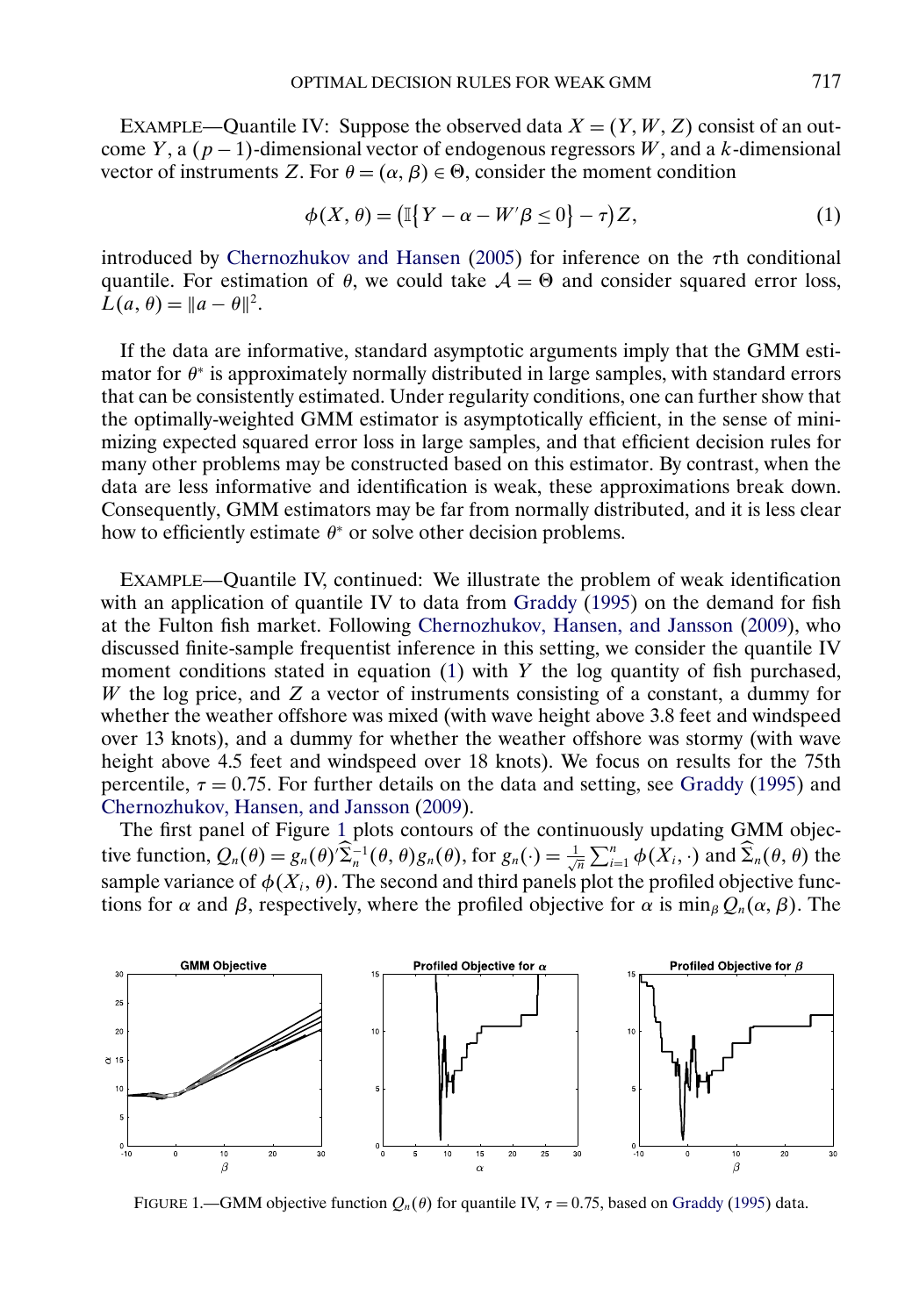<span id="page-4-0"></span>

FIGURE 2.—Finite-sample distribution of GMM estimator in simulations calibrated to [Graddy](#page-33-0) [\(1995\)](#page-33-0) data, along with weak- and strong-asymptotic large-sample distributions. Based on 1000 simulation draws, dropping top and bottom 1% of draws in the left panel for visibility.

GMM objective is low over a substantial part of the parameter space, suggesting, as previously noted by [Chernozhukov, Hansen, and Jansson](#page-33-0) [\(2009\)](#page-33-0), that weak identification may be an issue here.

The details of Figure [1](#page-3-0) suggest particular trouble for conventional asymptotic approximations. Standard arguments for the large-sample normality of GMM estimators rely on quadratic approximations to the objective function, but Figure [1](#page-3-0) shows that the sample objective function is far from quadratic in these data. To explore the implications for GMM estimation, we calibrate simulations to the [Graddy](#page-33-0)  $(1995)$  data.<sup>4</sup> The first column of Figure 2 shows the distribution of the GMM estimators for  $\alpha$  and  $\beta$  in these calibrations, and highlights that these distributions are clearly non-normal, with substantial right-skewness. Hence, we see that weak identification undermines the validity of conventional asymptotic approximations in this setting, raising the question of how to efficiently estimate the structural parameters.

To develop asymptotic results for weakly identified GMM, we need a framework for modeling weak identification. Intuitively,  $\theta^*$  is weakly identified when the mean of the moment function  $\mathbb{E}_P[\phi(X, \theta)]$  is close to zero, relative to sampling uncertainty, over a nontrivial part of the parameter space  $\Theta$ . To obtain asymptotic approximations that reflect this situation, we adopt a nonparametric version of weak-identification asymptotics and model the data generating process as local to identification failure. Specifically, we assume the sample of size *n* follows distribution  $P = P_{n,f}$ , where the sequence  $P_{n,f}$  converges to some (unknown) limit  $P_0$ ,

$$
\int \left[ \sqrt{n} \left( dP_{n,f}^{1/2} - dP_0^{1/2} \right) - \frac{1}{2} f dP_0^{1/2} \right]^2 \to 0 \tag{2}
$$

<sup>4</sup>Details of the calibration may be found in Appendix [D.](#page-31-0)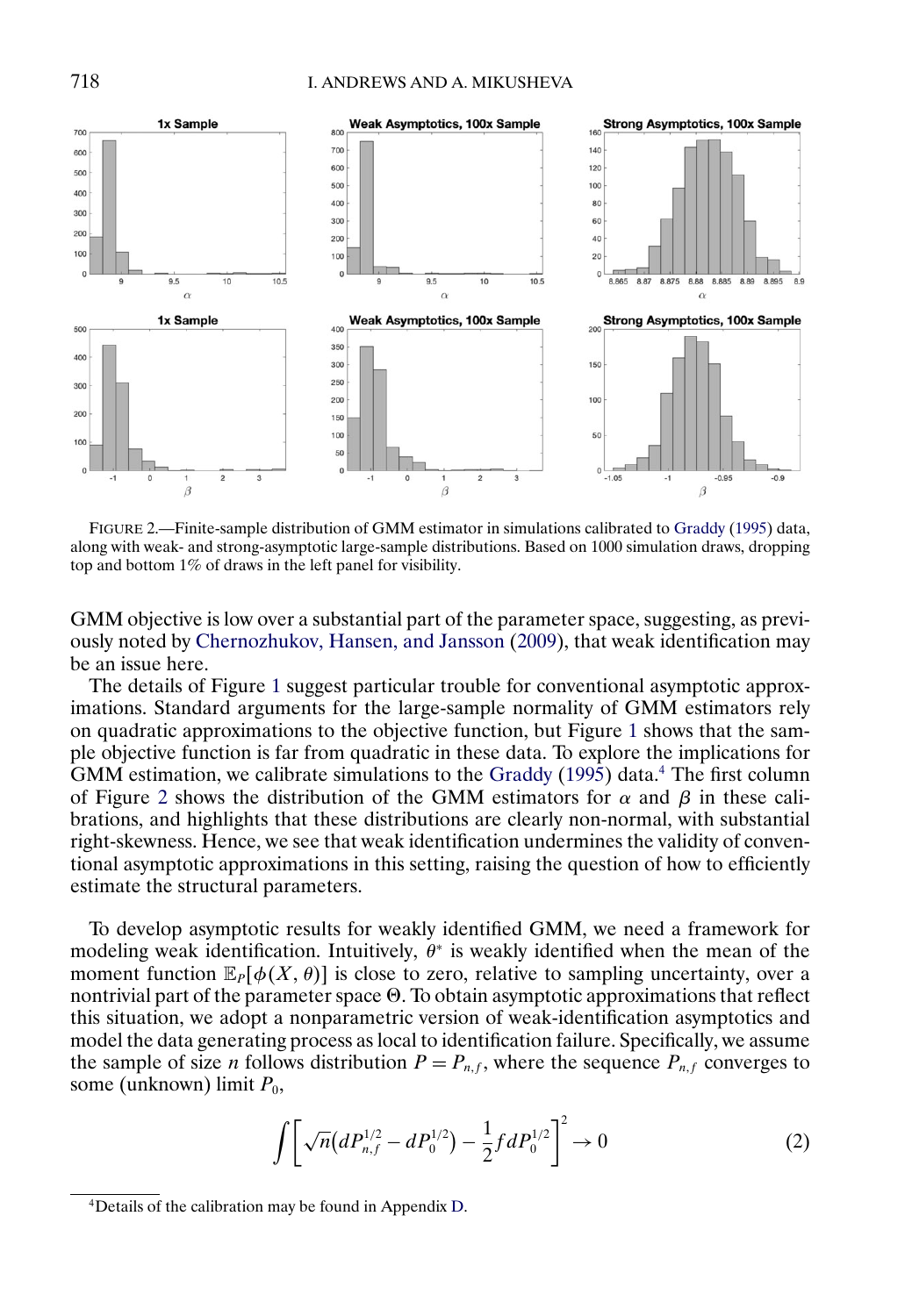<span id="page-5-0"></span>as  $n \to \infty$ . Restriction [\(2\)](#page-4-0) is a differentiability in quadratic mean condition, and is standard in the literature on semiparameteric efficiency (see Chapter 25 in [Van der Vaart](#page-34-0) [\(1998\)](#page-34-0)).<sup>5</sup> We focus on the case where the structural parameter  $\theta^*$  is set-identified under  $P_0$ , in the sense that the identified set

$$
\Theta_0 = \big\{\theta \in \Theta : \mathbb{E}_{P_0}\big[\phi(X,\theta)\big] = 0\big\}
$$

contains at least two distinct elements, and assume that  $\Theta_0$  is compact, with  $\theta^* \in \Theta_0$ .

A measurable function f in [\(2\)](#page-4-0) is called a score, and necessarily satisfies  $\mathbb{E}_{P_0}[f(X)] = 0$ and  $\mathbb{E}_{P_0}[f^2(X)] < \infty$  (see [Van der Vaart and Wellner](#page-34-0) [\(1996\)](#page-34-0), Lemma 3.10.10). Denote the space of score functions by  $T(P_0)$ , and note that this is a linear subspace of  $L_2(P_0)$ , the space of functions from X to R that are square integrable with respect to  $P_0$ . Intuitively, each  $f \in T(P_0)$  specifies a different "direction" from which the sequence of data generating processes  $P_{n,f}$  may approach  $P_0$ . The space of such directions is typically infinitedimensional (in particular, whenever  $X$  has a continuously distributed element), and describes the many ways in which the data generating  $P_{n,f}$  may depart from  $P_0$  in terms of means and covariances, but also in terms of higher moments and other features. Condi-tion [\(2\)](#page-4-0) then implies that  $P_{n,f}$  approaches  $P_0$  at rate  $\frac{1}{\sqrt{n}}$ , so the difference between the two distributions is on the same order of magnitude as sampling uncertainty. This ensures that  $P_{n,f}$  and  $P_0$  remain "close" in a statistical sense even in large samples.

While the score  $f$  controls the distribution of the data, our interest lies in the structural parameter  $\theta^*$ . Identifying information about  $\theta^*$  comes from the fact that not all elements of  $T(P_0)$  are consistent with a given  $\theta^*$ . Specifically, the scaled sample average of the moments has (asymptotic) mean zero at  $\theta^*$  under  $P_{n,f}$  if and only if  $\mathbb{E}_{P_0}[f(X)\phi(X,\theta)]$  $\{\theta^*\}$ ] = 0. Correspondingly, the subspace of scores consistent with  $\theta^*$  is

$$
T_{\theta^*}(P_0) = \{ f \in T(P_0) : \mathbb{E}_{P_0}[f(X)\phi(X,\theta^*)] = 0 \}.
$$

This space is typically infinite-dimensional, in keeping with the semiparametric nature of the GMM model. We are now equipped to define the finite-sample statistical experiment.

DEFINITION 1: The *finite-sample experiment* for sample size  $n, \mathcal{E}_n^*$ , corresponds to observing an i.i.d. sample of random variables  $X_i$ ,  $i = 1, ..., n$ , distributed according to  $P_{n,f}$ , with parameter space  $\{(\theta^*, f) : \theta^* \in \Theta_0, f \in T_{\theta^*}(P_0)\}.$ 

EXAMPLE—Quantile IV, continued: A variety of different distributions  $P_0$  give rise to nontrivial identified sets  $\Theta_0$  in this example. Correspondingly, there are many ways weak identification may arise. For example, suppose that the first element of  $Z$  is a constant, while the remaining elements of Z can be written as  $UZ^*$ , for U a mean-zero random variable independent of  $(Y, W, Z^*)$  and  $Z^*$  a potentially informative, but unobserved, instrument. The last  $k-1$  elements of  $\mathbb{E}_{P_0}[\phi(X, \theta)]$  are thus identically zero on  $\Theta$ , while the first element of  $\mathbb{E}_{P_0}[\phi(X, \theta)]$  is zero if and only if  $\alpha$  is equal to the  $\tau$ th quantile of Y − W' $\beta$  under  $P_0$ ,  $q_{P_0,\tau}(Y - W'\beta)$ . Hence, the identified set under  $P_0$  is  $\Theta_0 = \{\theta = (\alpha, \beta) \in$  $\Theta$ :  $\alpha = q_{P_0,\tau}(Y-W'\beta)$ .

To illustrate the utility of weak-identification asymptotic approximations, we return to our simulations calibrated to [Graddy](#page-33-0) [\(1995\)](#page-33-0). The second column of Figure [2](#page-4-0) shows the

 $5P$ Frior work by [Kaji](#page-33-0) [\(2021\)](#page-33-0) also analyzes weak identification using paths satisfying [\(2\)](#page-4-0).

<sup>&</sup>lt;sup>6</sup>The more general assumption that  $\theta^*$  is local to  $\Theta_0$  yields a limit experiment similar to that derived below, at the cost of heavier notation. Hence, we focus on the case with  $\theta^* \in \Theta_0$ .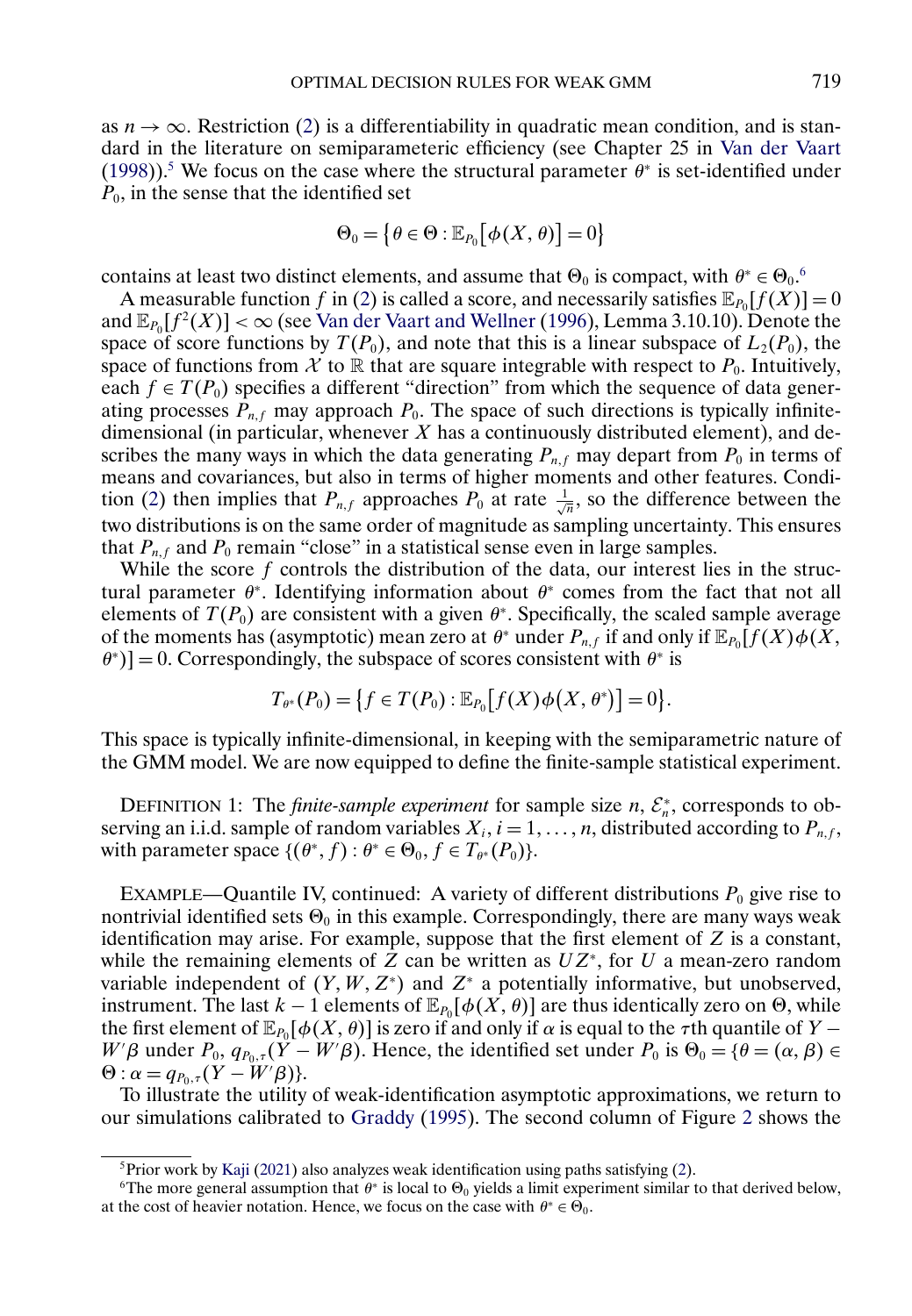<span id="page-6-0"></span>distribution of GMM estimators when we (a) increase the sample size by a factor of 100 and (b) model the finite-sample distribution  $P_{n,f}$  as converging (in the sense of [\(2\)](#page-4-0)) to the distribution  $P_0$  discussed above, with score f chosen to match the distribution at the original sample size. For comparison, the third column shows the distribution under strongidentification asymptotics, which hold the data generating process fixed as  $n$  grows. As Figure [2](#page-4-0) makes clear, weak-identification asymptotics preserve the asymmetric and heavytailed behavior seen in the data-calibrated design. By contrast, under strong-identification asymptotics, the distribution appears approximately normal. This is expected given standard asymptotic results, but is a much worse approximation to the small-sample distribution.

#### 2.2. *Asymptotic Representation Theorem*

This section shows that to construct asymptotically optimal decision rules for weakly identified GMM, it suffices to derive optimal decision rules in a limit experiment. This limit experiment corresponds to observing a Gaussian process  $g(\cdot)$  with unknown mean function  $m(\cdot)$  and known covariance function  $\Sigma(\cdot, \cdot)$ , where  $\theta^*$  satisfies  $m(\theta^*) = 0$ . Intuitively,  $g(\cdot)$  corresponds to the scaled sample average of the moments, since, as we discuss below, under  $P_{n,f}$ ,

$$
\frac{1}{\sqrt{n}}\sum_{i=1}^{n}\phi(X_{i},\cdot)=g_{n}(\cdot) \quad \Rightarrow \quad g(\cdot)\sim\mathcal{GP}(m,\Sigma)
$$
 (3)

on  $\Theta_0$ , where  $\Rightarrow$  denotes weak convergence as a process,  $m(\cdot) = \mathbb{E}_{P_0}[f(X)\phi(X,\cdot)],$  $\Sigma(\theta_1, \theta_2) = \mathbb{E}_{P_0}[\phi(X, \theta_1)\phi(X, \theta_2)']$ , and  $\Sigma$  is consistently estimable. We assume throughout that  $\Sigma$  is continuous in both arguments.<sup>7</sup>

To derive the limit experiment, we first discuss the parameter space for the mean function  $m(\cdot)$ . Define a linear transformation mapping  $f \in T(P_0)$  to functions  $m(\cdot)$ :

$$
m(\cdot) = \mathbb{E}_{P_0}[f(X)\phi(X,\cdot)].
$$
\n(4)

Let H be the image of  $T(P_0)$  under this transformation. Lemma [2](#page-21-0) in the [Appendix](#page-21-0) shows that  $H$  is the Reproducing Kernel Hilbert Space (RKHS) associated with the covariance function  $\Sigma$ . Let  $\mathcal{H}_{\theta^*} = \{m \in \mathcal{H} : m(\theta^*) = 0\}$  denote the subset of  $\mathcal{H}$  with a zero at  $\theta^*$ .

DEFINITION 2: The *Gaussian process experiment*  $\mathcal{E}_{GP}^*$  corresponds to observing a Gaussian process  $g(\cdot) \sim \mathcal{GP}(m(\cdot), \Sigma)$  with known covariance function  $\Sigma(\cdot, \cdot)$ , unknown mean function *m*, and parameter space  $\{(\theta^*, m) : \theta^* \in \Theta_0, m \in \mathcal{H}_{\theta^*}\}.$ 

To compare  $\mathcal{E}_{GP}^*$  to  $\mathcal{E}_n^*$ , we need to relate their parameter spaces. A challenge here is that the space of scores f in the experiment  $\mathcal{E}_n^*$  is larger than the space of means m in  $\mathcal{E}_{GP}^*$ . To address this, we decompose each score as  $f = f^* + f^{\perp}$ , where  $f^*$  is isomorphic to m, while  $f^{\perp}$  reflects aspects of the data generating process which are irrelevant to the largesample behavior of the moments, and so can safely be ignored when constructing decision rules. Specifically, denote the null space of the linear operator (4) by  $\mathcal{H}^{\perp}$ . By definition,

Together with compactness of  $\Theta_0$ , this implies that we can take the stochastic process g to be everywhere continuous almost surely. See Lemma 1.3.1 of [Adler and Taylor](#page-33-0) [\(2007\)](#page-33-0).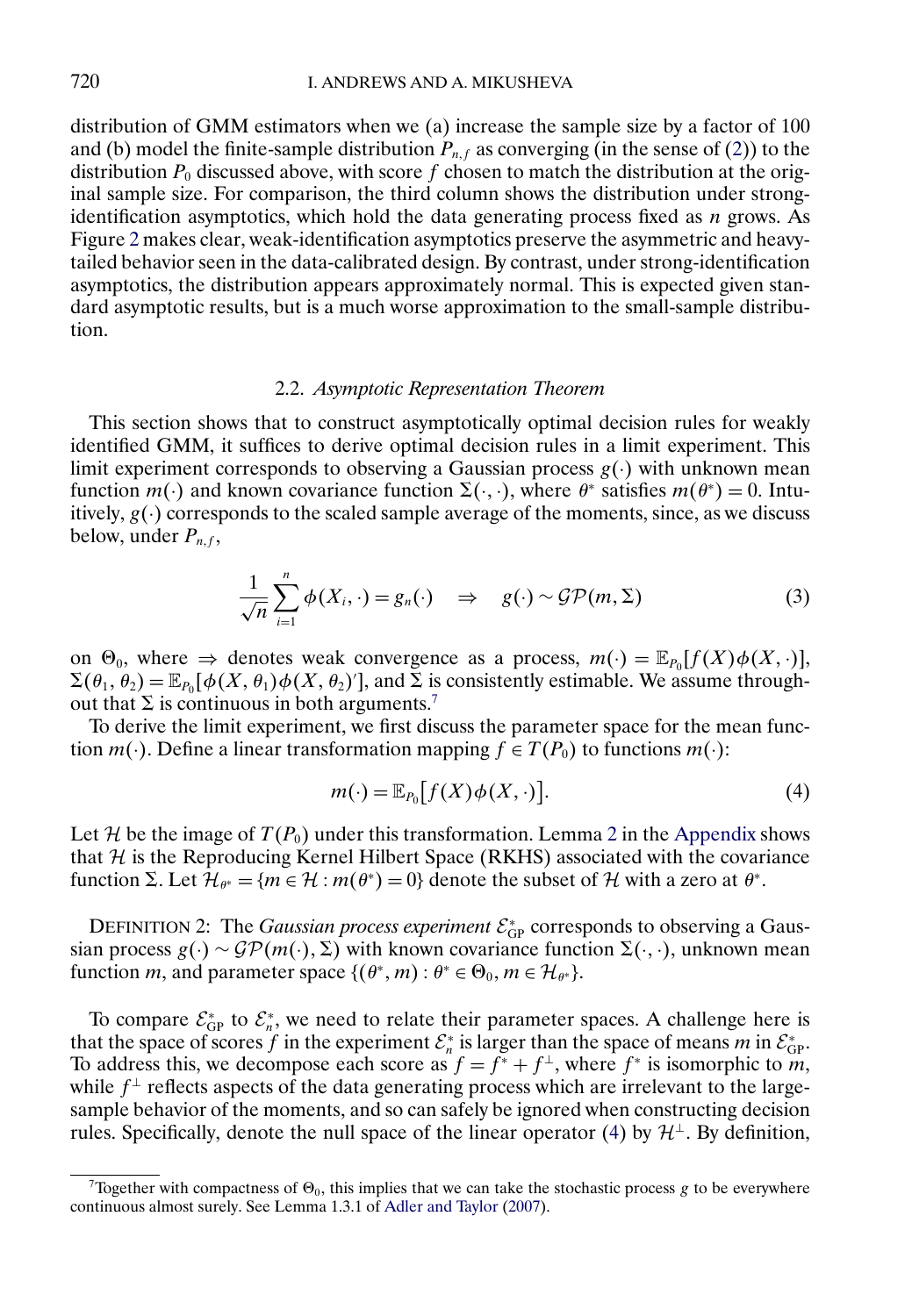<span id="page-7-0"></span> $\mathcal{H}^{\perp}$  is a linear subspace of  $T(P_0)$ . Let  $\mathcal{H}^*$  be the orthogonal complement of  $\mathcal{H}^{\perp}$ .<sup>8</sup> For any score  $f \in T(P_0)$ , denote by  $f^*$  and  $f^\perp$  its projections onto  $\mathcal{H}^*$  and  $\mathcal{H}^\perp$ , respectively. By definition,  $f^{\perp}$  is orthogonal to the GMM moment condition, so two scores imply the same mean function if and only if they have the same projection  $f^*$  onto  $\mathcal{H}^*$ . We can rewrite the parameter space for  $\mathcal{E}_n^*$  as a Cartesian product

$$
\left\{\theta^* \in \Theta_0, f = (f^*, f^\perp) \in T_{\theta^*}(P_0)\right\} = \left\{\theta^* \in \Theta_0, f^* \in \mathcal{H}_{\theta^*}^*\right\} \times \left\{f^\perp \in \mathcal{H}^\perp\right\}
$$

for  $\mathcal{H}_{\theta^*}^* = \{f^* \in \mathcal{H}^* : \mathbb{E}_{P_0}[f^*(X)\phi(X,\theta^*)] = 0\}$ . For fixed  $f^{\perp}$ , however, [\(4\)](#page-6-0) defines an isomorphism between the parameter space in  $\mathcal{E}_n^*$  and that in  $\mathcal{E}_{GP}^*$ , so, following the literature on limits of experiments (cf. [Le Cam](#page-33-0) [\(1986\)](#page-33-0)), we can compare these experiments in terms of the attainable risk (expected loss) functions.

THEOREM 1: *Consider any sequence of statistics*  $S_n$  *which has a limit distribution under*  $\mathcal{E}_n^*$ , in the sense that under  $P_{n,f}$  for any  $f \in T(P_0)$ ,  $S_n(X_1,\ldots,X_n) \Rightarrow S_f$  as  $n \to \infty$ . As*sume there exists a complete separable set*  $\mathcal{S}_0$  *such that*  $\Pr\{S_f \in \mathcal{S}_0\} = 1$  *for all*  $f \in T(P_0)$ , *and that the loss function* L *is continuous in its first argument. For any*  $f^{\perp} \in \mathcal{H}^{\perp}$ *, there exists in*  $\mathcal{E}_{\text{GP}}^*$  *a* (*possibly randomized*) *statistic* S *such that, defining*  $f = f^* + f^{\perp}$  *and*  $m(\cdot) =$  $\mathbb{E}_{P_{0}}[f(X)\phi(\tilde{X},\cdot)],$ 

 $\liminf_{n\to\infty} \mathbb{E}_{P_{n,f}}[L(S_n, \theta^*)] \geq \mathbb{E}_m[L(S, \theta^*)]$  for all  $\theta^* \in \Theta_0, f^* \in \mathcal{H}_{\theta^*}^*$ ,

where  $\mathbb{E}_m$  is the expectation in  $\mathcal{E}^*_\text{GP}$  under mean function  $m.$ 

Theorem 1 establishes that the attainable risk functions in  $\mathcal{E}_{GP}^*$  lower-bound the attainable asymptotic risk functions in  $\mathcal{E}_n^*$ . Thus, if a sequence of decision rules  $S_n$  has risk converging to an optimal risk function in  $\mathcal{E}_{GP}^*$ , it must be asymptotically optimal. The proof of this result builds on [Van der Vaart](#page-34-0) [\(1991\)](#page-34-0), who derived the limit experiment for inference on f. In our setting, however,  $f^{\perp}$  is a nuisance parameter that neither interacts with the parameter of interest  $\theta^*$  nor enters the loss function. Thus, to derive optimal procedures it suffices to study optimality holding  $f^{\perp}$  fixed, similar to the "slicing" argument of [Hirano](#page-33-0) [and Porter](#page-33-0) [\(2009\)](#page-33-0).

Theorem 1 gives a criterion which may be checked to verify asymptotic optimality. In many cases, a plug-in approach further suggests the form of an asymptotically optimal rule. Suppose we know an optimal decision rule  $S = s(g, \Sigma)$  in  $\mathcal{E}_{GP}^*$ , where we now make dependence on the covariance function explicit.<sup>9</sup> If a uniform central limit theorem holds under  $P_0$  and we have a consistent estimator  $\Sigma$  for  $\Sigma$  (e.g., the sample covariance function  $\Sigma(\theta, \theta) = \text{Cov}(\phi(X_i; \theta), \phi(X_i; \theta))$ , then Le Cam's third lemma implies that the weak convergence [\(3\)](#page-6-0) holds, while  $\Sigma$  remains consistent under  $P_{n,f}$ . Provided  $s(g,\Sigma)$  is almosteverywhere continuous in  $(g(\cdot), \Sigma)$ , the Continuous Mapping theorem thus implies that  $S_n = s(g_n(\cdot), \Sigma) \Rightarrow s(g, \Sigma) = S$  under  $P_{n,f}$ , so the sequence of rules  $S_n$  is asymptotically optimal so long as convergence in distribution implies convergence in expected loss (e.g., under uniform integrability conditions).

<sup>&</sup>lt;sup>8</sup>The proof of Lemma [2](#page-21-0) shows that  $\mathcal{H}^*$  is the completion of the space spanned by scores of the form  $f(X) =$ <br>s  $f(X, g)$  in  $f(R)$  $\sum_{j=1}^s \phi(X, \theta_j)' b_j$  in  $L_2(P_0)$ .

<sup>&</sup>lt;sup>9</sup>All of our results allow for randomized decision rules, for example,  $S = s(g(\cdot), \Sigma, U)$  with  $U \sim U[0, 1]$ independent of the data, but for simplicity we suppress randomization in our notation.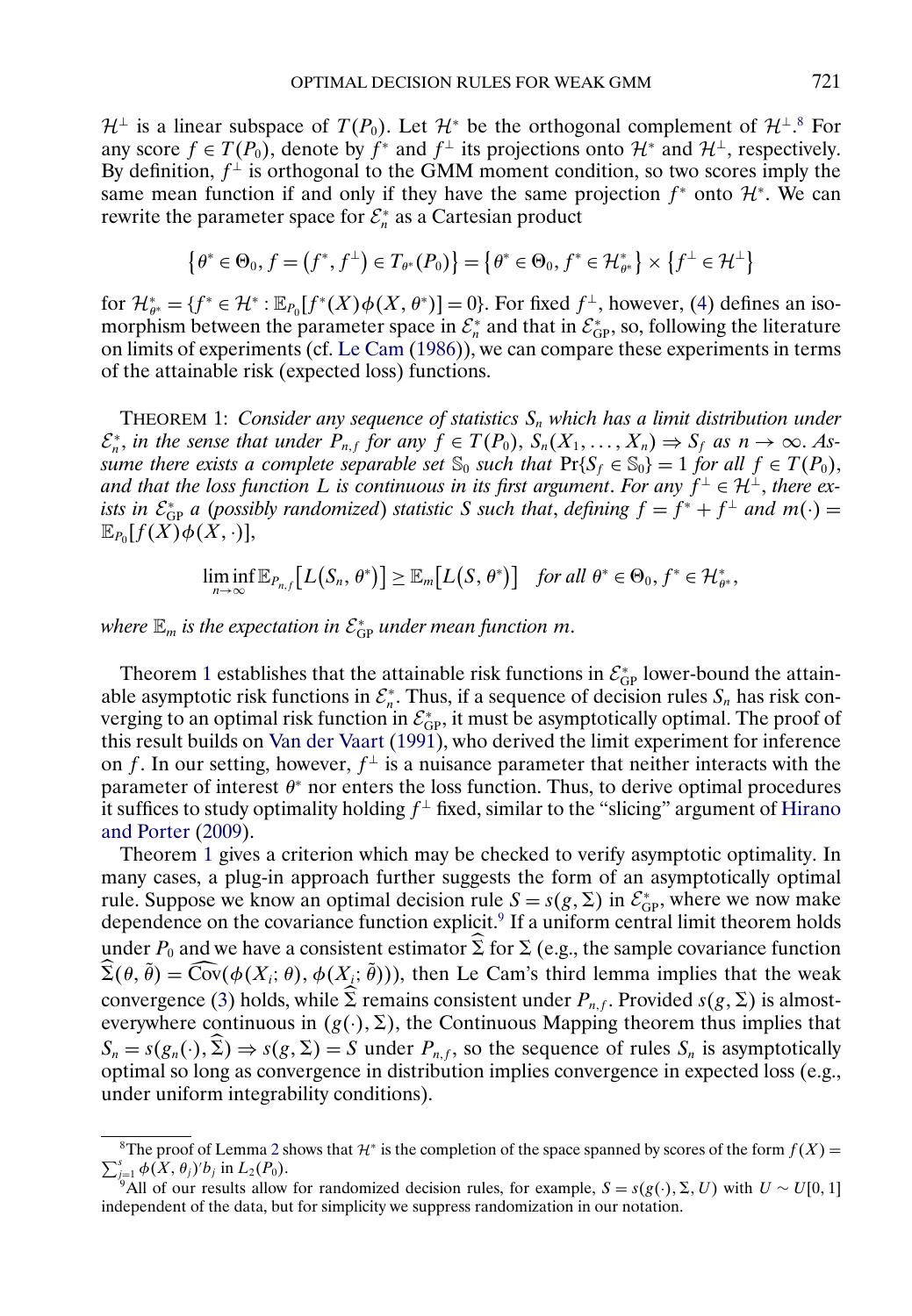<span id="page-8-0"></span>SPECIAL CASE—Finite  $\Theta$ : Suppose that  $\Theta_0 = {\theta_1, \dots, \theta_r}$  is finite. In this case, the Gaussian process experiment  $\mathcal{E}_{GP}^*$  reduces to observing the normal random vector  $g = (e, e)$  $(g(\theta_1),..., g(\theta_r)') \in \mathbb{R}^{rk}$  with unknown mean  $m = (m(\theta_1)',..., m(\theta_r)')'$  and known  $rk \times rk$  variance matrix  $\Sigma$ . We assume for this example that  $\Sigma$  has full rank, which implies that  $\mathcal{H} = \mathbb{R}^{rk}$ . The parameter space in  $\mathcal{E}_{GP}^*$  thus consists of  $(\theta^*, m)$  pairs where the sub-vector of *m* corresponding to  $\theta^*$  is zero:  $\{\theta^* \in \Theta_0, m \in \mathbb{R}^r : m(\theta^*) = 0\}$ . Hence, the limit problem reduces to observing a collection of normal random vectors and trying to infer which among them have mean zero.

Even for finite  $\Theta_0$ , the score f in the finite-sample experiment  $\mathcal{E}_n^*$  is typically infinitedimensional and controls all features of the data distribution, for instance, the skewness and kurtosis of  $\phi(X, \theta)$ . Asymptotically, however, only part of f is important, namely, its projection  $f^*(X) = \phi(X) \Sigma^{-1} \mathbb{E}_{P_0}[\phi(X)f(X)]$  on  $\phi(X) = (\phi(X, \theta_1)', \dots, \phi(X, \theta_r)')'$ , where there is a one-to-one correspondence between scores  $f^*$  and  $m \in \mathcal{H}$ . Theorem [1](#page-7-0) then implies that (under regularity conditions) it is without loss, in terms of attainable asymptotic performance, to limit attention to decision rules that depend on the data only through the sample average moments  $\frac{1}{\sqrt{n}}\sum \phi(X_i)$  and the estimated variance  $\widehat{\Sigma}$ .

The idea of solving a limit problem in order to derive asymptotically optimal decision rules is of course not new—see, for example, [Le Cam](#page-33-0) [\(1986\)](#page-33-0). More recently, [Mueller](#page-34-0) [\(2011\)](#page-34-0) proposed an alternative approach to derive asymptotically optimal tests starting from weak convergence conditions like [\(3\)](#page-6-0). Relative to the approach of [Mueller](#page-34-0) [\(2011\)](#page-34-0) applied to our setting, the benefits of Theorem [1](#page-7-0) are (i) to show that there is, in a sense, no asymptotic information loss from limiting attention to the sample average of the moments and (ii) the ability to consider general decision problems in addition to tests.

#### 3. PRIORS FOR GMM LIMIT PROBLEM

The previous section showed that we can reduce the search for asymptotically optimal decision rules to a search for rules based on the Gaussian process  $g(\cdot) \sim \mathcal{GP}(m, \Sigma)$ , with a known covariance function  $\Sigma(\cdot, \cdot)$  and an unknown mean function m such that  $m(\theta^*) = 0$ .

While the Gaussian process limit experiment is much simpler than the original finitesample GMM setting, it still has an infinite-dimensional parameter space. Moreover, minimizing risk at different parameter values generally produces different decision rules, so there do not exist uniformly best estimators or uniformly most powerful tests. Instead, optimal decision rules trade off performance over different regions of the parameter space. In this paper, we focus on Bayes decision rules, which make this tradeoff explicit through the prior. The Bayes decision rule for the prior  $\pi$  minimizes  $\pi$ -weighted average risk,  $\min_{\tilde{s}} \int \mathbb{E}_{\theta^*, m}[L(\tilde{s}(g), \theta^*)] \, d\pi(\theta^*, m).$ 

Bayes decision rules are closely linked to optimality, and in particular admissibility, in the limit problem. A decision rule  $s(g)$  in the experiment  $\mathcal{E}_{GP}^*$  is admissible if there exists no rule  $\tilde{s}(g)$  with weakly lower risk for all parameter values, and strictly lower risk for some. A class  $S$  of rules is complete if it contains all admissible rules. For convex loss functions, a result in [Brown](#page-33-0) [\(1986\)](#page-33-0) implies that pointwise limits of Bayes decision rules are a complete class.

THEOREM 2[—Brown](#page-33-0) [\(1986\)](#page-33-0): *Suppose that* A *is closed, with*  $A \subseteq \mathbb{R}^d$  *for some d, that* L(a- θ) *is continuous and strictly convex in* a *for every* θ, *and that either* A *is bounded or*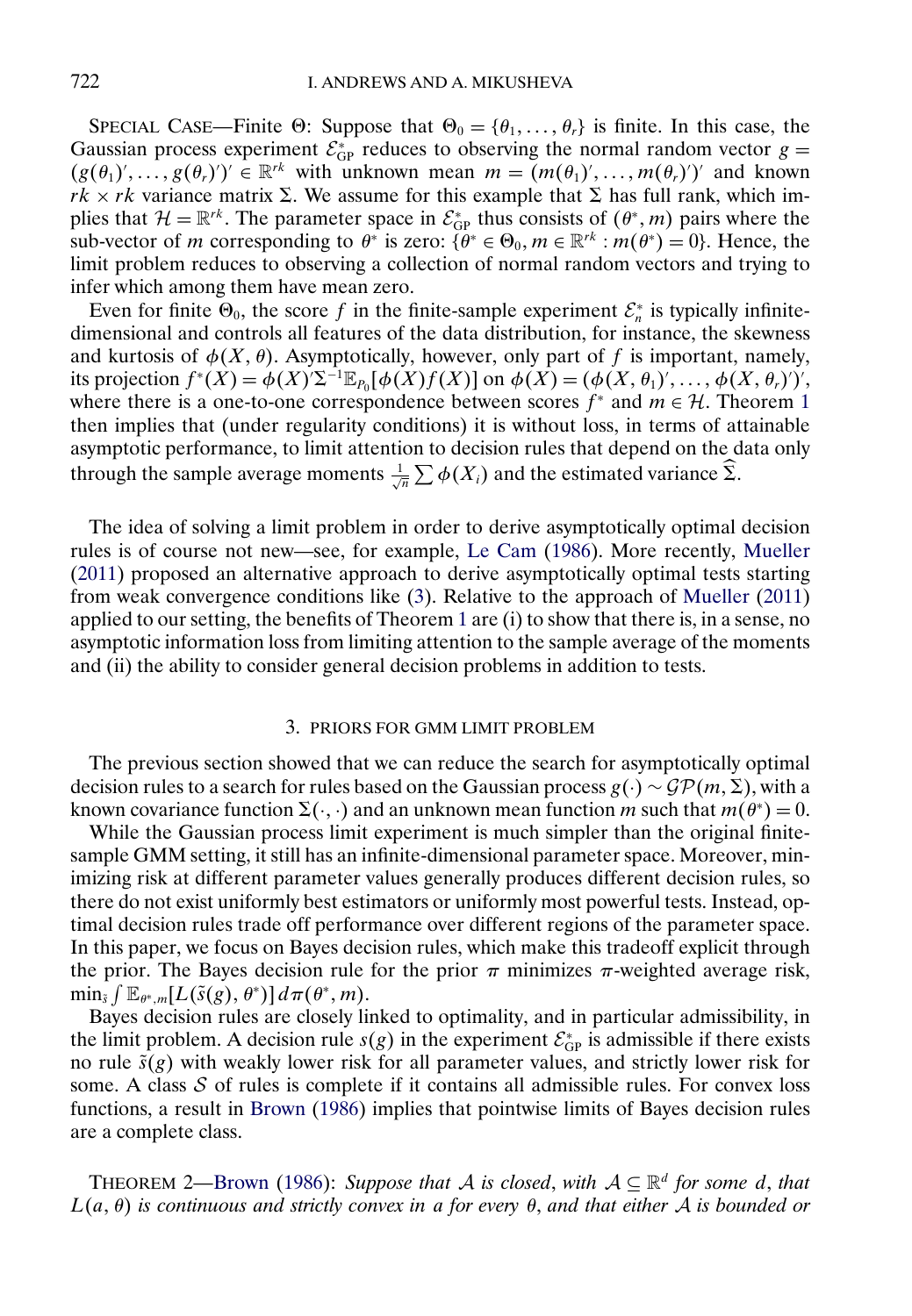<span id="page-9-0"></span> $\lim_{\|a\| \to \infty} L(a, \theta) = \infty$ . *Then, for every admissible decision rule s* in  $\mathcal{E}_{GP}^*$ , *there exists a sequence of priors*  $\pi_r$  *and corresponding Bayes decision rules*  $s_{\pi_r}$ ,

$$
\int E_{\theta^*,m}\big[L\big(s_{\pi_r}(g),\theta\big)\big]d\pi_r\big(\theta^*,m\big)=\min_{\tilde{s}}\int E_{\theta^*,m}\big[L\big(\tilde{s}(g),\theta\big)\big]d\pi_r\big(\theta^*,m\big),
$$

*such that*  $s_{\pi_r}(g) \to s(g)$  *as*  $r \to \infty$  *for almost every g*.

Related results hold for settings with non-convex loss, for example, in testing problems. For instance, [Strasser](#page-34-0) [\(1985,](#page-34-0) Theorem 47.9) showed that the weak limits of Bayes decision rules form an essentially complete class in settings with bounded loss.

Even focusing on Bayes decision rules, it remains to choose a prior  $\pi(\theta^*, m)$  and to derive the resulting optimal rule. The infinite-dimensional nature of the limit experiment makes it difficult to specify subjective priors, so in this section we propose that researchers use a subjective prior for the structural parameter  $\theta^*$  together with a default prior on an infinite-dimensional nuisance parameter. While these default priors are motivated by conjugacy and invariance arguments, it turns out that all priors in the class we consider deliver the quasi-Bayes approach suggested by [Chernozhukov and Hong](#page-33-0) [\(2003\)](#page-33-0) as a limiting case.

# 3.1. *A Class of Priors for the Limit Problem*

We derive our class of priors in three steps. First, we reparameterize the limit experiment to separate the structural parameter  $\theta^*$  from an infinite-dimensional nuisance parameter. Second, for tractability we consider independent priors on the two components. Third, we use a conjugate Gaussian prior on the nuisance parameter, and show that a natural invariance property for default priors greatly restricts the choice of prior covariance. In particular, invariance generically limits attention to what we term proportional priors, which are indexed by a scalar variance parameter. Taking this variance parameter to infinity yields the quasi-Bayes approach.

#### 3.1.1. *Reparameterization*

The parameter space  $\{(\theta^*, m) : \theta^* \in \Theta_0, m \in \mathcal{H}_{\theta^*}\}\$  in  $\mathcal{E}_{GP}^*$  requires that, for fixed  $\theta^*$ , the mean function m must lie in the linear subspace  $\mathcal{H}_{\theta^*}$ , so the parameter space for the infinite-dimensional parameter m depends on  $\theta^*$ . To simplify the analysis, we reparameterize the model to disentangle  $\theta^*$  from the nuisance parameter.

Denote by C the space of continuous functions from  $\Theta_0$  to  $\mathbb{R}^k$ , and let A be any linear functional  $A: \mathcal{C} \to \mathbb{R}^k$  such that  $Cov(A(g), g(\theta))$  is nonsingular for all  $\theta$ , where we assume such a functional A exists.

LEMMA 1: Let  $\xi = A(g)$ ,  $h(\cdot) = g(\cdot) - \text{Cov}(g(\cdot), \xi) \text{Var}(\xi)^{-1}\xi$ , and  $\mu(\cdot) = m(\cdot) Cov(g(\cdot), \xi) \text{Var}(\xi)^{-1} A(m)$ . *Then there exist one-to-one correspondences* (*i*) *between*  $\{(\theta^*, m) : \theta^* \in \Theta_0, m \in \mathcal{H}_{\theta^*}\}\$ and  $(\theta^*, \mu) \in \Theta_0 \times \mathcal{H}_{\mu}$ , and (*ii*) between  $g(\cdot)$  and  $(\xi, h(\cdot))$ *such that*:

(a) *The vector*  $\xi \sim N(\nu(\theta^*,\mu),\Sigma_\xi)$  and process  $h(\cdot) \sim \mathcal{GP}(\mu,\Sigma)$  are independent, where  $\nu, \Sigma_\xi,$  and  $\Sigma$  are known transformations of  $(\Sigma, A),$ 

(b)  $\mathcal{H}_{\mu}$  is the RKHS generated by covariance function  $\Sigma$ .

Lemma 1 reparameterizes the model in terms of the structural parameter  $\theta^*$  and a functional nuisance parameter  $\mu$ , where the parameter space for  $(\theta^*, \mu)$  is a Cartesian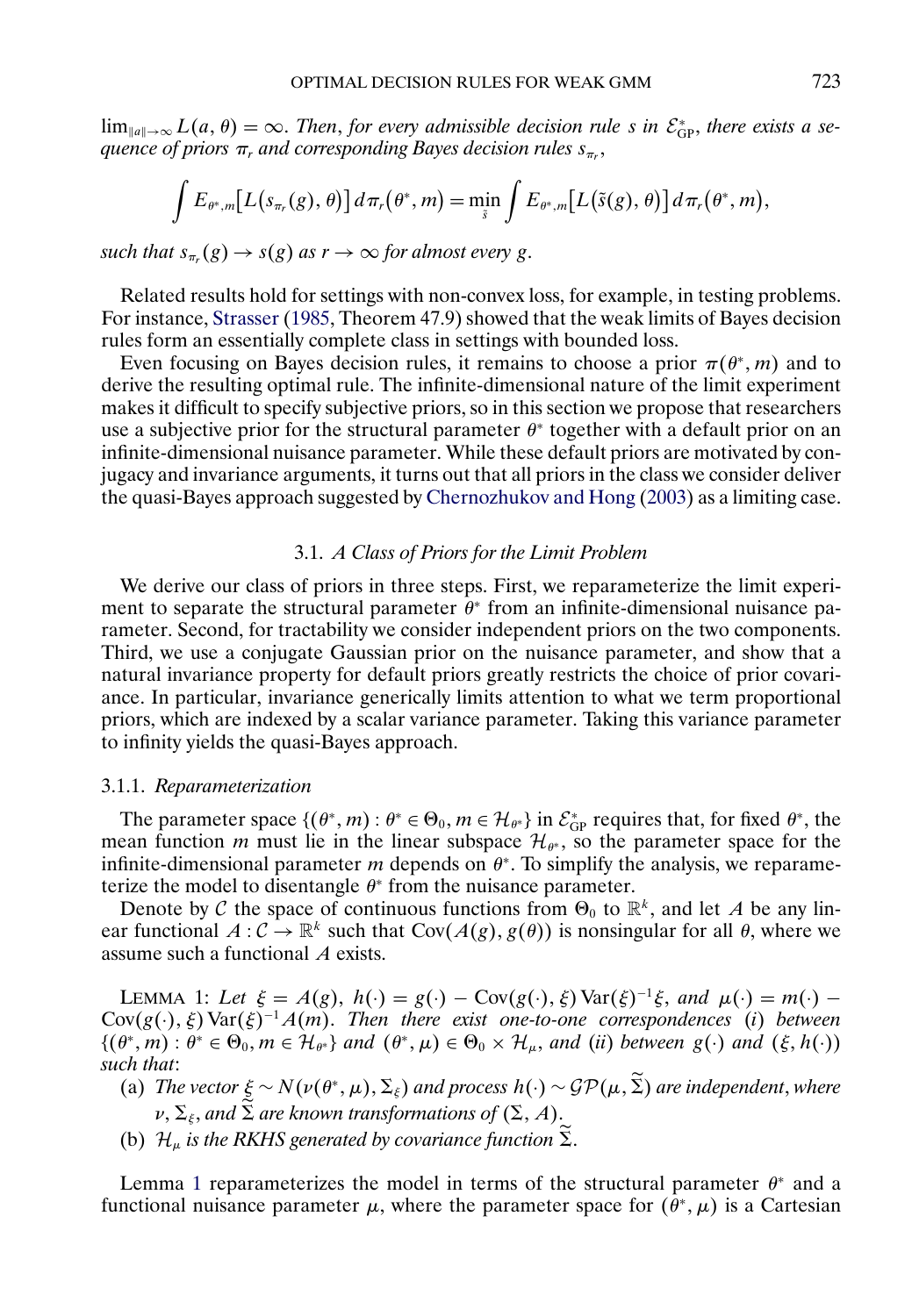<span id="page-10-0"></span>product and the parameter space for  $\mu$  is linear. Intuitively, each  $\mathcal{H}_{\theta^*}$  imposes the kdimensional linear restriction  $m(\theta^*) = 0$ , while the reparameterization expresses these  $\theta^*$ -specific restrictions as restrictions on a common k-dimensional functional  $A(m)$ , leaving the remainder of m, described by  $\mu$ , unrestricted. Lemma [1](#page-9-0) also establishes a corresponding decomposition of the observed process  $g(\cdot)$  into components  $(\xi, h(\cdot))$ , where the distribution of h depends only on  $\mu$ .

SPECIAL CASE—Point Evaluation: Suppose  $A$  is the point evaluation functional at some value  $\theta_0$ , so  $\xi = A(g) = g(\theta_0)$ . [Andrews and Mikusheva](#page-33-0) [\(2016\)](#page-33-0) showed that

$$
h(\cdot) = g(\cdot) - \Sigma(\cdot, \theta_0) \Sigma(\theta_0, \theta_0)^{-1} g(\theta_0)
$$
\n<sup>(5)</sup>

is a Gaussian process independent of  $\xi \sim N(m(\theta_0), \Sigma(\theta_0, \theta_0))$ , while Lemma [1](#page-9-0) establishes that if  $\Sigma(\cdot, \theta_0)$  is everywhere full rank, knowledge of the functional parameter

$$
\mu(\cdot) = \mathbb{E}[h(\cdot)] = m(\cdot) - \Sigma(\cdot, \theta_0) \Sigma(\theta_0, \theta_0)^{-1} m(\theta_0)
$$

and the structural parameter  $\theta^*$  suffices to reconstruct the mean function m.

Analogous reparameterizations can be constructed for other linear functionals A, and we obtain a different parameterization for each such functional. Since A does not matter for the procedure we ultimately recommend, we do not discuss how to choose it.

SPECIAL CASE—Finite  $\Theta$ , continued: When  $\Theta$  is finite, any k-dimensional linear functional A with  $A(0) = 0$  corresponds to a  $k \times rk$  matrix. In this case,  $\xi = Ag$  is a  $k \times 1$ Gaussian vector, while  $h = (h(\theta_1)', \dots, h(\theta_r))' = (I - \Sigma A'(A\Sigma A')^{-1}A)g$  is a Gaussian vector with mean  $\mu = (I - \Sigma A'(A\Sigma A')^{-1}A)m$  and rank  $(q - 1)k$  covariance matrix  $\Sigma = \Sigma - \Sigma A'(A\Sigma A')^{-1}A\Sigma$ . In this context, our assumption that Cov( $Ag, g(\theta)$ ) is nonsingular for all  $\theta$  is equivalent to requiring that all r of the  $k \times k$  blocks in the  $k \times rk$ matrix  $\Delta \Sigma$  have full rank. Since  $\Sigma$  has full rank, such  $\Delta$  always exists. Lemma [1](#page-9-0) then states that the transformation from  $(\theta^*, m)$  to  $(\theta^*, \mu)$  is one-to-one, and hence a reparameterization. The original parameter space for m is the subset of  $\mathbb{R}^{rk}$  where at least one k-dimensional component is exactly zero. This space is not linear, or even convex, as convex combinations of two mean vectors with zeros at different  $\theta$ 's need not be zero anywhere. By contrast, the parameter space for  $(\theta^*, \mu)$  is the Cartesian product  $\Theta_0 \times \mathcal{H}_\mu$ , where  $\mathcal{H}_{\mu} = \text{Span}\{\tilde{\Sigma}\}\$  is a  $(r-1)k$ -dimensional linear subspace of  $\mathbb{R}^{rk}$ .

#### 3.1.2. *Prior Independence*

The likelihood function  $\ell(\mu, \theta^*; g)$  based on the observed data  $g(\cdot)$  factors as<sup>10</sup>

$$
\ell(\mu, \theta^*; g) = \ell(\mu, \theta^*; \xi) \ell(\mu; h),
$$

where  $\ell(\mu, \theta^*; \xi)$  and  $\ell(\mu; h)$  are the likelihood functions based on  $\xi$  and h, with the latter depending only on  $\mu$  and not on  $\theta^*$ . Since the loss function depends only on  $\theta^*$ , to derive Bayes decision rules it suffices to construct the marginal posterior distribution for

<sup>&</sup>lt;sup>10</sup>All Gaussian processes with covariance function  $\Sigma$  and mean functions in H are mutually absolutely continuous, so we can define the likelihood with respect to any base measure in this class.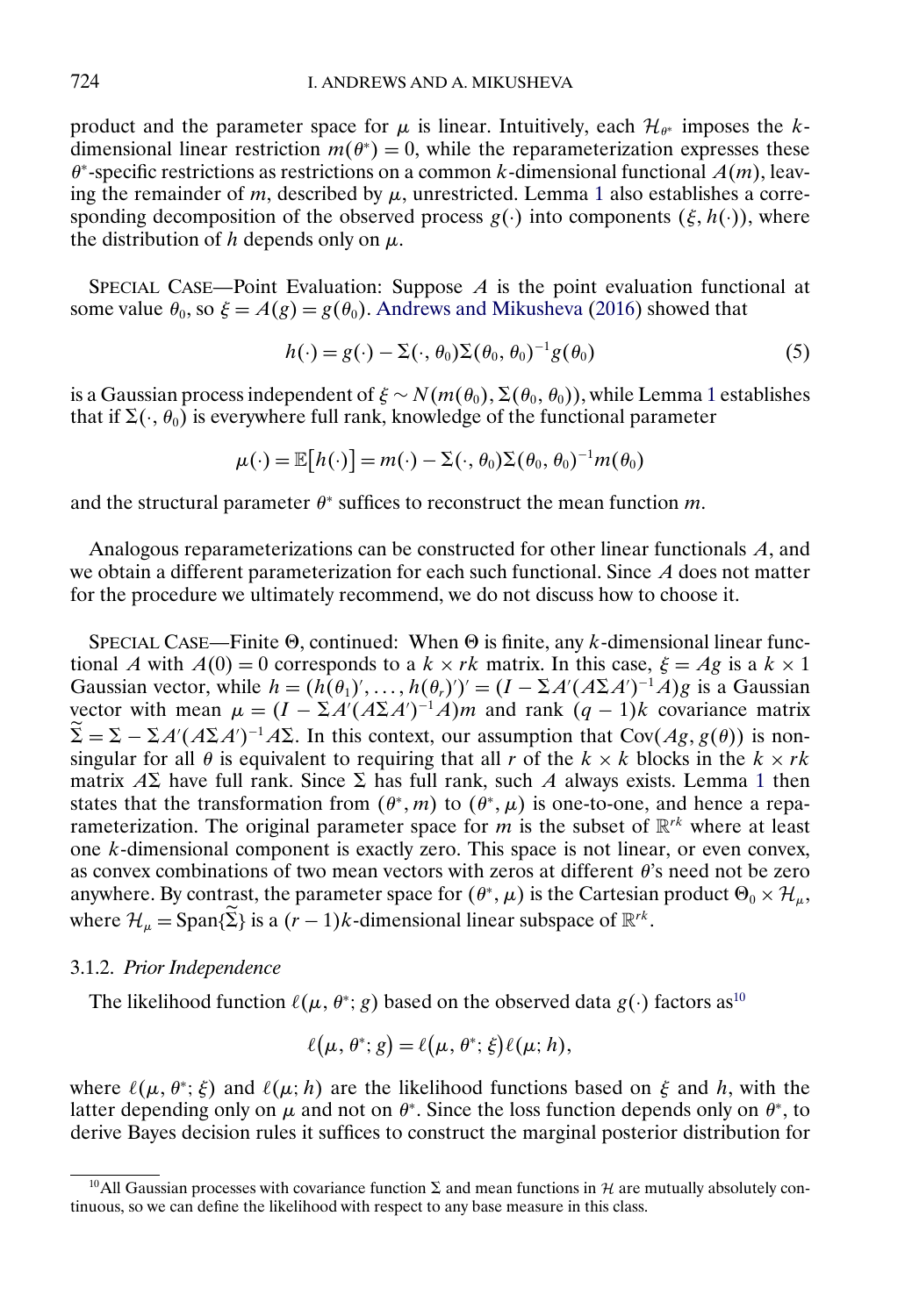<span id="page-11-0"></span>θ<sup>∗</sup>. For analytical tractability, we consider independent priors  $\pi(\theta^*)\pi(\mu)$  on  $\theta^*$  and  $\mu$ . Under such priors, the marginal posterior for  $\theta^*$  simplifies to

$$
\pi(\theta^*|g) = \frac{\pi(\theta^*)\ell^*(\theta^*)}{\int \pi(\theta)\ell^*(\theta)\,d\theta} \quad \text{for } \ell^*(\theta) = \int \ell(\mu,\theta;\xi)\,d\pi(\mu|h),\tag{6}
$$

where  $\pi(\mu|h)$  denotes the posterior for  $\mu$  given h.

## 3.1.3. *Conjugacy and Invariance*

The posterior (6) depends on the data  $(\xi, h(\cdot))$ , the prior  $\pi(\theta^*)$  on the structural parameter, and the prior  $\pi(\mu)$  on the nuisance parameter. Researchers may have informative priors about  $\hat{\theta}^*$  in a given application, but seem unlikely to have strong priors about  $\mu$ . Moreover, the infinite-dimensional nature of  $\mu$  makes it challenging to specify a subjective prior even when the researcher has prior information. We thus leave the prior on  $\theta^*$ free to be selected by the researcher, while seeking a default recommendation for  $\pi(\mu)$ .

In our search for a default  $\pi(\mu)$ , we restrict attention to Gaussian process priors  $\mu \sim \mathcal{GP}(0, \Omega)$ , for  $\Omega(\cdot, \cdot)$  a continuous covariance function. This allows us to exploit conjugacy results, greatly simplifying computation of the integrated likelihood  $\ell^*(\theta)$ .<sup>11</sup> Even with this restriction, the space of potential covariance functions  $\Omega$  is enormous, and it is challenging to directly evaluate whether or not a given prior covariance is reasonable. To derive default priors, we thus take a different approach, and ask what choices of prior covariance  $\Omega$  lead to decision rules with desirable properties.

We want a default  $\pi(\mu)$  to imply reasonable decision rules when combined with many different choices of  $\pi(\theta^*)$ . To this end, we impose that if a researcher rules out some parameter values ex ante, the implied Bayes decision rules should not depend on the behavior of the moments at the excluded parameter values. Formally, we require that for priors  $\pi(\theta^*)$  with restricted support  $\widetilde{\Theta} \subset \Theta_0$ , Bayes decision rules based on the prior  $\pi(\theta^*)\pi(\mu)$  should depend on the data only through  $\xi$  and the restriction of h to  $\widetilde{\Theta}$ . For this invariance property to hold for all possible priors  $\pi(\theta^*)$  and all loss functions  $L(a, \theta^*)$ , however, it must be that  $\ell^*(\theta)$  depends on the data only through  $(\xi, h(\theta))$  for all  $\theta \in \Theta_0$ .<sup>12</sup> This restriction dramatically narrows the class of candidate covariance functions  $\Omega$ .

THEOREM 3: Assume the covariance function  $\Omega$  is continuous.

(a) *For all*  $\theta^* \in \Theta_0$  such that  $\Sigma(\theta^*, \theta^*)$  and  $\Omega(\theta^*, \theta^*)$  have full rank, the integrated likeli*hood* ℓ\*(θ\*) depends on the data only through (ξ, h(θ\*)) if and only if

$$
\Omega(\theta^*, \theta^*)^{-1} \Omega(\theta^*, \theta) = \widetilde{\Sigma}(\theta^*, \theta^*)^{-1} \widetilde{\Sigma}(\theta^*, \theta) \quad \text{for all } \theta \in \Theta_0.
$$
 (7)

(b) *Assume*, *further*, *that for some*  $\theta_0 \in \Theta_0$  *such that*  $\Sigma(\theta_0, \theta_0)$  *is full rank*, *there does not exist a nontrivial (nonempty, but strictly smaller than*  $\mathbb{R}^k$ ) *linear subspace*  $V \subseteq \mathbb{R}^k$  *that* 

<sup>&</sup>lt;sup>11</sup>For Gaussian  $\pi(\mu)$ ,  $\ell^*(\theta^*)$  corresponds to a Gaussian likelihood for observation  $\xi$  with mean given by the best linear predictor of  $\xi$  based on h under the prior. The solution to this linear prediction problem is obtained in [Parzen](#page-34-0) [\(1962\)](#page-34-0), and details appear in the proof of Theorem 3, stated below.

 $12$ See Appendix [B](#page-27-0) for details, and a formal invariance argument.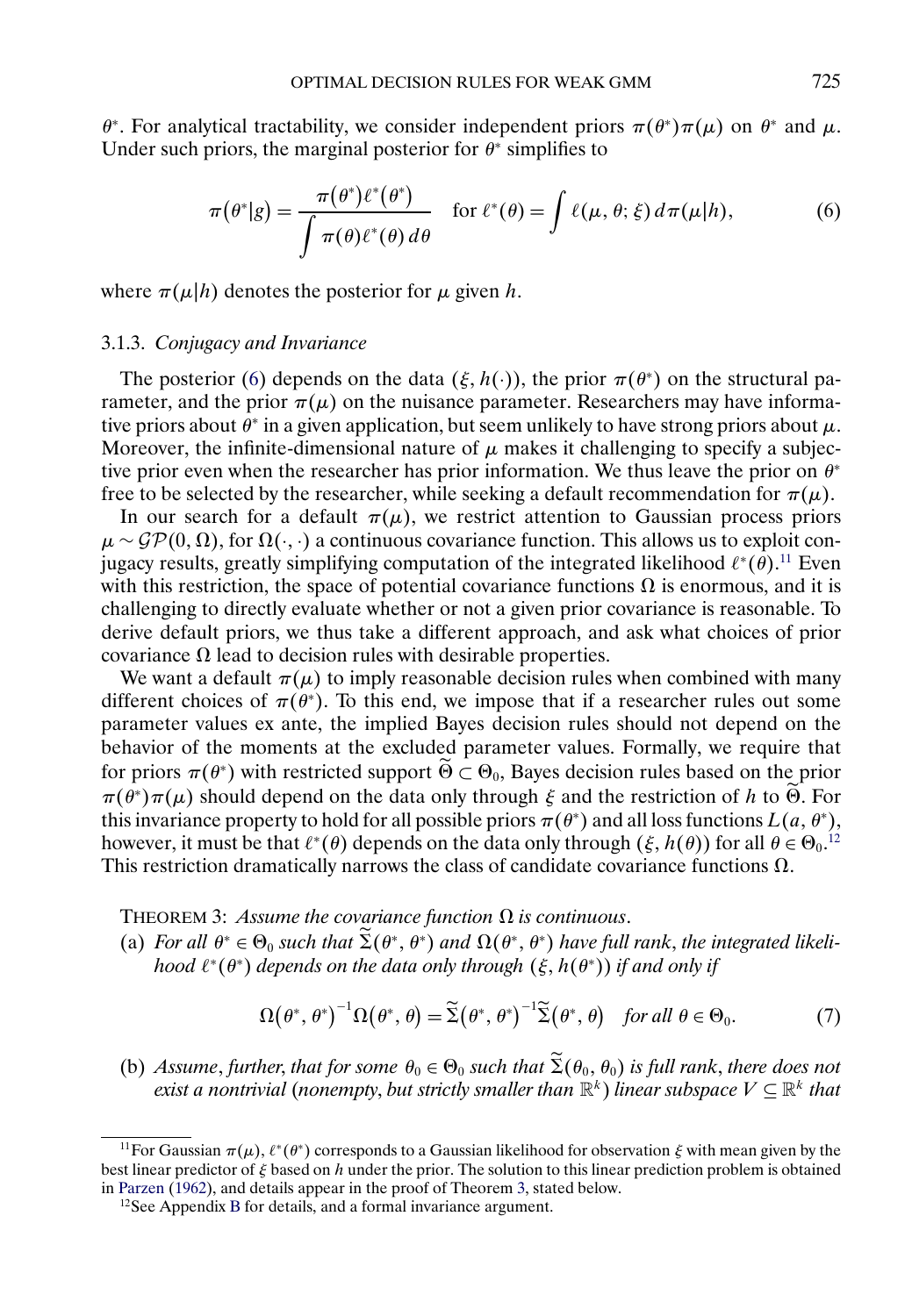<span id="page-12-0"></span>*is invariant for the whole family of symmetric matrices*<sup>13</sup>

$$
\mathcal{D} = \big\{ D(\theta) = R(\theta_0, \theta) R(\theta_0, \theta)', \theta \in \Theta_0 : \det(\widetilde{\Sigma}(\theta, \theta)) > 0 \big\},\
$$

 $where R(\theta_0, \theta) = \Sigma(\theta_0, \theta_0)^{-1/2} \Sigma(\theta_0, \theta) \Sigma(\theta, \theta)^{-1/2}$  *is a correlation function. Then con*-dition [\(7\)](#page-11-0) is equivalent to  $\Omega(\cdot, \cdot) = \lambda \Sigma(\cdot, \cdot)$  for some  $\lambda > 0$ .

Two positive-definite matrices share an invariant subspace if and only if several eigenvectors of one matrix span the same subspace as several eigenvectors of the other. Generically (i.e., everywhere but a nowhere-dense subset), two positive-definite matrices share no nontrivial invariant subspace. For the condition in part (b) of Theorem [3](#page-11-0) to fail requires something still stronger, namely that the same subspace be invariant for a whole family of matrices indexed by  $\theta$ . Thus, invariance generically reduces the class of candidate priors to the one-dimensional family  $\Omega(\cdot, \cdot) = \lambda \Sigma(\cdot, \cdot)$ .

SPECIAL CASE—Finite  $\Theta$ , continued: Recall that in this case  $\mathcal{H}_{\mu} = \text{Span}\{\Sigma\}$  is a  $(r -$ 1)k-dimensional linear subspace of  $\mathbb{R}^{rk}$ . Hence,  $h \sim N(\mu, \tilde{\Sigma})$  has support  $\mathcal{H}_{\mu}$ , and the inverse of  $\Sigma$  is well defined on  $\mathcal{H}_{\mu}$ . Consider a Gaussian prior  $\mu \sim N(0, \Omega)$  with support  $\mathcal{H}_{\mu}$ . This implies that  $\Omega$  is also rank  $(r - 1)k$ , with a well-defined inverse on  $\mathcal{H}_{\mu}$ . The posterior mean for  $\mu$  given h is thus  $(\Sigma^{-1} + \Omega^{-1})^{-1} \Sigma^{-1} h$ .

The proof of Theorem [3](#page-11-0) establishes that the integrated likelihood  $\ell^*(\theta^*)$  depends on the data through  $(\xi, h(\theta^*))$  if and only if the posterior mean for  $\mu(\theta^*)$  given h depends only on  $h(\theta^*)$ . Given the formula for the posterior mean, the matrix  $(\Sigma^{-1} + \Omega^{-1})^{-1}\Sigma^{-1}$  must therefore be block-diagonal, with  $r$  blocks of size  $k \times k$ . We then show that, generically in the space of covariance matrices  $\Sigma$ ,  $(\Sigma^{-1} + \Omega^{-1})^{-1} \Sigma^{-1}$  is block-diagonal if and only if  $\Omega$  is proportional to  $\Sigma$ .

While the condition in Theorem  $3(b)$  $3(b)$  holds generically, it can fail in cases where the moments have special structure. For instance, suppose a researcher forms moments based on two independent data sets, where one data set is used to form the first group of moments while the other is used for the rest. In this case,  $\Sigma$  will be block-diagonal, and will imply two orthogonal invariant subspaces that are common across all  $\theta$ . If these are the only nontrivial invariant subspaces, the family of  $\Omega$  satisfying condition [\(7\)](#page-11-0) is two-dimensional, allowing a researcher to put different coefficients of proportionality on two invariant subspaces.

#### 3.2. *Proportional Priors and Quasi-Likelihood*

Motivated by Theorem [3,](#page-11-0) we focus on proportional prior covariance functions,  $\Omega(\cdot, \cdot)$  =  $\lambda \Sigma(\cdot, \cdot)$ .<sup>14</sup> In this case,

$$
\ell^*(\theta) = \ell(\theta; g, \Sigma, \lambda) = |\Lambda(\theta)|^{-\frac{1}{2}} \cdot \exp\left(-\frac{1}{2}u(\theta)'\Lambda(\theta)^{-1}u(\theta)\right),
$$

<sup>&</sup>lt;sup>13</sup>A linear subspace  $V \subseteq \mathbb{R}^k$  is invariant for a linear operator L if, for any  $v \in V$ , we have  $Lv \in V$ . Invariant subspaces for a symmetric matrix  $L$  are the subspaces spanned by subsets of its eigenvectors.

<sup>&</sup>lt;sup>14</sup>Similar to, for example, Jeffreys prior, proportional priors depend on the data generating process and so violate the likelihood principal.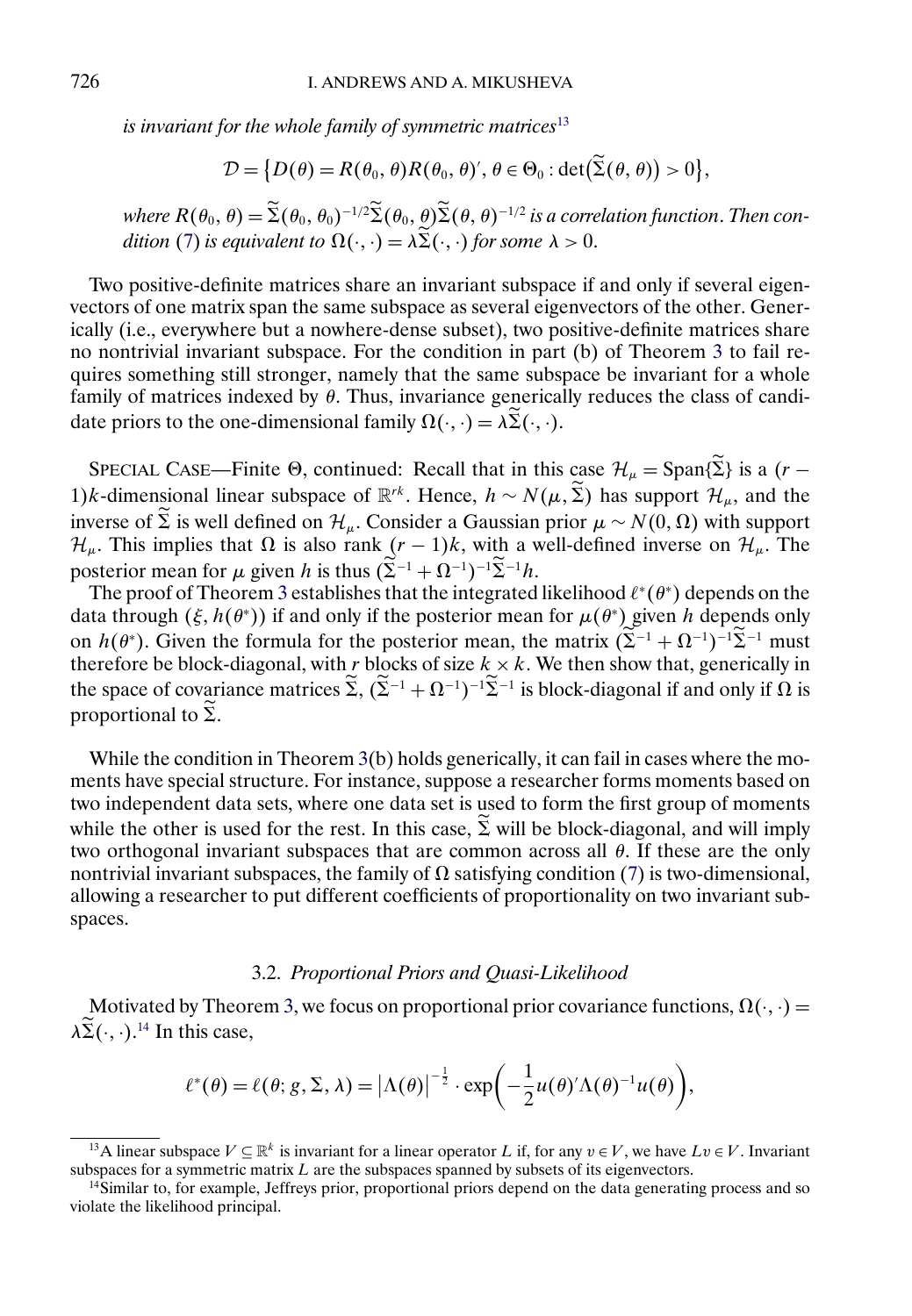<span id="page-13-0"></span>for  $u(\theta) = \frac{\lambda}{1+\lambda} \psi(\theta)^{-1} g(\theta) + \frac{1}{1+\lambda} \xi$ ,  $\Lambda(\theta) = \frac{\lambda}{1+\lambda} [\psi(\theta)^{-1}] \Sigma(\theta, \theta) [\psi(\theta)^{-1}]' + \frac{1}{1+\lambda} \text{Var}(\xi)$ , where the  $k \times k$ -matrix valued function  $\psi(\cdot) = \text{Cov}(g(\cdot), \xi) \text{Var}(\xi)^{-1}$  depends on A and  $\Sigma$ . Hence, for proportional priors, the posterior distribution [\(6\)](#page-11-0) takes a simple form.

The constant of proportionality  $\lambda$  controls the strength of identification under the prior. When  $\lambda = 0$ , the prior implies that the mean function m is zero with probability 1, so nothing can be learned from g and the posterior on  $\theta^*$  is equal to the prior. By contrast, under the diffuse ( $\lambda \rightarrow \infty$ ) limit, the prior variance of m diverges. In this case,

$$
\lim_{\lambda \to \infty} \ell(\theta; g, \Sigma, \lambda) = |\psi(\theta)| \cdot |\Sigma(\theta, \theta)|^{-\frac{1}{2}} \cdot \exp\left(-\frac{1}{2}g(\theta)^{\prime} \Sigma(\theta, \theta)^{-1} g(\theta)\right).
$$
 (8)

Hence, as  $\lambda \to \infty$ ,  $\ell^*(\theta)$  converges to a transformation of the continuously updating GMM objective function, multiplied by factors that do not depend on g and so may be absorbed into the prior. Note, in particular, that A enters (8) only through  $|\psi(\theta)|$ , so as  $\lambda \rightarrow \infty$  our default priors deliver posteriors of the same form for all choices of A.

The quasi-likelihood (8) was used by [Chernozhukov and Hong](#page-33-0) [\(2003\)](#page-33-0) as part of their quasi-Bayes approach, discussed further in the next section. Motivated by the simplifications obtained by taking  $\lambda \to \infty$  (e.g., the elimination of dependence on A) together with other desirable properties discussed in the following sections, we recommend using this limiting quasi-likelihood, absorbing  $|\psi(\theta)|$  and  $|\Sigma(\theta, \theta)|^{-\frac{1}{2}}$  into the prior to obtain a quasi-posterior of the form [\(6\)](#page-11-0) with  $\ell^*(\theta) = \exp(-\frac{1}{2}Q(\theta))$  for  $Q(\theta) = g(\theta)\Sigma(\theta, \theta)^{-1}g(\theta)$ .

While (8) resembles a Gaussian likelihood, under weak identification the function  $Q(\theta)$ will often be far from quadratic, implying highly non-normal quasi-posteriors for the structural parameter  $\theta$ . In strongly identified settings, by contrast, the data rule out values of  $\theta$  outside a small neighborhood of  $\theta^*$ , allowing Taylor expansion arguments to establish that the function  $Q(\theta)$  is approximately quadratic in  $\theta$  and the quasi-posterior for  $\theta$ is approximately normal. Intuitively, the Gaussian form of (8) reflects that the moment function, evaluated at a given point, is asymptotically normal, but under weak identification this does not imply normality of the quasi-posterior for the structural parameter.

# 4. DECISION RULES BASED ON THE QUASI-POSTERIOR

The last section derived a class of priors for the limit problem, and showed that they imply the quasi-likelihood (8) as a limiting case. This section discusses how to use this quasi-likelihood to construct decision rules. We first consider point estimation and other decision problems with no constraint on the class of rules, and then turn to statistical tests, which impose frequentist size control as a side condition.

#### 4.1. *Estimation*

We first consider quasi-Bayes estimates, or other unconstrained decision rules, which solve the weighted average risk minimization problem over the class of all decision rules. To minimize weighted average risk, it suffices to minimize the posterior expected loss for each realization of g, taking

$$
s(g) \in \arg\min_{a \in \mathcal{A}} \int_{\Theta_0} L(a,\theta) d\pi(\theta|g) = \arg\min_{a \in \mathcal{A}} \frac{\int_{\Theta_0} L(a,\theta)\pi(\theta) \exp\left\{-\frac{1}{2}\mathcal{Q}(\theta)\right\} d\theta}{\int_{\Theta_0} \pi(\theta) \exp\left\{-\frac{1}{2}\mathcal{Q}(\theta)\right\} d\theta}.
$$
 (9)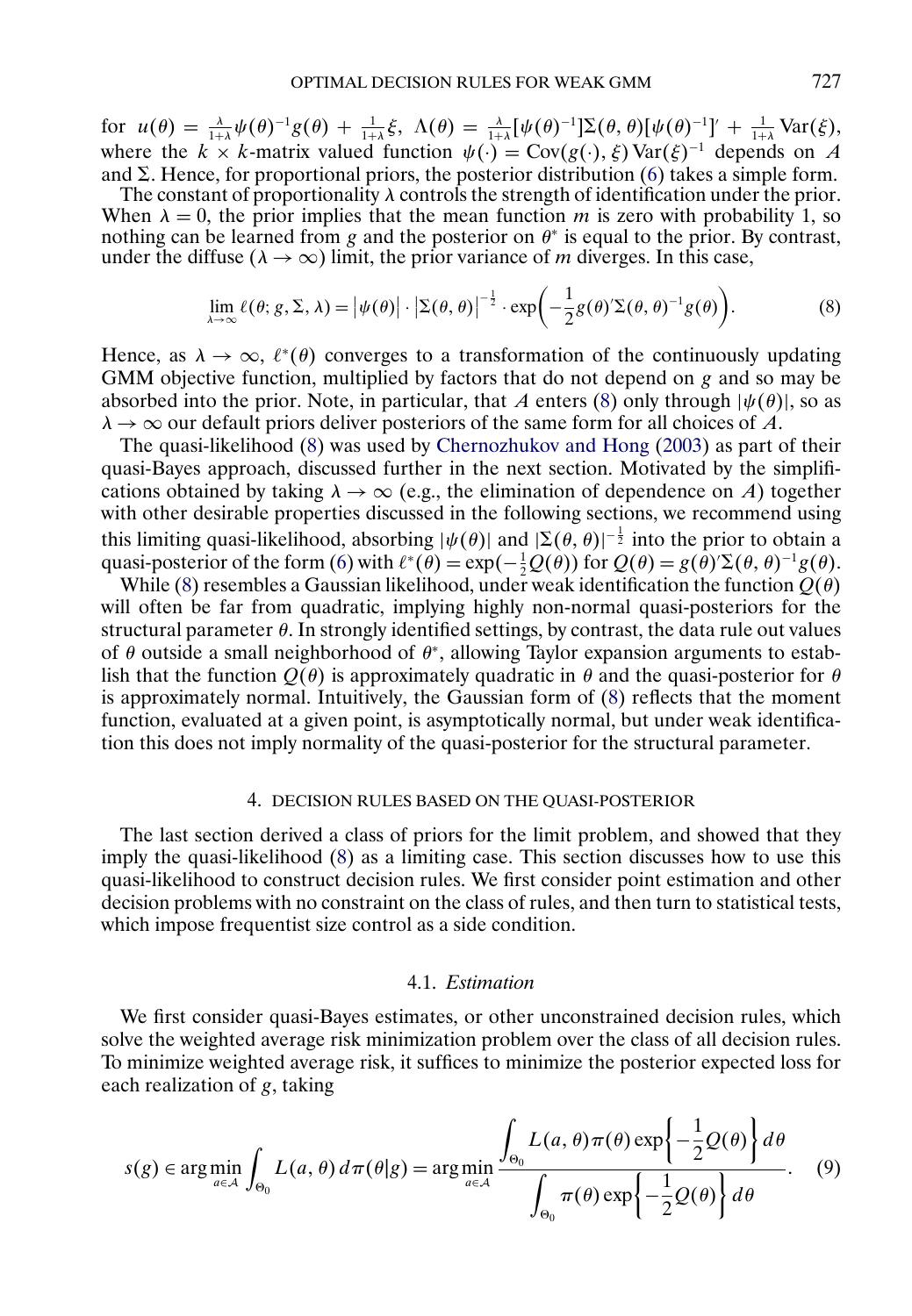<span id="page-14-0"></span>For instance, under squared-error loss  $L(a, \theta) = ||a - \theta||_2^2$ , equation [\(9\)](#page-13-0) delivers the quasiposterior mean. If  $\theta$  is scalar and we instead consider the check-function loss  $L(a, \theta) =$  $(\tau - \mathbb{I}\{\theta \le a\})(\theta - a)$ , the optimal decision rule corresponds to the  $\tau$ th quasi-posterior quantile. While the quasi-posterior  $\pi(\theta|g)$  is not, in general, available in closed form, there is a large Bayesian computational literature on how to obtain posterior draws (e.g., via Markov chain Monte Carlo). Given a sample of such draws, we can then approximate the optimal decision rule by minimizing the sample average loss. [Chernozhukov and Hong](#page-33-0) [\(2003\)](#page-33-0) provided a detailed discussion of computation of quasi-Bayes decision rules [\(9\)](#page-13-0).

[Chernozhukov and Hong](#page-33-0) [\(2003\)](#page-33-0) advocated the quasi-Bayes approach as a computational device for point-identified, strongly identified settings where Bayesian techniques are more numerically tractable than minimization, and showed that the resulting estimators are asymptotically efficient (again under strong identification). We have established that the same quasi-posterior arises as the limit of proper-prior Bayes posteriors even under weak identification. Appendix [C](#page-29-0) shows that under further regularity conditions, quasi-Bayes decision rules correspond to pointwise limits of proper-prior (and admissible) Bayes decision rules, consistent with the conditions of Theorem [2.](#page-8-0) Section [5](#page-16-0) establishes the asymptotic properties for a feasible version of these rules. Given the range of desirable properties established for these rules, we recommend the use of quasi-Bayes decision rules in settings where weak identification is a concern.

# *Bayesian Approaches to GMM*

Several other papers have justified quasi-Bayes decision rules [\(9\)](#page-13-0) from a Bayesian perspective. Closest to our approach, [Florens and Simoni](#page-33-0) [\(2021\)](#page-33-0) considered Bayesian inference based on an asymptotic normal approximation to a transformation of the data, and obtained the quasi-likelihood [\(8\)](#page-13-0) as a diffuse-prior limit. Unlike our analysis, however, they specified a Gaussian process prior on the finite-sample density of the data  $X$ , rather than on the mean function in the limit experiment. Earlier work by [Kim](#page-33-0) [\(2002\)](#page-33-0) obtained the same quasi-likelihood via maximum entropy arguments, while [Gallant](#page-33-0) [\(2016\)](#page-33-0) obtained it as a Bayesian likelihood based on a coarsened sigma-algebra. Unlike our analysis, none of these papers speak to questions of optimality.

Other authors have considered alternative Bayesian approaches for moment condition models that do not run through the quasi-likelihood [\(8\)](#page-13-0). [Chamberlain and Imbens](#page-33-0) [\(2003\)](#page-33-0) considered inference for just-identified moment condition models with discrete data, while [Bornn, Shephard, and Solgi](#page-33-0) [\(2019\)](#page-33-0) considered discrete data and potentially over-identified moment conditions. Both procedures have a finite-sample Bayesian justification, unlike our approach. [Shin](#page-34-0) [\(2015\)](#page-34-0) considered Bayesian approaches based on Dirichlet process priors and exponential tilting arguments. Finally, [Lazar](#page-33-0) [\(2003\)](#page-33-0) discussed posteriors formed using the empirical likelihood objective, and [Schennach](#page-34-0) [\(2005\)](#page-34-0) showed that a particular generalized empirical likelihood (GEL)-type objective function arises in the limit for a family of nonparametric priors.

It may be surprising that the quasi-likelihood [\(8\)](#page-13-0) is simply a transformation of the limiting GMM objective function, since there are many other objectives that can be used to fit moment conditional models, particularly GEL approaches. [Guggenberger and Smith](#page-33-0) [\(2005\)](#page-33-0) showed, however, that under regularity conditions all GEL objective functions are first-order asymptotically equivalent under weak (as well as strong) identification. Since continuously updating GMM is a member of the GEL family, this implies that all approaches in this family, including Bayesian empirical likelihood as proposed by [Lazar](#page-33-0)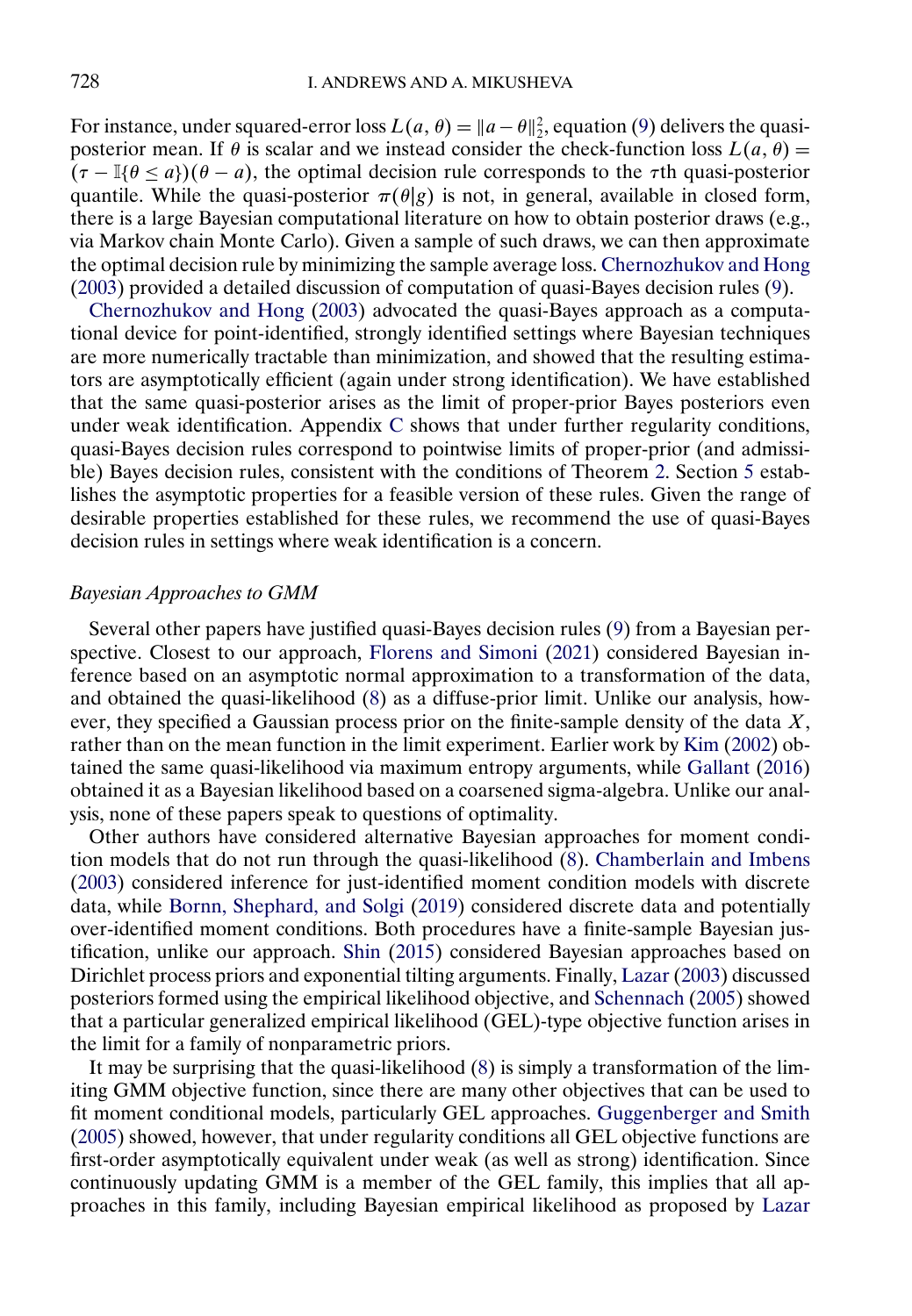<span id="page-15-0"></span>[\(2003\)](#page-33-0), are equivalent to [\(8\)](#page-13-0) in the limit experiment. Since the approach of [Schennach](#page-34-0)  $(2005)$  is closely related to GEL, it is likewise equivalent to  $(8)$  in the limit problem.<sup>15</sup>

## 4.2. *Optimal Tests*

Our results show desirable properties for quasi-Bayes decision rules, but Bayesian inference does not in general control frequentist size or coverage under weak identification. In particular, while [Chernozhukov and Hong](#page-33-0) [\(2003\)](#page-33-0) showed that credible sets formed based on quasi-posterior quantiles have correct coverage when identification is strong, these sets can badly under-cover when identification is weak, consistent with well-known results on Bayesian inference for settings with identification failure (e.g., [Moon and Schorfheide](#page-33-0) [\(2012\)](#page-33-0)). Our results are nonetheless useful for frequentist inference, since Theorem [1](#page-7-0) implies that attainable asymptotic type-I and type-II error functions are bounded below by the corresponding functions in the limit experiment. Hence, if we can characterize optimal tests in the limit experiment, these bound the attainable asymptotic power.

In previous work [\(Andrews and Mikusheva](#page-33-0) [\(2016\)](#page-33-0)), we developed a general technique for constructing identification-robust tests based on a wide variety of test statistics. Different choices of test statistic imply different power properties, however, and the optimal choice of statistic remained an open question. Here, we characterize optimal tests.

Consider the problem of testing the null  $H_0$ :  $\theta^* = \theta_0$  against the composite alternative  $H_1: \theta^* \neq \theta_0$ . For this problem, it is natural to let A be the point evaluation functional at  $\theta_0$ ,  $A(m) = m(\theta_0)$ . Define  $\mu$  and h as in Lemma [1](#page-9-0) and the point evaluation example. There is no uniformly most powerful test in this setting, so we instead specify weights  $\pi(\theta^*, \mu)$ over parameter values in the alternative. We want to maximize weighted average power (WAP), subject to controlling the rejection probability under the null

$$
\max_{\varphi} \int \mathbb{E}_{\theta^*,\mu}[\varphi] d\pi(\theta^*,\mu) \quad \text{subject to } \mathbb{E}_{\theta_0,\mu}[\varphi] \leq \alpha \text{ for all } \mu \in \mathcal{H}_{\mu},
$$

where  $\varphi = 0$  and  $\varphi = 1$  denote non-rejection and rejection of  $H_0$ , respectively. Unfortunately, the size constraint in this setting is challenging to work with, since it involves the infinite-dimensional nuisance parameter  $\mu \in \mathcal{H}_{\mu}$ . If we strengthen the size constraint to require similarity,

$$
\mathbb{E}_{\theta_0,\mu}[\varphi] = \alpha \quad \text{for all } \mu \in \mathcal{H}_{\mu}, \tag{10}
$$

this simplifies the problem.16 Theorem S2.1 in the supplement to [Andrews and Miku](#page-33-0)[sheva](#page-33-0) [\(2016\)](#page-33-0) establishes that any test  $\varphi$  satisfying (10) must be conditionally similar, with  $\mathbb{E}_{\theta_0}[\varphi|h] = \alpha$  for almost every h, and shows how to construct conditionally similar tests. Together with the results above, this delivers WAP-optimal similar tests:

THEOREM 4: Let  $T = \frac{\int \ell^*(\theta) \pi(\theta) d\theta}{\ell^*(\theta_0)},$  where  $\ell^*(\cdot)$  is defined in [\(6\)](#page-11-0). Let  $c_\alpha(h)$  be  $1-\alpha$  quantile *of the conditional distribution of* T given *h* under  $\theta_0$ . Provided the distribution of T given *h* is *almost surely continuous, the test*  $\varphi^*(\theta_0) = \mathbb{I}\{T > c_\alpha(h)\}\$ *is similar. Further,*  $\varphi^*(\theta_0)$  *maximizes*  $\pi(\theta,\mu) = \pi(\theta)\pi(\mu)$ -weighted average power over the class of similar tests, in the sense that *for any other test*  $\varphi$  *with*  $\mathbb{E}_{\theta_0,\mu}[\varphi] = \alpha$  *for all*  $\mu \in \mathcal{H}_{\mu}$ ,  $\int \mathbb{E}_{\theta,\mu}[\varphi^*(\theta_0) - \varphi] d\pi(\theta,\mu) \ge 0$ .

<sup>&</sup>lt;sup>15</sup>The equivalence proofs in [Guggenberger and Smith](#page-33-0) [\(2005\)](#page-33-0) extend directly to this case.

<sup>&</sup>lt;sup>16</sup>WAP-optimal similar tests for the weak IV model have been studied by D. [Andrews, Moreira, and Stock](#page-33-0) [\(2006\)](#page-33-0), [Moreira and Ridder](#page-33-0) [\(2017\)](#page-33-0), and [Moreira and Moreira](#page-33-0) [\(2019\)](#page-33-0), among others. Specialized to linear IV, the method we propose here is equivalent to a particular class of priors.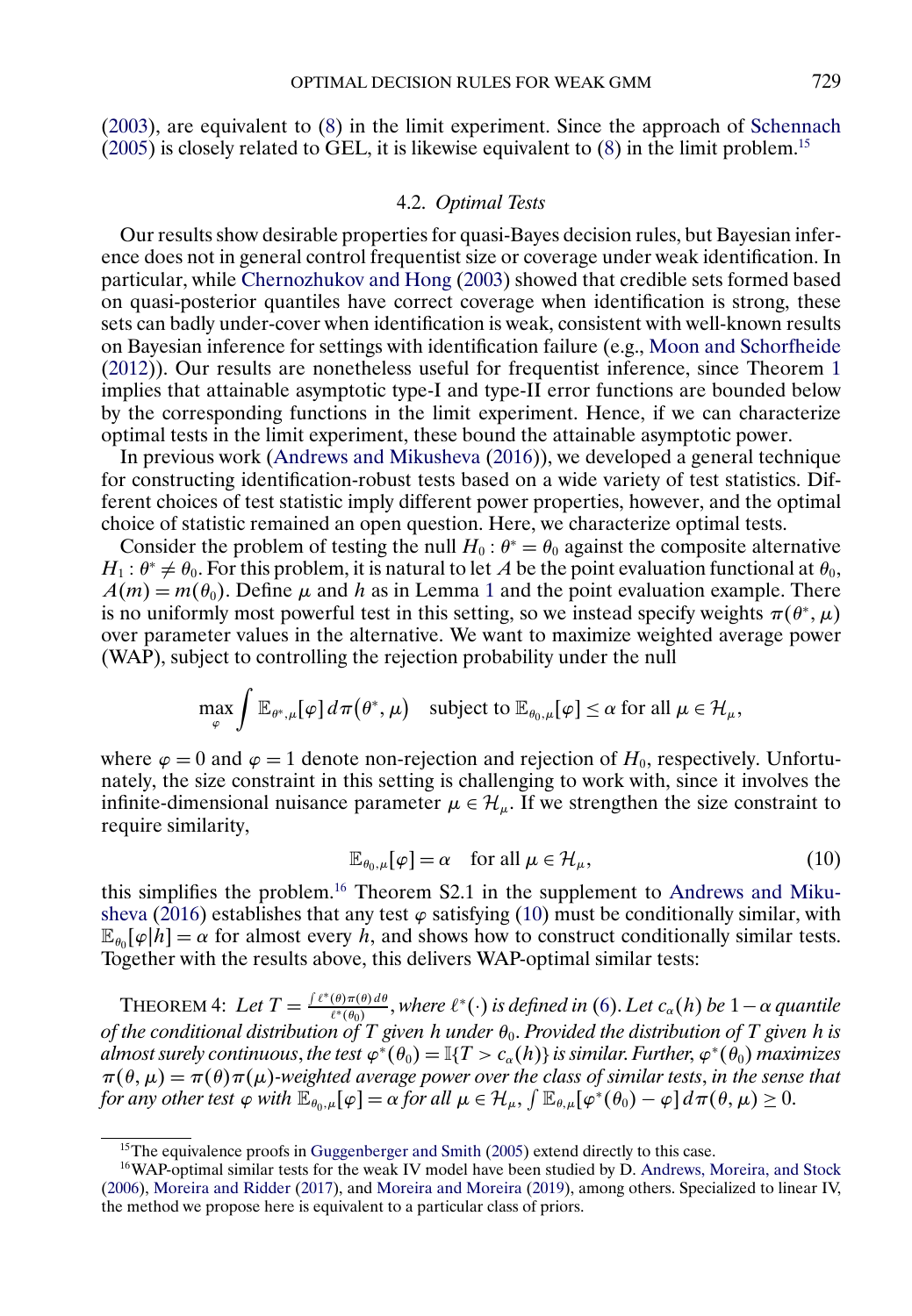<span id="page-16-0"></span>Theorem [4](#page-15-0) states that optimal similar tests reject when an integrated likelihood ratio exceeds a conditional critical value. Implementation is straightforward so long as one can efficiently evaluate the integrated likelihood ratio statistic  $T = t(g)$  for a given realization of  $g(\cdot)$ . Specifically, to simulate the conditional critical value  $c_{\alpha}(h)$ , we draw  $\xi^* \sim N(0, \Sigma(\theta_0, \theta_0))$  and take  $T^* = t(g^*)$ , where  $g^*(\cdot) = h(\cdot) + \Sigma(\cdot, \theta_0)\Sigma(\theta_0, \theta_0)^{-1}\xi^*$ . The conditional critical value  $c_{\alpha}(h)$  is the  $1-\alpha$  quantile of  $T^*$ , and the test rejects if T exceeds  $c_{\alpha}(h)$ .

Note that while the test  $\varphi^*(\theta_0)$  depends on the weight function  $\pi$ , it controls the rejection probability for all parameter values consistent with the null. Hence, if we form a confidence set by collecting the non-rejected values,

$$
CS = \big\{\theta \in \Theta : \varphi^*(\theta) = 0\big\} = \bigg\{\theta : \ell^*(\theta) \ge \frac{\displaystyle \int \ell^*(\tilde{\theta})\pi(\tilde{\theta})\,d\tilde{\theta}}{c_{\alpha}(h)}\bigg\},
$$

this set has frequentist coverage  $1 - \alpha$  for  $\theta^*$  no matter the choice of  $\pi$ . Thus, while we use priors to direct power, this confidence set is valid in the usual frequentist sense. Comparing CS to the level  $1 - \alpha$  highest quasi-posterior density credible region,

$$
CR = \left\{\theta \in \Theta : \ell^*(\theta) \ge \frac{\int \ell^*(\tilde{\theta})\pi(\tilde{\theta})\,d\tilde{\theta}}{\kappa(g)\pi(\theta)}\right\},\
$$

for  $\kappa(g)^{-1}$  the  $\alpha$ -quantile of the posterior density  $\frac{\ell^*(\theta)\pi(\theta)}{\ell^*(\theta)\pi(\theta)}$ , we see that the two sets take a similar form, thresholding  $\ell^*(\theta)$ , where the confidence set chooses the threshold to ensure correct coverage. In this sense, the confidence set is a natural complement to the credible region, modifying the threshold to ensure correct coverage.

# 5. FEASIBLE PROCEDURES

The limit experiment studied in the previous sections treats  $\Theta_0$  as known. In practice, however, the structure of weak identification, and thus the set  $\Theta_0$ , is often unknown. Moreover, we do not observe the limiting process  $g(\cdot)$ , and do not know  $\Sigma$ . Feasible quasi-Bayes procedures replace them by the normalized sample moments  $g_n(\cdot) = \frac{1}{\sqrt{n}} \sum_{i=1}^n \phi(X_i, \cdot)$  and estimated covariance  $\hat{\Sigma}_n$ . The researcher specifies a prior over the whole parameter space  $\Theta$ , and for  $Q_n(\theta) = g_n(\theta) \Sigma_n^{-1}(\theta, \theta) g_n(\theta)$  uses the decision rule

$$
s_n(g_n) = \arg\min_{a \in \mathcal{A}} \frac{\int_{\Theta} L(a, \theta) \pi(\theta) \exp\left\{-\frac{1}{2} Q_n(\theta)\right\} d\theta}{\int_{\Theta} \pi(\theta) \exp\left\{-\frac{1}{2} Q_n(\theta)\right\} d\theta}.
$$
 (11)

This section shows that feasible decision rules (11) are asymptotically equivalent to infeasible rules based on knowledge of  $\Theta_0$ . In particular, the feasible quasi-posterior  $\pi(\widetilde{\Theta}|g_n) = \frac{\int_{\widetilde{\Theta}} \pi(\theta) \exp\{-\frac{1}{2}Q_n(\theta)\} d\theta}{\int_{\Theta} \pi(\theta) \exp\{-\frac{1}{2}Q_n(\theta)\} d\theta}$  concentrates on neighborhoods of  $\Theta_0$ .<sup>17</sup> Moreover, there exist infeasible decision rules that are asymptotically equivalent to (11) for a large class of

<sup>&</sup>lt;sup>17</sup>Liao and Jiang [\(2010\)](#page-33-0) established a similar consistency result for the case where the weighting matrix does not vary with  $\theta$ .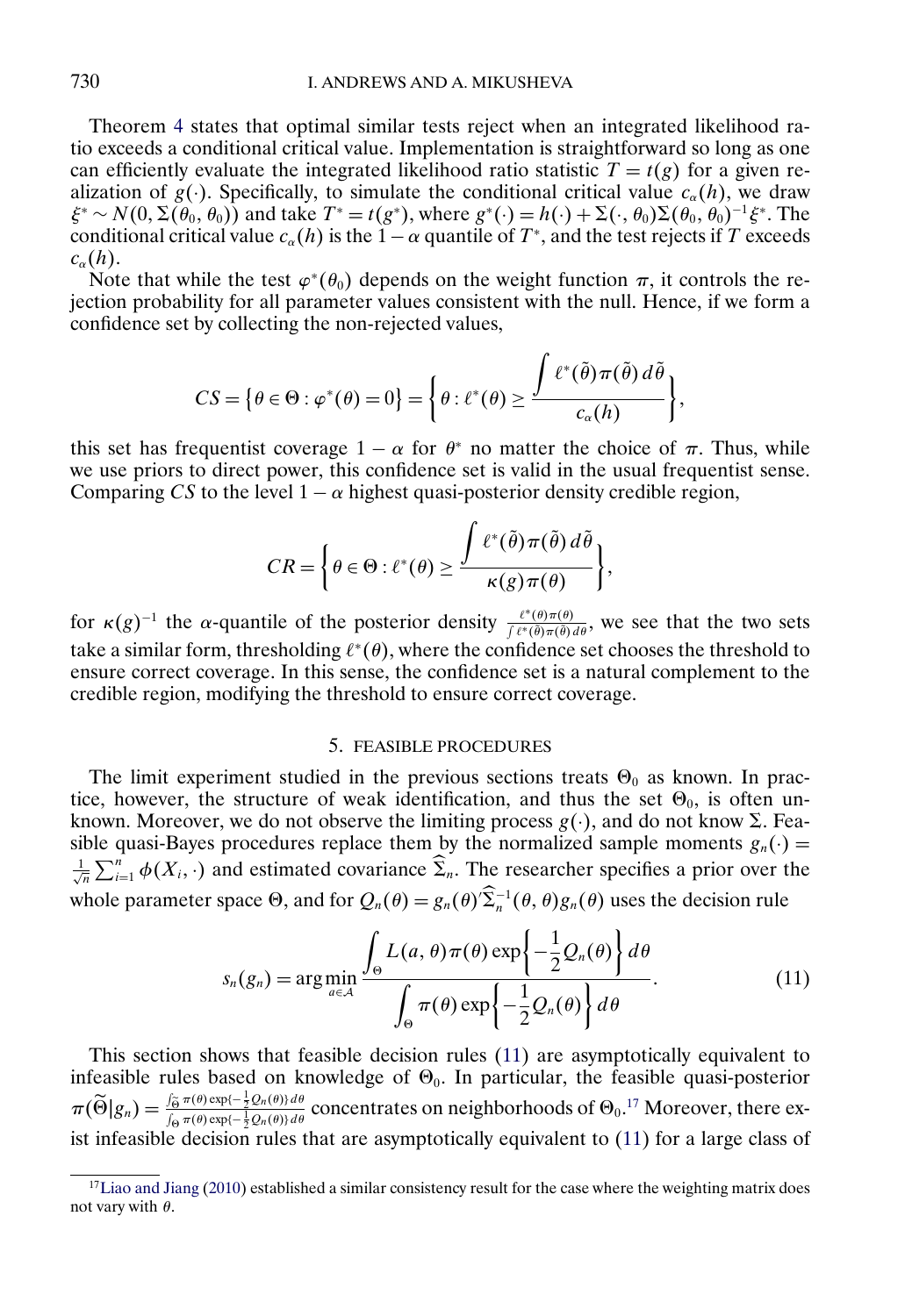<span id="page-17-0"></span>loss functions. These rules correspond to a prior  $\pi^0$  supported on  $\Theta_0$  and a transformation of the moments. Specifically, some of the original moments are used to estimate  $\Theta_0$ , while the remainder are used to form the posterior on  $\Theta_0$ . We focus on unconstrained decision rules for brevity, but a similar analysis applies for tests, and sufficient conditions for uniform asymptotic validity of tests are provided in [Andrews and Mikusheva](#page-33-0) [\(2016\)](#page-33-0).

To derive these results, we first assume that the moments, appropriately centered and scaled, converge to a Gaussian process with consistently estimable variance.

ASSUMPTION 1: *The distribution*  $P_0$  *is such that*  $\Phi(\theta) = \mathbb{E}_{P_0}[\phi(X_i; \theta)]$  *and*  $\Sigma(\cdot, \cdot)$  *are continuous, and the determinant of*  $\Sigma(\theta) = \Sigma(\theta, \theta)$  *is nonzero. Further, under*  $P_0$ *,* 

$$
G_n(\cdot) = g_n(\cdot) - \sqrt{n} \Phi(\cdot) \quad \Rightarrow \quad G(\cdot) \sim \mathcal{GP}(0, \Sigma),
$$

and the covariance estimator  $\Sigma_n$  is uniformly consistent,  $\sup_{\theta \in \Theta} \|\Sigma_n(\theta) - \Sigma(\theta)\| \to_p 0$ .

We next assume that, on a neighborhood of  $\Theta_0$ , the model can be reparameterized in terms of strongly identified parameter  $γ$  and weakly or partially identified parameter  $β$ .

ASSUMPTION 2: *There exists a continuously differentiable function*  $\vartheta(\beta, \gamma) : \Xi \to \Theta^* \subseteq$  $\Theta$ , where  $\Theta_0 \subseteq \Theta^*$ ,  $\Xi = \{(\beta, \gamma) : \beta \in B, \gamma \in \Gamma(\beta) \subseteq \mathbb{R}^{p_{\gamma}}\}$  *is compact*,  $\vartheta(\beta, \gamma) \in \Theta_0$  *if and only if*  $\gamma = 0$ , *and* 0 *lies in the interior of*  $\Gamma(\beta)$  *for all*  $\beta \in B$ . *There exists a (positive) measure*  $\pi(\beta, \gamma)$  *on*  $\Xi$  such that  $\pi(\theta)$  *on*  $\Theta^*$  *is the pushforward of*  $\pi(\beta, \gamma)$  *under*  $\vartheta$ . The conditional *prior on* γ *given* β *has a uniformly bounded density* πγ (γ|β) *that is uniformly continuous and positive at*  $\gamma = 0$ , *and*  $\int_B d\pi(\beta) > 0$ .

Finally, we shorthand  $\Phi(\beta, \gamma) = \Phi(\vartheta(\beta, \gamma))$  and  $\Phi(\beta) = \Phi(\beta, 0)$  for all functions.

ASSUMPTION 3: *The function*  $\Phi(\beta, \gamma)$  *is uniformly (over*  $\beta \in B$ ) *differentiable in*  $\gamma$  *at*  $\gamma = 0$ . *Further*, for  $\nabla(\beta) = \frac{\partial}{\partial \gamma} \Phi(\beta)$ ,  $J(\beta) = \frac{1}{2} \nabla(\beta)^2 (\beta)^{-1} \nabla(\beta)$  is everywhere positive defi*nite*.

Assumption 1 is standard for asymptotic analysis. Assumption 2 imposes that, on a neighborhood of  $\Theta_0$ , there exists some (unknown to the researcher) reparameterization of the model in terms of  $\beta$  and  $\gamma$ , where  $\beta$  indexes the weakly or partially identified parameter, while  $\gamma$  can be called strongly identified. The set  $\Theta_0$  corresponds to  $\gamma = 0$ , and is parameterized by  $\beta \in B$ . [Han and McCloskey](#page-33-0) [\(2019\)](#page-33-0) provided sufficient conditions for such a reparameterization to exist. The mapping from  $(\beta, \gamma)$  to  $\theta$  can be many-to-one, and we impose very little structure on the set  $B$ , which may, for example, be a collection of points or intervals. We also note that  $\pi(\beta, \gamma)$  need not integrate to 1, since  $\Theta^*$  may be a strict subset of  $\Theta$ . Assumption 3 requires that  $\gamma$  be strongly identified, in the sense that the Jacobian of the moments with respect to  $\gamma$  has full rank at  $\gamma = 0$ .

THEOREM 5: *Suppose Assumptions* 1, 2, *and* 3 *hold*. *If the prior* π(θ) *has bounded density*  $o$ n  $\Theta$ , *then for any sequence*  $c_n \to \infty$ *, under sequences*  $P_{n,f}$  *local to*  $P_0$  *in the sense of [\(2\)](#page-4-0), we have*

$$
\pi\bigg(\bigg\{\theta\in\Theta:\Phi(\theta)^{\prime}\Sigma(\theta)^{-1}\Phi(\theta)\geq\frac{c_n}{n}\bigg\}\bigg|g_n\bigg)=o_p(1).
$$
\n(12)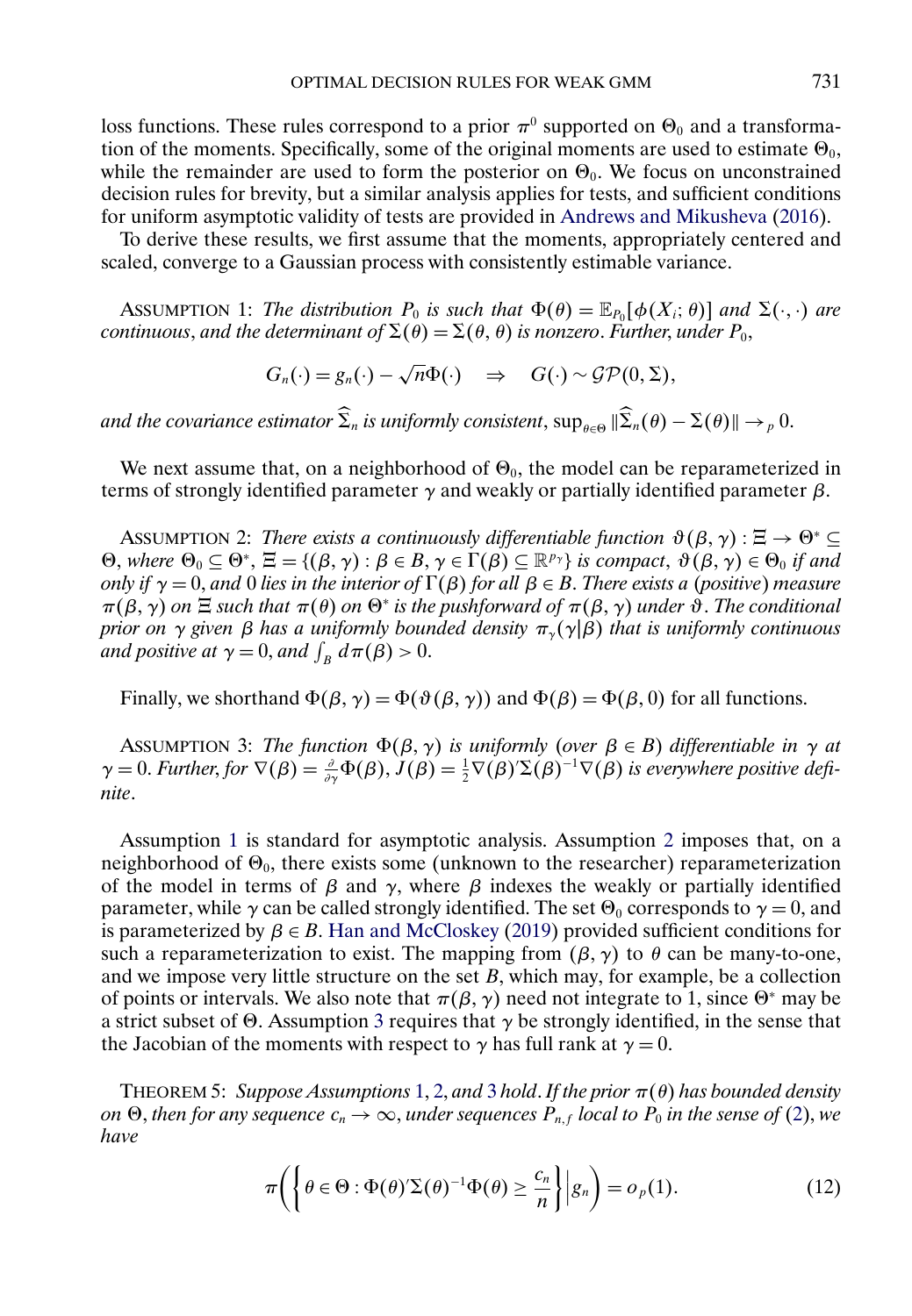<span id="page-18-0"></span>*Moreover, for any bounded function*  $c(\theta)$  *uniformly continuous at*  $\Theta_0$ *,* 

$$
\int_{\Theta} c(\theta) d\pi(\theta|g_n) - \frac{\int_{B} c(\vartheta(\beta)) \exp\left\{-\frac{1}{2}Q_n^{\beta}(\beta)\right\} d\pi^0(\beta)}{\int_{B} \exp\left\{-\frac{1}{2}Q_n^{\beta}(\beta)\right\} d\pi^0(\beta)} = o_p(1),\tag{13}
$$

where 
$$
d\pi^0(\beta) = \pi_\gamma(0|\beta)|J(\beta)|^{-\frac{1}{2}} d\pi(\beta), Q_n^{\beta}(\beta) = g_n(\beta)'M(\beta)g_n(\beta),
$$
 and  
\n
$$
M(\beta) = \Sigma(\beta)^{-1} - \Sigma(\beta)^{-1}\nabla(\beta)J(\beta)^{-1}\nabla(\beta')\Sigma(\beta)^{-1}.
$$

Theorem [5](#page-17-0) is a version of the Bernstein–von Mises theorem for weakly and partially identified quasi-Bayesian settings. The GMM objective function  $Q_n(\theta)$  is bounded on  $\Theta_0$ but diverges away from  $\Theta_0$ . As [\(12\)](#page-17-0) highlights, this forces the quasi-posterior to concentrate on infinitesimal neighborhoods of  $\Theta_0$ , corresponding to consistent estimation of the strongly identified parameter  $\gamma$ . The rank  $k - p_{\gamma}$  matrix  $M(\beta)$  then selects the linear combination of moments orthogonal to those used to estimate  $\gamma$ , and this combination is used to form the posterior on β. Unlike in the classical Bernstein–von Mises theorem, the prior on  $\Theta_0$  (i.e., on B) matters asymptotically, and is adjusted based on the precision of the estimate for  $\gamma$  as measured by  $J(\beta)$ .<sup>18</sup> Overall, we obtain that feasible quasi-Bayes posteriors are asymptotically equivalent to infeasible posteriors based on a transformation of the prior and moment conditions. This likewise implies asymptotic equivalence of feasible and infeasible decision rules.

COROLLARY 1: *Let the assumptions of Theorem* [5](#page-17-0) *hold*. *Assume that the loss function*  $L(a, \theta)$  *is Lipschitz in a and continuous in*  $\theta$  *over*  $\Theta^*$ , *and that A is compact. Assume further that for almost all realization of process*  $G(\beta) \sim \mathcal{GP}(0, \Sigma)$ , *the process*  $L(a) =$  $\int_B L(a,\vartheta(\beta)) \exp\{-\frac{1}{2}G(\beta)' M(\beta)G(\beta)\} d\pi^0(\beta)$  has a unique minimizer over A. Then

$$
s_n^0(g_n) = \arg\min_{a \in \mathcal{A}} \frac{\int_B L(a, \vartheta(\beta)) \exp\left\{-\frac{1}{2}Q_n^{\beta}(\beta)\right\} d\pi^0(\beta)}{\int_B \exp\left\{-\frac{1}{2}Q_n^{\beta}(\beta)\right\} d\pi^0(\beta)} \rightarrow^P s_n(g_n).
$$

Uniqueness of the minimizer  $L(a)$  is guaranteed to hold if the loss function is convex in a. Sufficient conditions for uniqueness in non-convex cases are discussed in [Cox](#page-33-0) [\(2020\)](#page-33-0).

Overall, we obtain that feasible quasi-Bayes decision rules, computed without knowledge of  $\Theta_0$ , converge to infeasible quasi-Bayes rules based on knowledge of  $\Theta_0$  and a transformation of the moments and prior. These rules are, in turn, the limit of sequences of proper-prior Bayes decision rules in the limit problem by our previous results.

EXAMPLE—Quantile IV (continued): As discussed above, in this example  $\Theta_0 = {\theta =$  $(\alpha, \beta)$ :  $\alpha = q_{P_0, \tau}(Y - W'\beta)$ . This set is one-dimensional, and can be parameterized by β. We may then define the strongly identified parameter as  $\gamma = \alpha - q_{P_0, \tau}(Y - W' \beta)$ , so  $\vartheta(\beta, \gamma) = (\gamma + q_{P_0, \tau}(Y - W'\beta), \beta)$ , and  $\vartheta(\beta, \gamma) \in \Theta_0$  if and only if  $\gamma = 0$ , as required for Assumption [2.](#page-17-0) The remainder of Assumptions [1–3](#page-17-0) hold under regularity conditions on

<sup>18</sup>See [Kleibergen and Mavroeidis](#page-33-0) [\(2014\)](#page-33-0) for related discussion.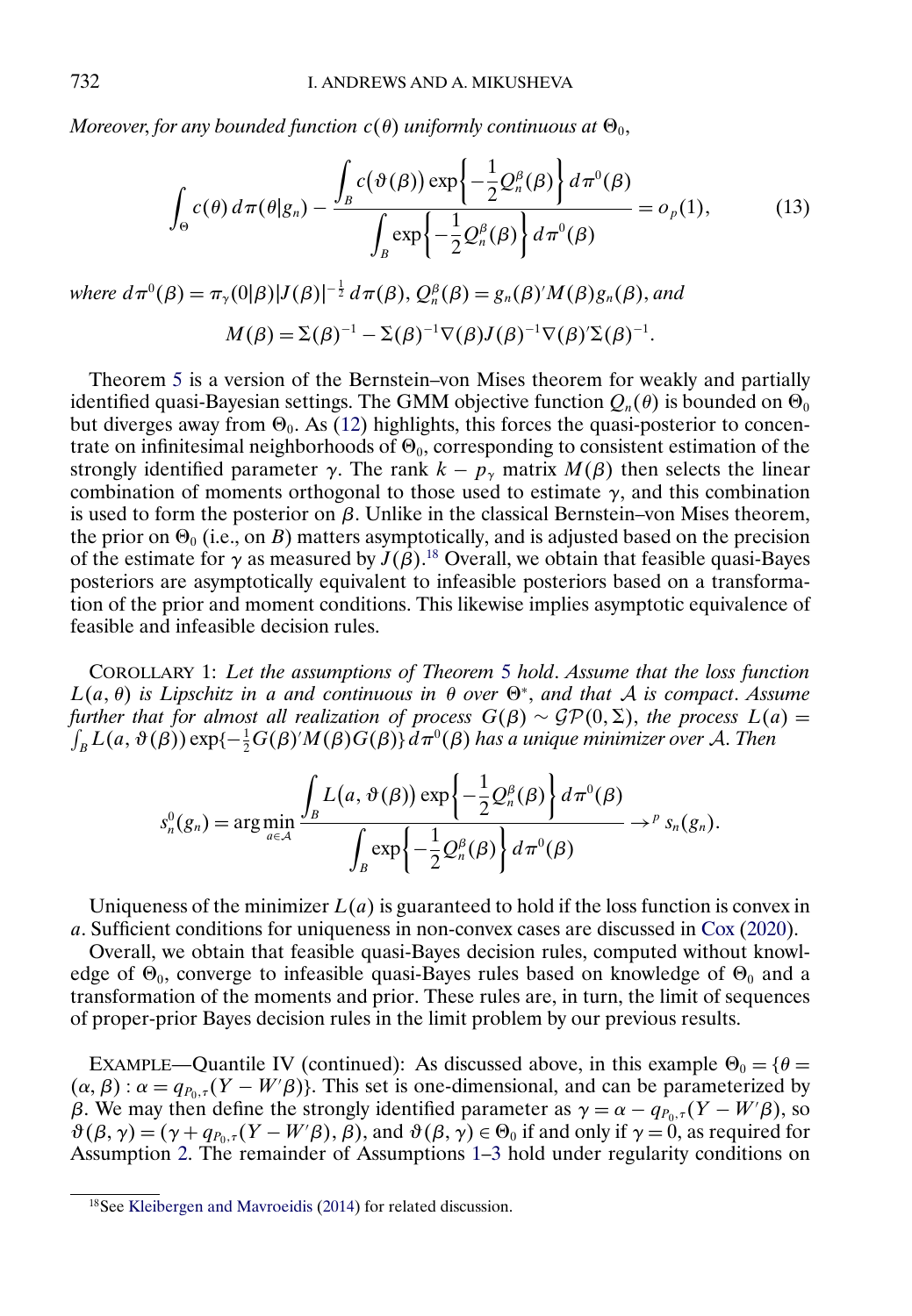<span id="page-19-0"></span> $P_0$  and  $\pi(\theta)$ . Hence, Theorem [5](#page-17-0) and Corollary [1](#page-18-0) imply that feasible quasi-Bayes decision rules [\(11\)](#page-16-0), formed without knowledge of  $\Theta_0$ , are asymptotically equivalent to rules formed with knowledge of  $P_0$  and a reduced set of moments.

#### 6. EMPIRICAL ILLUSTRATION

This section returns to quantile IV in the [Graddy](#page-33-0) [\(1995\)](#page-33-0) data, and reports the results from a quasi-Bayesian analysis. Following [Chernozhukov, Hansen, and Jansson](#page-33-0) [\(2009\)](#page-33-0), we restrict attention to  $\alpha \in [0, 30]$  and  $\beta \in [-10, 30]$ .<sup>19</sup> We use a flat prior  $\pi(\theta^*)$  on  $\theta = (\alpha, \beta)$ , and calculate the quasi-Bayes posterior distribution discussed in Section [5](#page-16-0) via slice sampling [\(Neal](#page-34-0) [\(2003\)](#page-34-0)). The first row of Figure 3 plots a sample from the joint posterior, along with the marginals for  $\alpha$  and  $\beta$ . Three features emerge clearly. First, the quasiposterior distribution is highly non-normal, and is indeed bimodal, consistent with weak



FIGURE 3.—Joint and marginal quasi-posteriors for quantile IV,  $\tau = 0.75$ , based on [Graddy](#page-33-0) [\(1995\)](#page-33-0) data. The results in the first row are based on the continuously updated GMM objective following [Chernozhukov](#page-33-0) [and Hong](#page-33-0) [\(2003\)](#page-33-0), while the second row is empirical likelihood quasi-posterior proposed by [Lazar](#page-33-0) [\(2003\)](#page-33-0), and the third row is the exponentially tilted empirical likelihood posterior proposed by [Schennach](#page-34-0) [\(2005\)](#page-34-0).

<sup>&</sup>lt;sup>19</sup>This choice of parameter space was discussed in the working paper version, [Chernozhukov, Hansen, and](#page-33-0) [Jansson](#page-33-0) [\(2006\)](#page-33-0).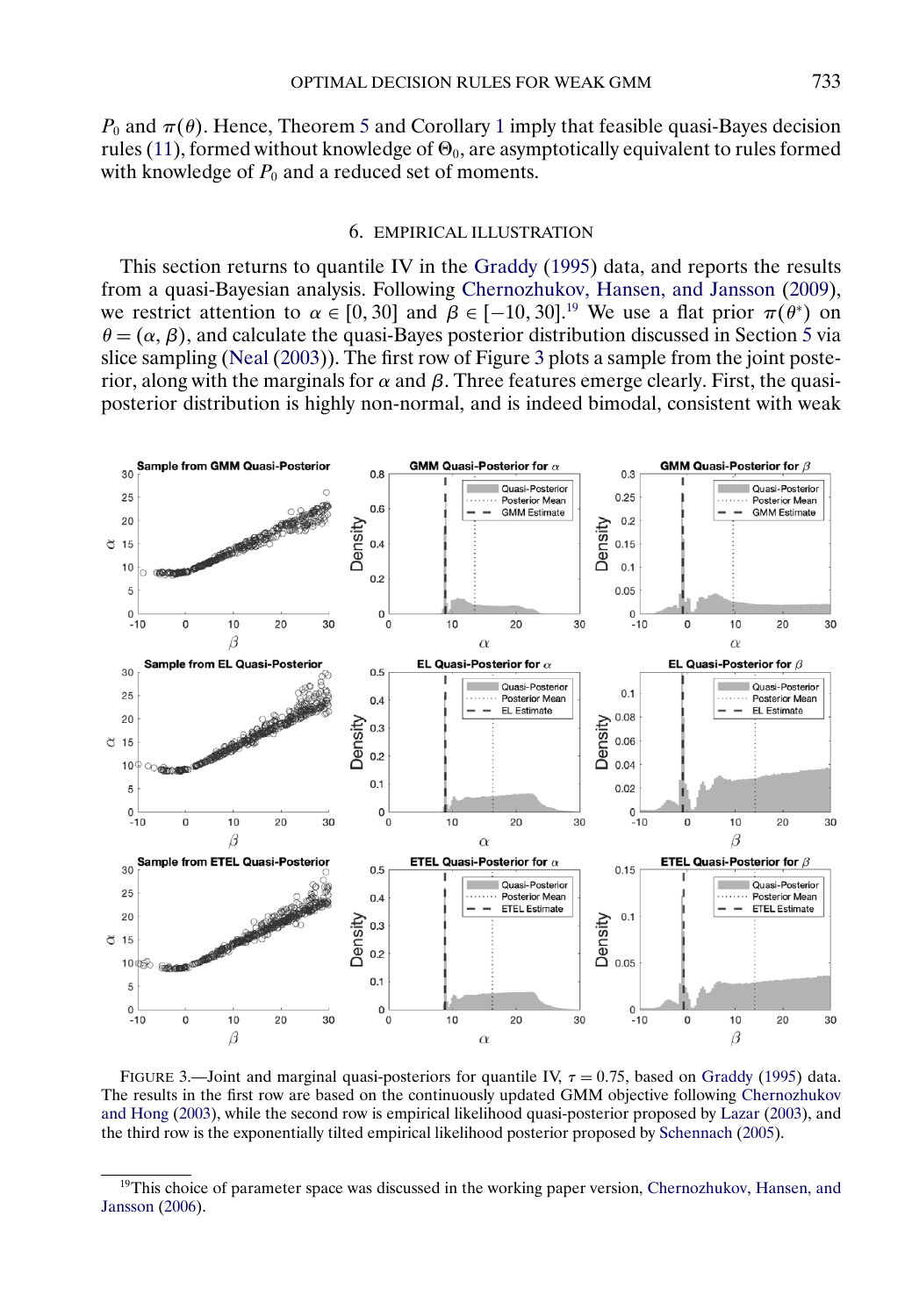<span id="page-20-0"></span>

FIGURE 4.—Quasi-likelihood exp( $-\frac{1}{2}Q_n(\theta)$ ) for quantile IV,  $\tau = 0.75$ , based on [Graddy](#page-33-0) [\(1995\)](#page-33-0) data. Note that this is a transformation of the GMM objective plotted in Figure [1.](#page-3-0)

identification. Second, the quasi-posterior mean differs considerably from the GMM estimate, again consistent with weak identification. Third, despite weak identification of  $\alpha$ and  $\beta$  separately, the quasi-posterior is concentrated around a lower-dimensional set, as expected given the posterior consistency for  $\Theta_0$  established by Theorem [5.](#page-17-0)

The posterior bimodality observed in Figure [3](#page-19-0) stems from a combination of two forces. First, if we consider the profiled quasi-likelihood for  $\alpha$  and  $\beta$  separately, as shown in the second and third panels of Figure 4, we see that it is multimodal, albeit with a pronounced global maximum at the GMM estimate. As is clear from inspection, however, both profiled quasi-likelihoods are less right-skewed than their respective quasi-posteriors. The additional skewness of the quasi-posterior reflects that the quasi-likelihood becomes less steeply curved in the strongly identified direction as  $\alpha$  and  $\beta$  increase, and so remains high over a wider region, as shown in the first panel of Figure 4. When we integrate against the prior, this increases the posterior mass assigned to large values of  $\alpha$  and  $\beta$ . This effect is captured in the  $|J(\beta)|^{-\frac{1}{2}}$  term in Theorem [5,](#page-17-0) which shows that quasi-posterior assigns more mass to regions where the strongly identified parameter is less precisely estimated.

While we have focused on quasi-Bayes procedures [\(11\)](#page-16-0) based on the continuously updating GMM objective function, as noted in Section [4,](#page-13-0) quasi-Bayes procedures based on other GEL-type objectives are equivalent in the limit experiment. The second and third rows of Figure [3](#page-19-0) plot the empirical likelihood quasi-posterior proposed by [Lazar](#page-33-0) [\(2003\)](#page-33-0) and the exponentially tilted empirical likelihood posterior proposed by [Schennach](#page-34-0) [\(2005\)](#page-34-0), along with the corresponding estimators. In both cases, the results are qualitatively similar to those obtained based on continuously updating GMM.

Finally, to illustrate the impact of varying identification strength on the quasi-posterior, we consider inference on the median  $\tau = 0.5$ , which might be expected to be more strongly identified than  $\tau = 0.75$ . Consistent with this intuition, the quasi-posterior for the median (plotted in Figure [5\)](#page-21-0) is much more concentrated, and the GMM estimate is closer to the quasi-posterior mean. Interestingly, however, even in this case the quasi-posterior is clearly non-normal, suggesting that strong-identification asymptotic approximations may not be fully reliable. Consistent with this possibility, in simulations calibrated to this application (and reported in the [Appendix\)](#page-21-0), we find that the distribution of the GMM estimator is clearly non-normal, and that the weak-identification asymptotic approximation again better matches the finite-sample distribution.

While one could use the quasi-posteriors discussed above to form credible sets, as discussed in Section [4.2](#page-15-0) these sets will not in general have correct frequentist coverage. To ensure coverage, one can instead compute identification-robust confidence sets. In this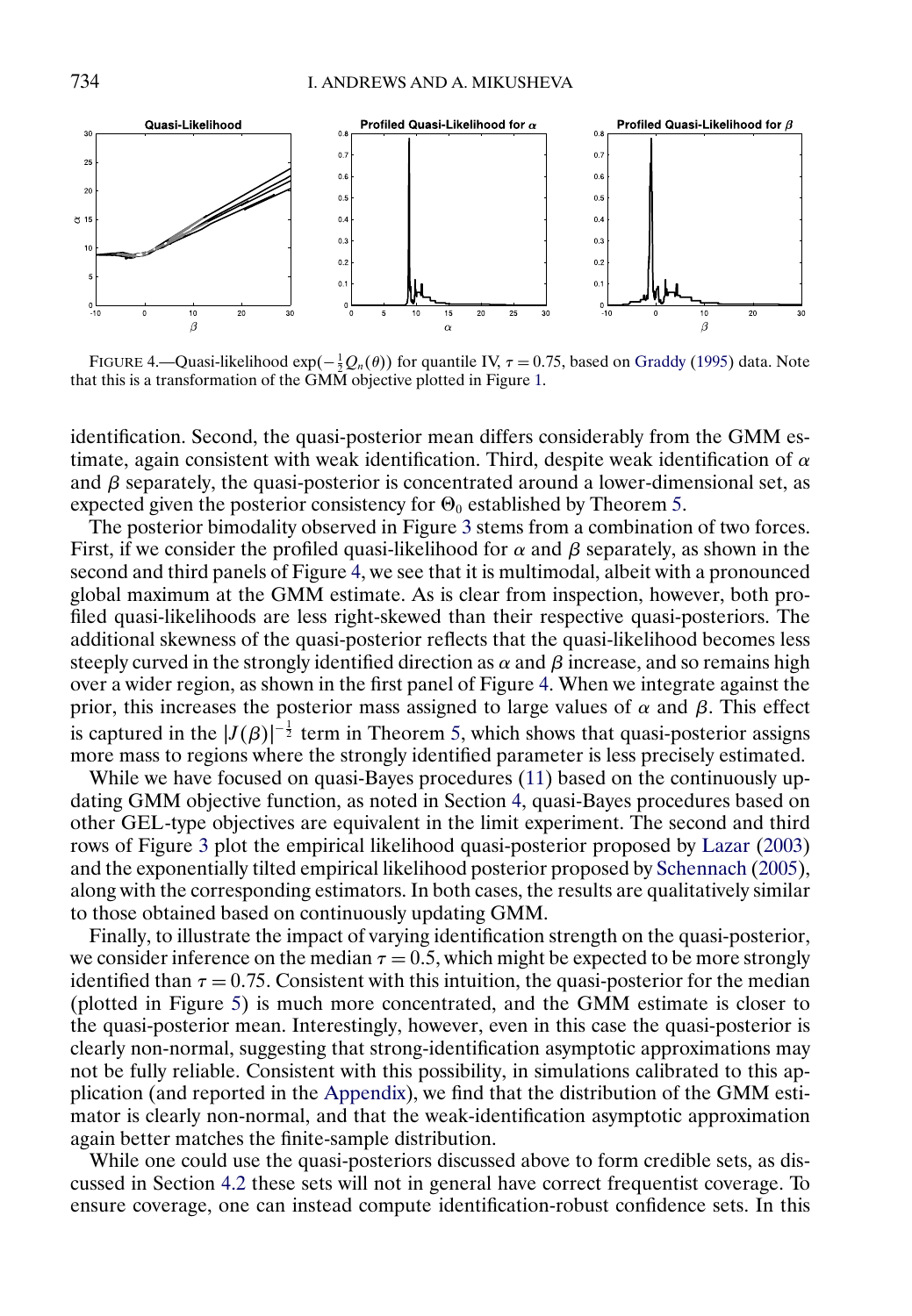<span id="page-21-0"></span>

FIGURE 5.—Joint and marginal quasi-posteriors for quantile IV for median,  $\tau = 0.5$ , based on [Graddy](#page-33-0) [\(1995\)](#page-33-0) data.

application the resulting confidence set, shown in Appendix [D,](#page-31-0) closely resembles the 95% highest posterior density set.

# APPENDIX A: PROOFS

DEFINITION 3: The *Reproducing Kernel Hilbert Space (RKHS)*  $H$  associated with  $\Sigma$  is a space of functions from  $\Theta_0$  to  $\mathbb{R}^k$ , which is obtained as the completion of the space spanned by functions of the form  $\sum_{j=1}^{s} \Sigma(\cdot, \theta_j) b_j$  for any finite set of constant vectors  ${b_j} \subset \mathbb{R}^k$  and parameters  ${\theta_j} \subset \Theta_0$ , with respect to the scalar product  $\langle \cdot, \cdot \rangle_{\mathcal{H}}$  defined on the basis set as

$$
\left\langle \sum_{j=1}^s \Sigma(\cdot,\theta_j) b_j, \sum_{l=1}^{\tilde{s}} \Sigma(\cdot,\tilde{\theta}_l) c_l \right\rangle_{\mathcal{H}} = \sum_{j=1}^s \sum_{l=1}^{\tilde{s}} b'_j \Sigma(\theta_j,\tilde{\theta}_l) c_l.
$$

LEMMA 2: *The image of*  $T(P_0)$  *under transformation* [\(4\)](#page-6-0) *is*  $H$ .

PROOF OF LEMMA 2: A score  $f(X) = \sum_{i=1}^{s} \phi(X, \theta_i)' a_i$  corresponds to the function

$$
m(\cdot) = \mathbb{E}_{P_0}\big[f(X)\phi(X,\cdot)\big] = \sum_{i=1}^s \mathbb{E}_{P_0}\big[\phi(X,\cdot)\phi(X,\theta_i)'a_i\big] = \sum_{i=1}^s \Sigma(\cdot,\theta_i)a_i.
$$

For two scores  $f_1(X) = \sum_{i=1}^s \phi(X, \theta_i)' a_i$  and  $f_2(X) = \sum_{j=1}^{s^*} \phi(X, \theta_j^*)' b_j$  and corresponding mean functions  $m_1(\cdot) = \sum_{i=1}^s \Sigma(\cdot, \theta_i) a_i$  and  $m_2(\cdot) = \sum_{j=1}^{s^*} \Sigma(\cdot, \theta_j^*) b_j$ , we have

$$
\mathbb{E}_{P_0}[f_1(X)f_2(X)] = \sum_{i=1}^s \sum_{j=1}^{s^*} a'_i \mathbb{E}_{P_0}[\phi(X, \theta_i) \phi(X, \theta_j^*)']b_j
$$
  
= 
$$
\sum_{i=1}^s \sum_{j=1}^{s^*} a'_i \Sigma(\theta_i, \theta_j^*)b_j = \langle m_1, m_2 \rangle_{\mathcal{H}}.
$$

This implies that there is an isomorphism between  $H$  and the completion of the space spanned by scores of the form  $f(X) = \sum_{j=1}^{s} \phi(X, \theta_j)' b_j$  in  $L_2(P_0)$ .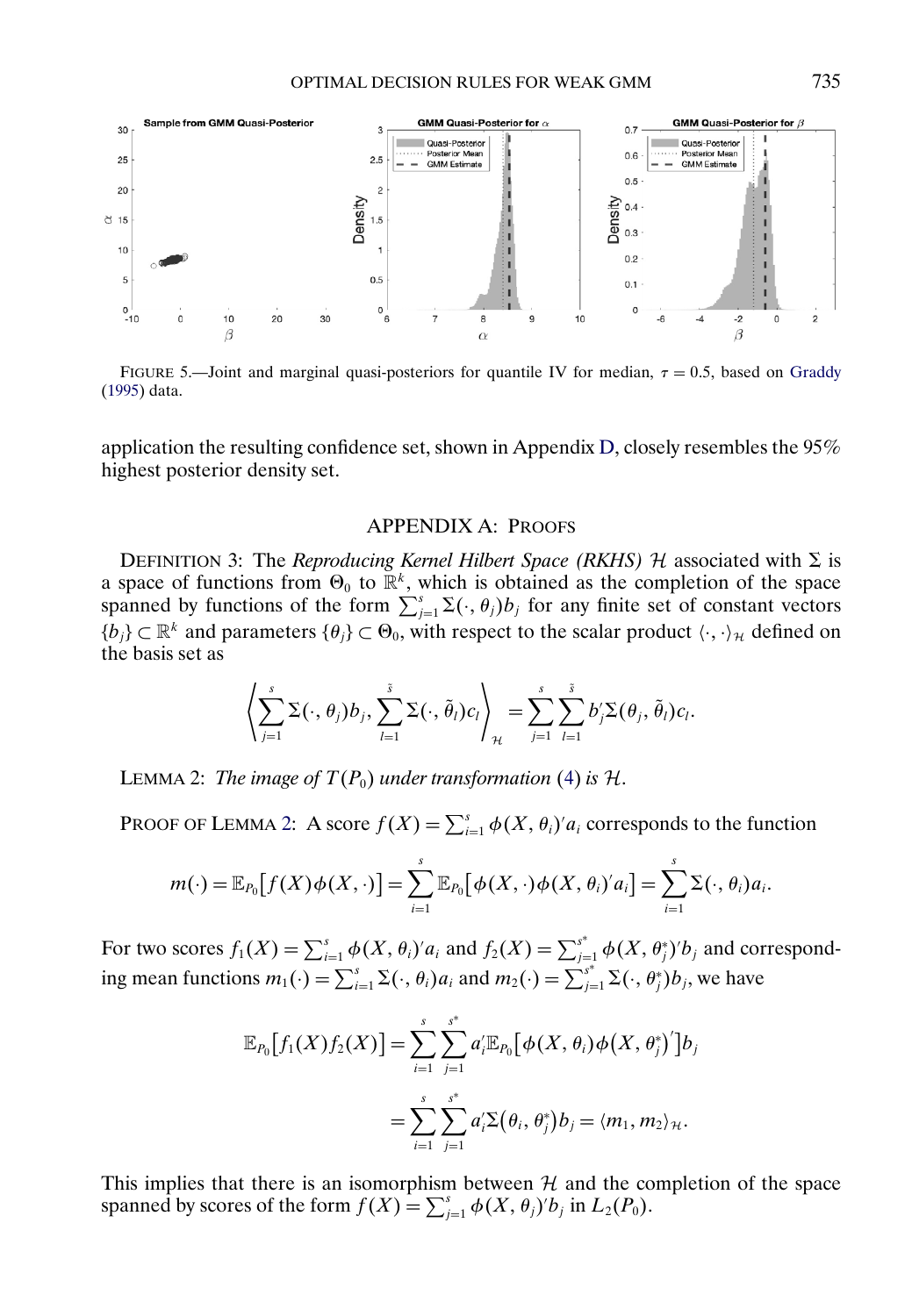<span id="page-22-0"></span>It remains to show that for any  $f^{\perp} \in T(P_0)$  that is orthogonal to the completion of the space spanned by scores of the form  $f(X) = \sum_{j=1}^{s} \phi(X, \theta_j)' b_j$  in  $L_2(P_0)$ , we have  $\mathbb{E}_{P_0}[f^{\perp}(X)\phi(X,\cdot)] \equiv 0 \in \mathbb{R}^k$ . Indeed,  $f^{\perp}$  is orthogonal to  $a'\phi(X,\theta)$  for any vector  $a \in \mathbb{R}^k$ . and any  $\theta \in \Theta_0$ . Thus,  $\mathbb{E}_{P_0}[f^{\perp}(X) a' \phi(X, \theta)] = 0$ . This also shows that  $\mathcal{H}^*$  coincides with the completion of the space spanned by scores of the form  $f(X) = \sum_{j=1}^{s} \phi(X, \theta_j)' b_j$  in  $L_2(P_0)$ .  $Q.E.D.$ 

DEFINITION 4: Let  $\{\varphi_i\}$  be a complete orthonormal basis in  $T(P_0)$ . Define the experiment  $\mathcal{E}_{\infty}^*$  as one of observing the (infinite) sequence of independent random variables  $W_j \sim N(\mathbb{E}_{P_0}[f(X)\varphi_j(X)], 1)$ , with parameter space  $\{(\theta^*, f) : \theta^* \in \Theta_0, f \in T_{\theta^*}(P_0)\}.$ 

LEMMA 3—Theorem 3.1 in [Van der Vaart](#page-34-0) [\(1991\)](#page-34-0): *Consider a sequence of statistics*  $S_n$ *which has a limit distribution under*  $\mathcal{E}_n^*$ , *in the sense that under any*  $P_{n,f}$  *for*  $f \in T(P_0)$ ,  $S_n(X_1,\ldots,X_n)\Rightarrow S_f$  *as*  $n\to\infty$ . Assume there exists a complete separable set  $S_0$  such that  $S_f(\mathbb{S}_0) = 1$  for all  $f \in T(P_0)$ . Then, in the experiment  $\mathcal{E}_{\infty}^*$ , there exists a (possibly random*ized*) *statistic*  $S^* = s^*(\{W_j\}, U)$  *for a random variable*  $U ∼ U[0, 1]$  *independent of*  $W_j$  *such that*  $S^* \sim S_f$  *under f for all*  $f \in T(P_0)$ .

PROOF OF THEOREM [1:](#page-7-0) Define the orthonormal basis { $\varphi_i(X)$ } of  $T(P_0)$  to consist of the union of an orthonormal basis  $\{\varphi_j^*(X)\}\$  of  $\mathcal{H}^*$  and an orthonormal basis  $\{\varphi_j^{\perp}(X)\}\$  of  $\mathcal{H}^{\perp}$ . The limit experiment  $\mathcal{E}^*_{\infty}$  corresponds to observing the union of two sets of mutually independent random variables:

$$
W_j^* \sim N\big(\mathbb{E}_{P_0}\big[f(X)\varphi_j^*(X)\big],1\big) \quad \text{and} \quad W_j^{\perp} \sim N\big(\mathbb{E}_{P_0}\big[f(X)\varphi_j^{\perp}(X)\big],1\big).
$$

Due to Lemma [2,](#page-21-0) we have  $\mathbb{E}_{P_0}[f(X)\varphi_j^*(X)] = \langle m, \varphi_j^* \rangle_{\mathcal{H}}$ . The experiment of observing only  $W_j^* \sim N(\langle m, \varphi_j^* \rangle_{\mathcal{H}}, 1)$  is equivalent to the Gaussian Process experiment  $\mathcal{E}_{GP}^*$  (see, e.g., Theorem 4.3 of [Van der Vaart and Van Zanten](#page-34-0) [\(2008\)](#page-34-0)).

By independence,  $dP_f(W^*, W^{\perp}) = dP_{f^*}(W^*) \times dP_{f^{\perp}}(W^{\perp})$ . The loss function depends only on  $\theta^*$ , and the parameter space for  $(\theta^*, f^*, f^{\perp})$  is the Cartesian product  $\{\theta^* \in \Theta_0, f^* \in \Theta_0\}$  $\{\mathcal{H}_{\theta^*}\}\times\{f^\perp\in\mathcal{H}^\perp\}$ . The risk of a decision rule  $\delta$  is

$$
\widetilde{R}(\theta^*,f)=\widetilde{R}\big(\theta^*,f^*,f^\perp\big)=\mathbb{E}_f\big[L\big(\delta\big(W^*,W^\perp\big),\theta^*\big)\big].
$$

We claim that, for any fixed value  $f^{\perp}$ , there exists a decision rule in the experiment  $\mathcal{E}^*_{GP}$ with risk  $R(\theta^*, m) = R(\theta^*, f^*, f^{\perp})$  for all  $(\theta^*, f^*) \in {\theta^* \in \Theta_0, f^* \in \mathcal{H}_{\theta^*}^*}$ , where m corresponds to  $f^*$ . Indeed, since experiment  $\mathcal{E}_{GP}^*$  is equivalent to observing only the  $W_j^*$  variables, it is enough for each realization  $W^* = w$  to draw a random variable  $(W^{\perp})$  from distribution  $dP_{f^{\perp}}$  (which is fixed) and produce a randomized decision as  $\delta(w) = \delta(w, W^{\perp})$ . The last line of the result then follows from the portmanteau lemma. *Q.E.D.*

PROOF OF THEOREM [2:](#page-8-0) The distribution of g for any  $m \in \mathcal{H}$  is dominated by the distribution under  $m = 0$ . Moreover, the form of the likelihood ratio for Gaussian processes (see, e.g., Theorem 54 in Berlinet and Thomas-Agnan) implies that condition (1) in Section 4A.1 of [Brown](#page-33-0) [\(1986\)](#page-33-0) holds. Our assumptions likewise imply condition (2) of [Brown](#page-33-0) [\(1986\)](#page-33-0). This result is thus immediate from Theorem 4A.12 of [Brown](#page-33-0) [\(1986\)](#page-33-0). *Q.E.D.*

PROOF OF LEMMA [1:](#page-9-0) Denote by  $G(\cdot) = g(\cdot) - m(\cdot)$  the mean-zero Gaussian process with covariance function  $\Sigma$ . The regression of the process G on the anchor  $A(G)$  defines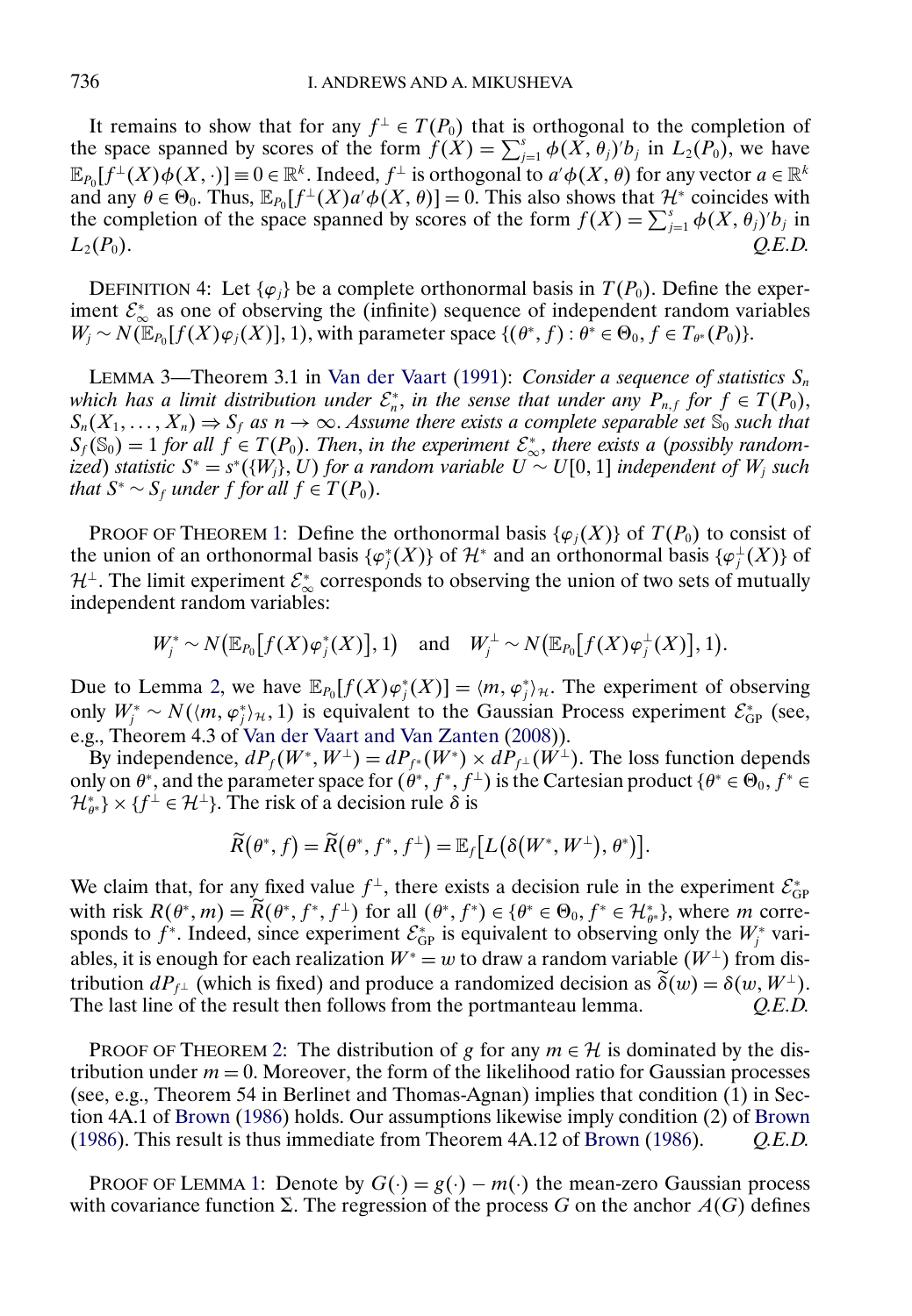<span id="page-23-0"></span>a Pettis integral

$$
\psi(\cdot) = [\psi_1(\cdot), \dots, \psi_k(\cdot)] = \mathbb{E}[G(\cdot)A(G)']\mathbb{E}[A(G)A(G)]^{-1} \in \mathcal{H}^k,
$$
 (14)

where each column is a function in  $H$  (see [Van der Vaart and Van Zanten](#page-34-0) [\(2008\)](#page-34-0), for discussion) and depends only on  $\Sigma$  and A. Let  $\mathcal{H}_{\mu}$  be the linear subspace of H orthogonal to  $\{\psi_1(\cdot), \dots, \psi_k(\cdot)\}\)$ . For each  $m(\cdot) \in \mathcal{H}$ , define  $\mu(\cdot)$  to be the projection of m on the linear subspace  $\mathcal{H}_{\mu}$ . The properties of Pettis integrals imply that  $\langle \psi, m \rangle_{\mathcal{H}} =$  $[A(G)A(G)]^{-1}A(m)$  and  $\langle \psi, \psi \rangle_{\mathcal{H}} = [A(G)A(G)]^{-1}$ , which yields the orthogonal decomposition

$$
m(\cdot) = \mu(\cdot) + \psi(\cdot)A(m).
$$

For any  $\theta^*$  and  $m \in \mathcal{H}_{\theta^*}$ ,  $m(\theta^*) = 0$ , so  $A(m) = -[\psi(\theta^*)]^{-1}\mu(\theta^*)$ . We can consequently rewrite  $m(\cdot)$  as a function of  $(\theta^*, \mu)$ ,

$$
m(\cdot) = \mu(\cdot) - \psi(\cdot) [\psi(\theta^*)]^{-1} \mu(\theta^*).
$$

This establishes a one-to-one correspondence between  $\{(\theta^*, m) : \theta^* \in \Theta_0, m \in \mathcal{H}_{\theta^*}\}\$  and  $(\theta^*, \mu) \in \Theta_0 \times \mathcal{H}_{\mu}$ . Moreover,  $\mathcal{H}_{\mu}$  is the RKHS generated by the covariance function

$$
\widetilde{\Sigma}(\theta_1,\theta_2)=\Sigma(\theta_1,\theta_2)-\psi(\theta_1)\mathbb{E}\big[A(G)A(G)'\big]\psi(\theta_2).
$$

Define the random vector  $\xi$  and stochastic process h by  $\xi = A(g)$ andh $(\cdot) = g(\cdot)$  –  $\psi(\cdot)\xi$ . By construction,  $\xi \sim N(\nu(\theta^*,\mu),\Sigma_\xi)$  for  $\nu(\theta^*,\mu) = -[\psi(\theta^*)]^{-1}\mu(\theta^*)$  and  $\Sigma_\xi =$  $\mathbb{E}[A(G)A(G)']$ , while  $h(\cdot) \sim \mathcal{GP}(\mu, \tilde{\Sigma})$ . Moreover,  $\xi$  and  $h$  are jointly normal and uncorrelated, and therefore independent. *Q.E.D.*

PROOF OF THEOREM [3:](#page-11-0) According to [Neveu](#page-34-0) [\(1968\)](#page-34-0), the conditional distribution of  $\xi \sim N(-[\psi(\theta^*)]^{-1}\mu(\theta^*), \Sigma_{\xi})$  given the realization of  $h = \mu + GP(0, \Sigma)$ , assuming  $\mu \sim$  $\mathcal{GP}(0, \Omega)$ , is Gaussian and the conditional mean coincides with the best linear predictor. Let  $\rho(\cdot) = \mathbb{E}[\xi h(\cdot)] = -[\psi(\theta^*)]^{-1} \Omega(\theta^*, \cdot)$ , and note that  $\mathbb{E}[h(\theta_1)h(\theta_2)] = \Omega(\theta_1, \theta_2) +$  $\Sigma(\theta_1, \theta_2)$ . Denote by K the RKHS corresponding to the covariance function  $\Omega + \Sigma$ , and by  $L(h)$  the subspace of  $L_2$  random variables obtained as the closure of linear combinations of h. Define  $\xi^*$  as the projection of  $\xi$  onto  $L(h)$ . By definition, it is the best linear predictor of  $\xi$  given h, and  $\mathbb{E}[\xi h(\cdot)] = \mathbb{E}[\xi^* h(\cdot)] = \rho(\cdot)$ . Lemma 13 in [Berlinet and](#page-33-0) [Thomas-Agnan](#page-33-0) [\(2004\)](#page-33-0) implies that  $\rho(\cdot) \in \mathcal{K}$ . Denote by  $\Psi$  the canonical congruence between  $L(h)$  and K, defined by

$$
\Psi\bigg(\sum_j a_j h(\theta_j)\bigg) = \sum_j a_j \big(\Omega(\theta_j,\cdot) + \widetilde{\Sigma}(\theta_j,\cdot)\big) \in \mathcal{K},
$$

and extended by continuity. Then  $\xi^* = \Psi^{-1}(\rho(\cdot))$ . See Section 3 of [Berlinet and Thomas-](#page-33-0)[Agnan](#page-33-0) [\(2004\)](#page-33-0) for further discussion.

To prove (a), we fix  $\theta^*$ , assume that condition [\(7\)](#page-11-0) holds, and show that the best linear predictor depends on  $(\xi, g(\theta^*))$  only. Condition [\(7\)](#page-11-0) implies that

$$
\Omega(\theta^*,\cdot)+\widetilde{\Sigma}\big(\theta^*,\cdot\big)=\big(I_k+\widetilde{\Sigma}\big(\theta^*,\theta^*\big)\Omega\big(\theta^*,\theta^*\big)^{-1}\big)\Omega\big(\theta^*,\cdot\big).
$$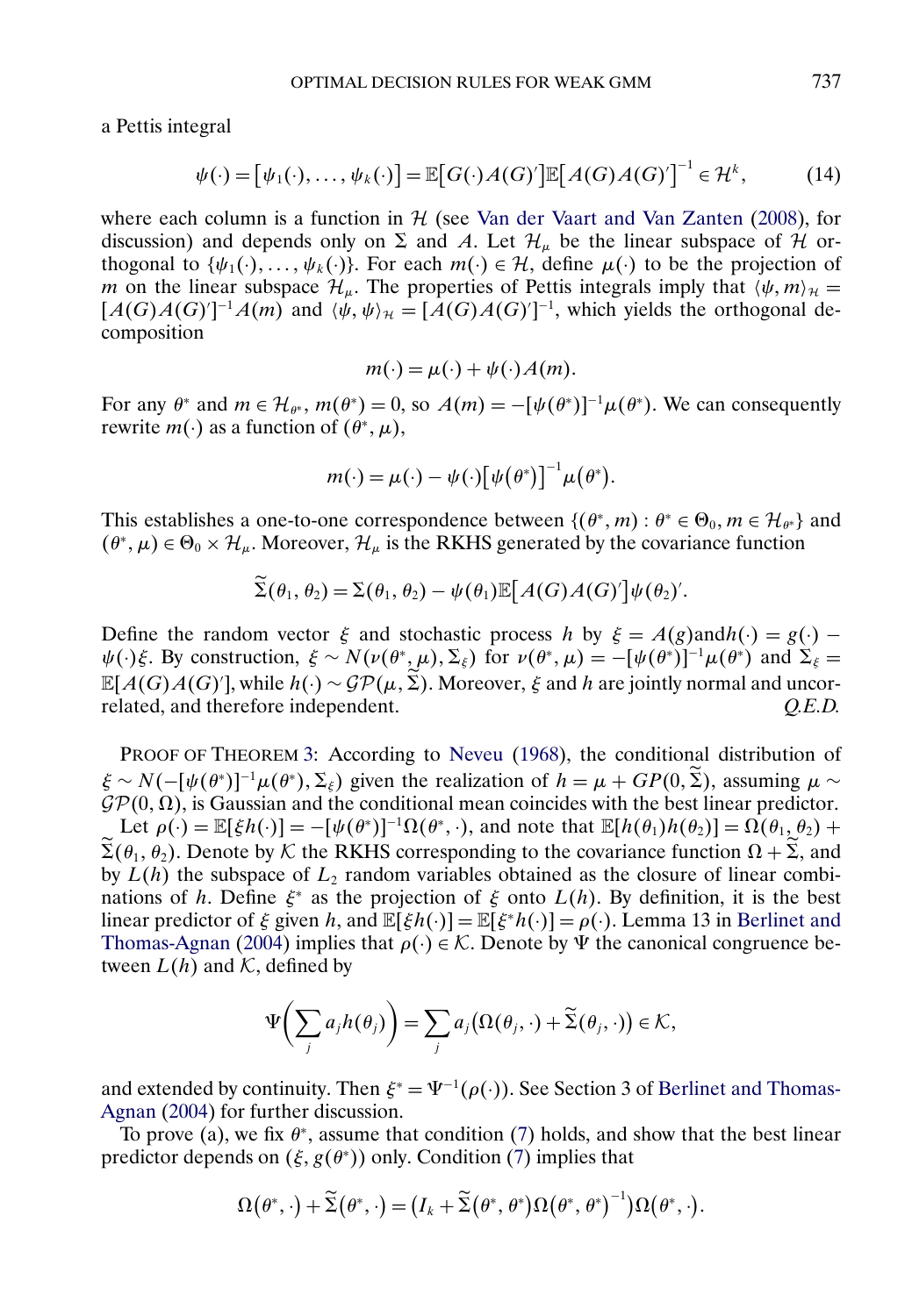Thus,

$$
\rho(\cdot)=-\big[\psi\big(\theta^*\big)\big]^{-1}\big(I_k+\widetilde{\Sigma}\big(\theta^*,\theta^*\big)\Omega\big(\theta^*,\theta^*\big)^{-1}\big)^{-1}\big[\Omega\big(\theta^*,\cdot\big)+\widetilde{\Sigma}\big(\theta^*,\cdot\big)\big],
$$

and the canonical congruence has the form

$$
\xi^* = \Psi^{-1}(\rho(\cdot)) = -[\psi(\theta^*)]^{-1}(I_k + \widetilde{\Sigma}(\theta^*, \theta^*)\Omega(\theta^*, \theta^*)^{-1})^{-1}h(\theta^*),
$$

which depends on the data only through  $h(\theta^*) = g(\theta^*) - \psi(\theta^*)\xi$ .

Now let us assume that, for each  $\theta^*$ , the likelihood depends only on  $(\xi, g(\theta^*))$  and prove that [\(7\)](#page-11-0) holds. Since the conditional distribution of  $\xi$  given  $\theta^*$  and  $\xi^*$  is  $N(\xi^*,\Sigma_\xi)$ ,  $\xi^*$  must depend only on  $(\xi, g(\theta^*))$  or, equivalently, on  $(\xi, h(\theta^*))$ . Linearity of  $\xi^*$  in h then implies that there exists a non-random  $k \times k$  matrix  $B(\theta^*)$  such that  $\Psi^{-1}(\rho(\cdot)) = B(\theta^*)h(\theta^*)$ . By the definition of the canonical congruence, this implies  $\rho(\cdot) = B(\theta^*)[\Omega(\theta^*, \cdot) + \sum_{n=1}^{\infty}(\theta^*, \cdot)].$ Since  $\rho(\cdot) = -[\psi(\theta^*)]^{-1} \Omega(\theta^*, \cdot)$ , however,  $[\psi(\theta^*)]^{-1} \Omega(\theta^*, \cdot) = B(\theta^*) [\Omega(\theta^*, \cdot) + \Sigma(\theta^*, \cdot)].$ Since  $\psi(\theta^*)$  has full rank, both sides are invertible when evaluated at  $\theta^*$ , and some rearrangement yields [\(7\)](#page-11-0). This finishes the proof of (a).

To prove (b), let  $B = \Omega(\theta_0, \theta_0)$ . Condition [\(7\)](#page-11-0) implies that

$$
\Omega(\theta_0, \theta) = B\widetilde{\Sigma}(\theta_0, \theta_0)^{-1}\widetilde{\Sigma}(\theta_0, \theta) \quad \text{and} \quad \Omega(\theta, \theta)^{-1}\Omega(\theta, \theta_0) = \widetilde{\Sigma}(\theta, \theta)^{-1}\widetilde{\Sigma}(\theta, \theta_0).
$$

The transposed equations are

$$
\Omega(\theta,\theta_0)=\widetilde{\Sigma}(\theta,\theta_0)\widetilde{\Sigma}(\theta_0,\theta_0)^{-1}B \quad \text{and} \quad \Omega(\theta_0,\theta)\Omega(\theta,\theta)^{-1}=\widetilde{\Sigma}(\theta_0,\theta)\widetilde{\Sigma}(\theta,\theta)^{-1}.
$$

We can calculate  $\Omega(\theta_0, \theta) \Omega(\theta, \theta)^{-1} \Omega(\theta, \theta_0)$  in two ways, so

$$
\widetilde{\Sigma}(\theta_0,\theta)\widetilde{\Sigma}(\theta,\theta)^{-1}\widetilde{\Sigma}(\theta,\theta_0)\widetilde{\Sigma}(\theta_0,\theta_0)^{-1}B=B\widetilde{\Sigma}(\theta_0,\theta_0)^{-1}\widetilde{\Sigma}(\theta_0,\theta)\widetilde{\Sigma}(\theta,\theta)^{-1}\widetilde{\Sigma}(\theta,\theta_0).
$$

Pre- and post-multiply the last equation with  $\Sigma(\theta_0, \theta_0)^{-1/2}$  and let

$$
\widetilde{B}=\widetilde{\Sigma}(\theta_0,\theta_0)^{-1/2}B\widetilde{\Sigma}(\theta_0,\theta_0)^{-1/2}.
$$

We obtain that B commutes with a whole family of symmetric matrices:  $D(\theta)B =$  $BD(\theta)$ . Assume B has r distinct eigenvalues. Since B is symmetric, all eigenvectors corresponding to distinct eigenvalues are orthogonal. Let  $V_1, \ldots, V_r$  be the orthogonal subspaces spanned by eigenvectors of the B corresponding to eigenvalues  $\lambda_1, \ldots, \lambda_r$ , respectively. Consider a symmetric matrix  $D(\theta) \in \mathcal{D}$  that commutes with B. Take any  $v_i \in V_i$ and  $v_i \in V_i$ :

$$
v_i'D(\theta)\widetilde{B}v_j=\lambda_jv_i'D(\theta)v_j=v_i'\widetilde{B}D(\theta)v_j=\lambda_iv_i'D(\theta)v_j.
$$

This implies  $v_i' D(\theta) v_j = 0$  for any  $i \neq j$ . Thus  $D(\theta) v_j \in V_j$ , and  $V_1, \ldots, V_r$  are invariant subspaces for  $D(\theta)$ . Thus, we proved that  $V_1, \ldots, V_r$  are invariant spaces for the whole family of operators D. Under the conditions of the lemma, this implies that B has single eigenvalue  $\lambda > 0$ , and thus  $\Omega(\cdot, \cdot) = \lambda \Sigma(\cdot, \cdot)$ ·). *Q.E.D.*

PROOF OF THEOREM [4:](#page-15-0) Similarity of  $\varphi^*(\theta_0)$  follows from [Andrews and Mikusheva](#page-33-0) [\(2016\)](#page-33-0). For any  $\mu \in \mathcal{H}_{\mu}$  and any test  $\varphi$ ,

$$
\int \int \mathbb{E}_{\theta,\mu}[\varphi] d\pi(\mu) d\pi(\theta) = \mathbb{E}_{\pi}[\varphi] = \mathbb{E}_{\theta_0,\mu} \left[ \frac{\int \ell^*(\theta) d\pi(\theta) f(h)}{\ell(\mu,\theta_0;\xi) \ell(\mu;h)} \varphi \right].
$$

<span id="page-24-0"></span>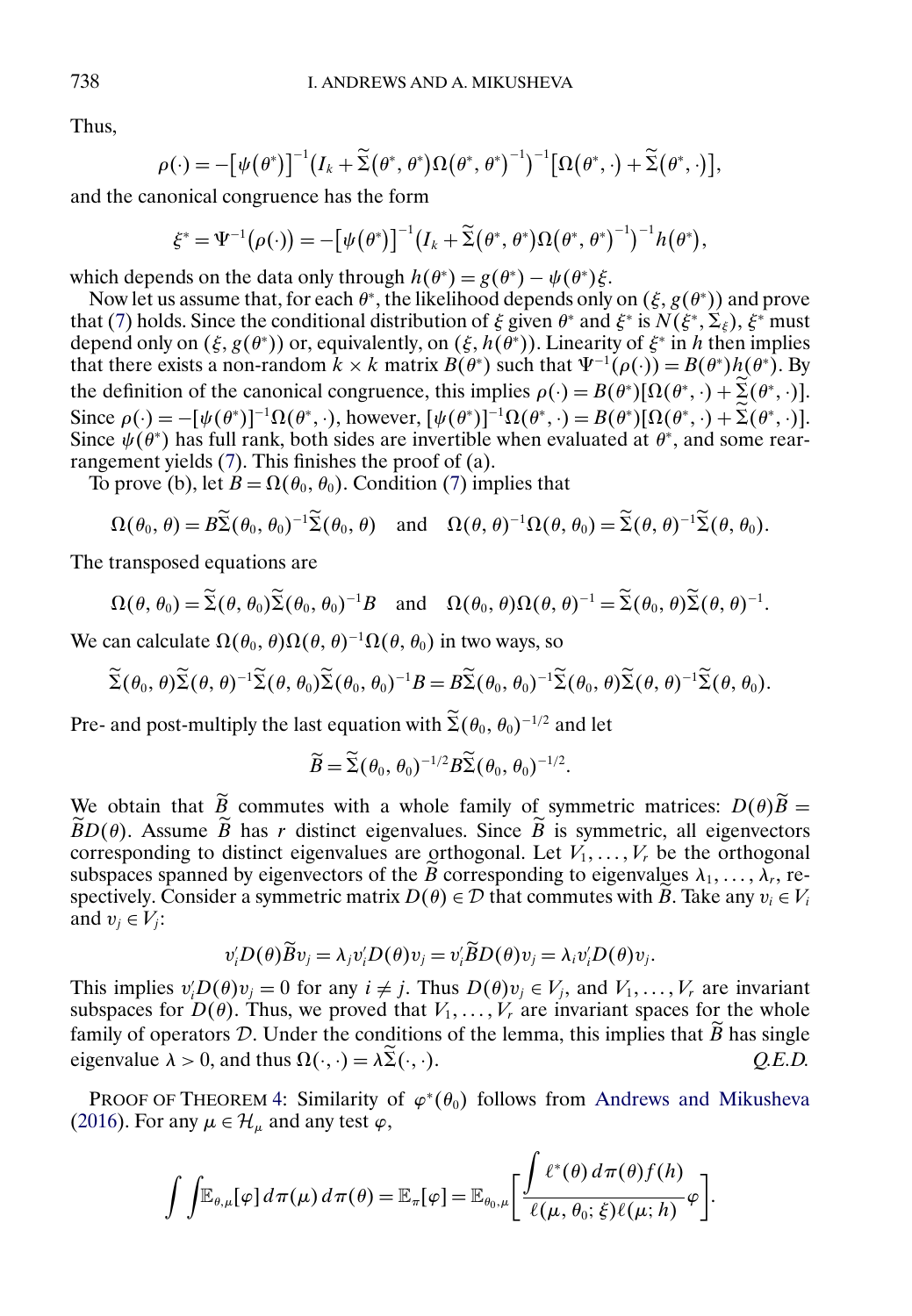Since  $\xi = g(\theta_0)$ ,  $\ell(\mu, \theta_0; \xi)$  does not depend on  $\mu$ , and is equal to  $\ell^*(\theta_0)$ . Lemma 2 of [Andrews and Mikusheva](#page-33-0) [\(2016\)](#page-33-0) implies that  $\tilde{\varphi}(\theta_0) = 1\{\frac{f(\ell^*(\theta) d\pi(\theta)f(h))}{\ell^*(\theta_0)\ell(\mu;h)} > \tilde{c}_{\alpha}(h)\}\)$  maximizes  $\mathbb{E}_{\pi}[\varphi]$  over the class of size- $\alpha$  similar tests, where  $\tilde{c}_{\alpha}(h)$  is the  $1-\alpha$  quantile of  $\frac{\int \ell^*(\theta) d\pi(\theta) f(h)}{\ell^*(\theta_0) \ell(\mu;h)}$  $\ell^*(\theta_0)\ell(\mu;h)$ conditional on h under the null. The test statistic in  $\tilde{\varphi}(\theta_0)$  differs from that in  $\varphi^*(\theta_0)$ only through terms depending on  $h$ . These can be absorbed into the critical value, so  $\tilde{\varphi}(\theta_0) = \varphi^*(\theta_0).$  *Q.E.D.* 

PROOF OF THEOREM [5:](#page-17-0) By contiguity, it is enough to prove the statement under  $P_0$ . Denote  $Q(\theta) = \Phi(\theta) \Sigma(\theta)^{-1} \Phi(\theta)$ . Due to Assumption [1,](#page-17-0)  $\Sigma_n(\theta)^{-1}$  is uniformly bounded in probability and  $G_n(\cdot) \Rightarrow \mathcal{GP}(0, \Sigma)$ ; thus,  $\max_{\theta \in \Theta} G_n(\theta) \Sigma_n(\theta)^{-1} G_n(\theta) = O_p(1)$ . Since  $g_n(\theta) = \sqrt{n}\Phi(\theta) + G_n(\theta)$ , we have

$$
\frac{1}{2}Q_n(\theta) \le nQ(\theta)\left(1 + o_p(1)\right) + \max_{\theta \in \Theta} G_n(\theta)\widehat{\Sigma}_n(\theta)^{-1}G_n(\theta),
$$
  

$$
\frac{1}{2}Q_n(\theta) \ge \frac{n}{2}Q(\theta)\left(1 + o_p(1)\right) - \max_{\theta \in \Theta} G_n(\theta)\widehat{\Sigma}_n(\theta)^{-1}G_n(\theta).
$$

Define a set  $\Theta_{\delta,n} = \{\theta \in \Theta : Q(\theta) \leq \frac{\delta}{n}\}\$ for some  $\delta > 0$  and  $\Theta_{c_n}^c = \{\theta \in \Theta : Q(\theta) \geq \frac{c_n}{n}\}\$ :

$$
\pi(\Theta_{c_n}^c|g_n) \leq \frac{\displaystyle \int_{\Theta_{c_n}^c} \pi(\theta) \exp\left\{-\frac{1}{2}Q_n(\theta)\right\} d\theta}{\displaystyle \int_{\Theta_{\delta,n}} \pi(\theta) \exp\left\{-\frac{1}{2}Q_n(\theta)\right\}} \leq O_p(1) \cdot \frac{\displaystyle \int_{\Theta_{c_n}^c} \pi(\theta) \exp\left\{-\frac{n}{2}Q(\theta)\right\} d\theta}{\displaystyle \int_{\Theta_{\delta,n}} \pi(\theta) d\theta}.
$$

Due to uniform differentiability of  $\Phi(\beta, \gamma)$ , there exist positive constants  $C_1, C_2$  and small enough  $\varepsilon > 0$  such that, for all  $\theta \in \Theta_{\varepsilon}^* = {\theta = \vartheta(\beta, \gamma) : ||\gamma|| < \varepsilon}$ , we have  $C_1 ||\gamma||^2 \le$  $Q(\beta, \gamma) \leq C_2 ||\gamma||^2$ . For large enough *n*, we have  $\Theta_{\delta,n} \subseteq \Theta_{\varepsilon}^*$ . Thus,

$$
\int_{\Theta_{\delta,n}} \pi(\theta) d\theta = \int_B \int_{Q(\beta,\gamma)\leq \frac{\delta}{n}} \pi_{\gamma}(\gamma|\beta) d\gamma d\pi(\beta) \geq C \int_{\|\gamma\|^2 \leq \frac{\delta}{C_2 n}} d\gamma \geq C n^{-\frac{p_{\gamma}}{2}}.
$$

Divide the integral over  $\Theta_{c_n}^c$  into integrals over  $\Theta_{c_n}^c \cap \Theta_{c_n}^*$  and over  $\Theta_{c_n}^c \cap (\Theta_{c_n}^*)^c$ , where  $(\Theta_{\varepsilon}^*)^c = (\Theta \setminus \Theta_{\varepsilon}^*)$ . We have  $\Theta_{c_n}^c \cap \Theta_{\varepsilon}^* \subseteq {\theta = \vartheta(\beta, \gamma) : C_2 ||\gamma||^2 \geq \frac{c_n}{n}}$ . Denote by  $\overline{Q}$  the nonzero minimum of  $Q(\theta)$  over  $(\Theta_{\varepsilon}^*)^c$ . Thus,

$$
\frac{\int_{\Theta_{\varepsilon_n}^c} \pi(\theta) \exp\left\{-\frac{n}{2}Q(\theta)\right\} d\theta}{\int_{\Theta_{\delta,n}} \pi(\theta) d\theta} \leq Cn^{\frac{p_\gamma}{2}} \left( \exp\left\{-\frac{n}{2}\bar{Q}\right\} + \int_{C_2 \|y\|^2 \geq \frac{c_n}{n}} \exp\{-nC_1 \|\gamma\|^2\} d\gamma \right)
$$
  

$$
\leq o(1) + \int_{C_2 \|y\|^2 \geq c_n} \exp\{-C_1 \|y\|^2\} d\gamma \to 0.
$$

In the last line, we used the change of variables  $y = \sqrt{n}\gamma$  and integrability of exp{- $||y||^2$ }. This proves [\(12\)](#page-17-0), and implies that for  $\pi_{\Theta_{c_n}}$  the prior restricted to  $\Theta_{c_n}$ , the posterior  $\pi_{\Theta_{c_n}}(\Upsilon|g_n) = \frac{\pi(\Upsilon \cap \Theta_{c_n}|g_n)}{\pi(\Theta_{c_n}|g_n)}$  defined on sets  $\Upsilon \subseteq \Theta$  is asymptotically the same as  $\pi(\Upsilon|g_n)$ .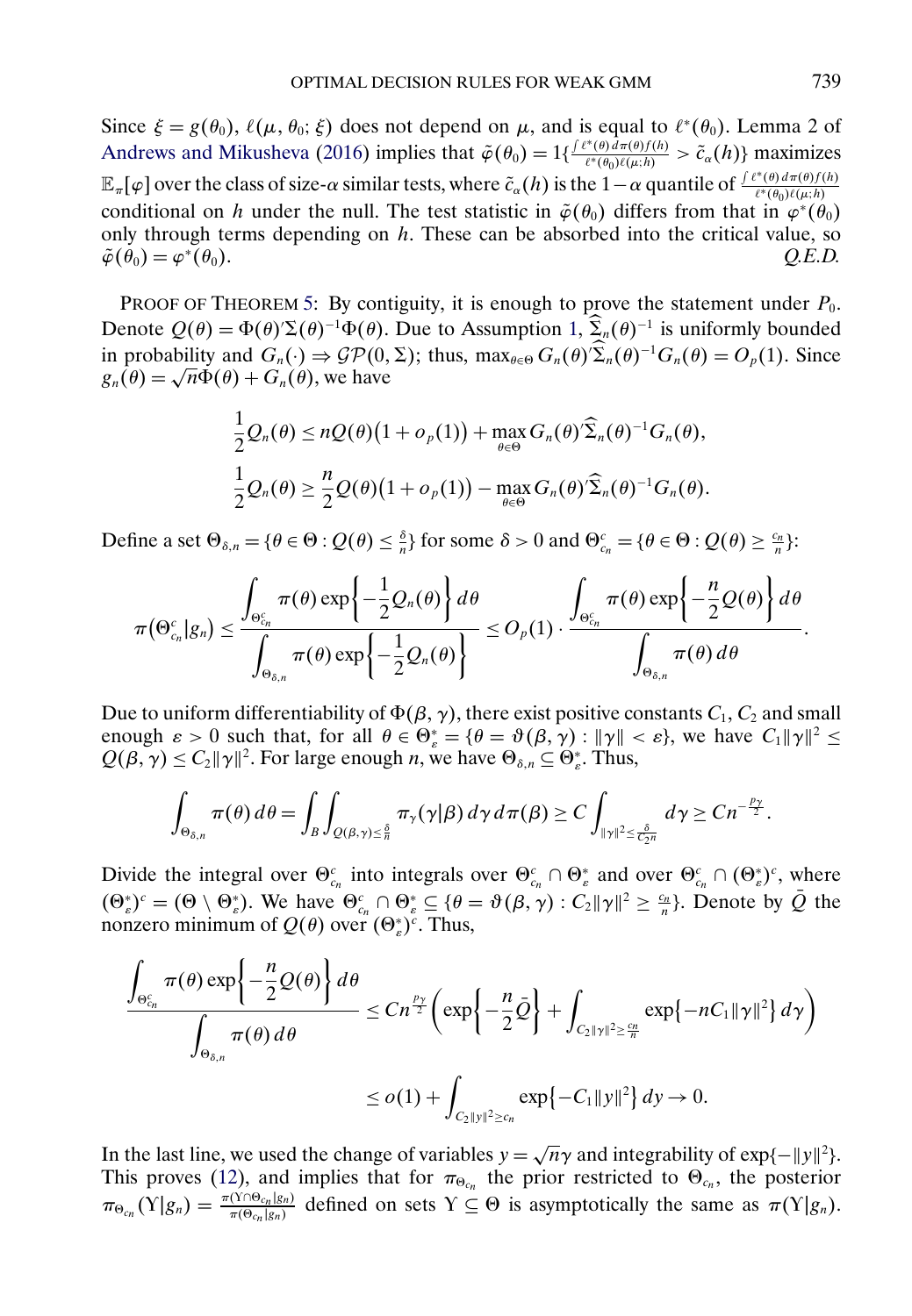<span id="page-26-0"></span>If  $\frac{c_n}{n} \to 0$ , then due to compactness of  $\Theta^*$ , for large enough *n* we have  $\Theta_{c_n} \subseteq \Theta^*$ . Thus, we can treat the parameterization described in Assumption [2](#page-17-0) as applying to the whole parameter space  $\Theta$ .

The above implies that, for any  $\varepsilon > 0$ , there exists  $\delta$  large enough such that

$$
P\left\{\sup_{\beta} n^{\frac{p_{\gamma}}{2}} \int_{\frac{\delta}{n}\le\|\gamma\|^2} \exp\left\{-\frac{1}{2}Q_n(\beta,\gamma)\right\} \geq \varepsilon\right\} \leq \varepsilon,\tag{15}
$$

and also  $\sup_{\beta} P\{\|N(0, J^{-1}(\beta))\| \geq \delta\} < \varepsilon$ . Define  $g_n^0(\beta, \gamma) = g_n(\beta) + \sqrt{n} \nabla(\beta) \gamma$  and  $R_n(\beta, \gamma) = g_n(\beta, \gamma) - g_n^0(\beta, \gamma)$ . Let us show that

$$
\sup_{\beta} \sup_{\|\gamma\|^2 \leq \frac{\delta}{n}} \|R_n(\beta, \gamma)\| \to^p 0. \tag{16}
$$

Indeed,  $||R_n(\beta, \gamma)|| \leq \sqrt{n} ||\Phi(\beta, \gamma) - \nabla(\beta)\gamma|| + ||G_n(\beta, \gamma) - G_n(\beta)||$ . We have that  $\sup_{\beta} \sup_{\|\gamma\|^2 \leq \frac{\delta}{n}} \|G_n(\beta, \gamma) - G_n(\beta)\| \to^p 0$  due to stochastic equicontinuity. Uniform differentiability implies  $\sup_{\beta} \sup_{\|\gamma\|^2 \leq \frac{\delta}{n}} \sqrt{n} \|\Phi(\beta, \gamma) - \nabla(\beta)\gamma\| \to 0.$ 

Denote  $Q_n^0(\beta, \gamma) = g_n^0(\beta, \gamma) \Sigma^{-1}(\beta) g_n^0(\beta, \gamma)$ . Equation (16) implies that

$$
\sup_{\beta} \sup_{\|\gamma\|^2 \leq \frac{\delta}{n}} \left| 1 - \exp\left\{-\frac{1}{2} \big(\mathcal{Q}_n(\beta, \gamma) - \mathcal{Q}_n^0(\beta, \gamma)\big) \right\} \right| \to^p 0. \tag{17}
$$

Indeed, the left-hand side is bounded above by

$$
\sup_{\beta} \sup_{\|\gamma\|^2 \leq \frac{\delta}{n}} |Q_n(\beta, \gamma) - Q_n^0(\beta, \gamma)|
$$
\n
$$
\leq \sup_{\beta} \sup_{\|\gamma\|^2 \leq \frac{\delta}{n}} \{ |(g_n + g_n^0) \widehat{\Sigma}_n^{-1} R_n| + |g_n^0 (\widehat{\Sigma}_n^{-1}(\beta, \gamma) - \Sigma^{-1}(\beta)) g_n^0| \} \to^p 0.
$$

The last convergence follows from continuity of covariance function  $\Sigma$ , equation (16), and boundedness in probability of  $g_n$ ,  $g_n^0$ , and  $\Sigma^{-1}$  over  $\{\|\gamma\|^2 \leq \frac{\delta}{n}\}.$ 

Denote  $Q_n^{\beta}(\beta) = g_n(\beta)'M(\beta)g_n(\beta)$ . Let us define a projection operator  $P(\beta) =$  $\Sigma^{-\frac{1}{2}}(\beta)\nabla(\beta)J(\beta)^{-1}\nabla(\beta)'\Sigma^{-\frac{1}{2}}(\beta)$ . Notice that  $M(\beta) = \Sigma^{-\frac{1}{2}}(\beta)(I_k - P(\beta))\Sigma^{-\frac{1}{2}}(\beta)$ :

$$
Q_n^0(\beta, \gamma) = g_n^0(\beta, \gamma)' M(\beta) g_n^0(\beta, \gamma) + g_n^0(\beta, \gamma)' \Sigma^{-\frac{1}{2}}(\beta) P(\beta) \Sigma^{-\frac{1}{2}}(\beta) g_n^0(\beta, \gamma)
$$
  
=  $Q_n^{\beta}(\beta) + (G^*(\beta) + \sqrt{n}\gamma)' J(\beta) (G^*(\beta) + \sqrt{n}\gamma),$ 

where  $G^*(\beta) = J(\beta)^{-1} \nabla(\beta) \Sigma^{-1}(\beta) G_n(\beta)$ . Integration of the Gaussian pdf gives

$$
n^{\frac{p_{\gamma}}{2}} \int_{\|\gamma\|^2 \leq \frac{\delta}{n}} \exp\left\{-\frac{1}{2} \left(G^*(\beta) + \sqrt{n}\gamma\right)' J(\beta) \left(G^*(\beta) + \sqrt{n}\gamma\right) \right\} d\gamma
$$
  

$$
= |J(\beta)|^{-\frac{1}{2}} P\left\{ \left\| N \left(\frac{1}{\sqrt{n}} G^*(\beta), J^{-1}(\beta) \right) \right\| \leq \delta \right\}
$$
  

$$
\rightarrow^p |J(\beta)|^{-\frac{1}{2}} P\{\| N(0, J^{-1}(\beta)) \| \leq \delta \},
$$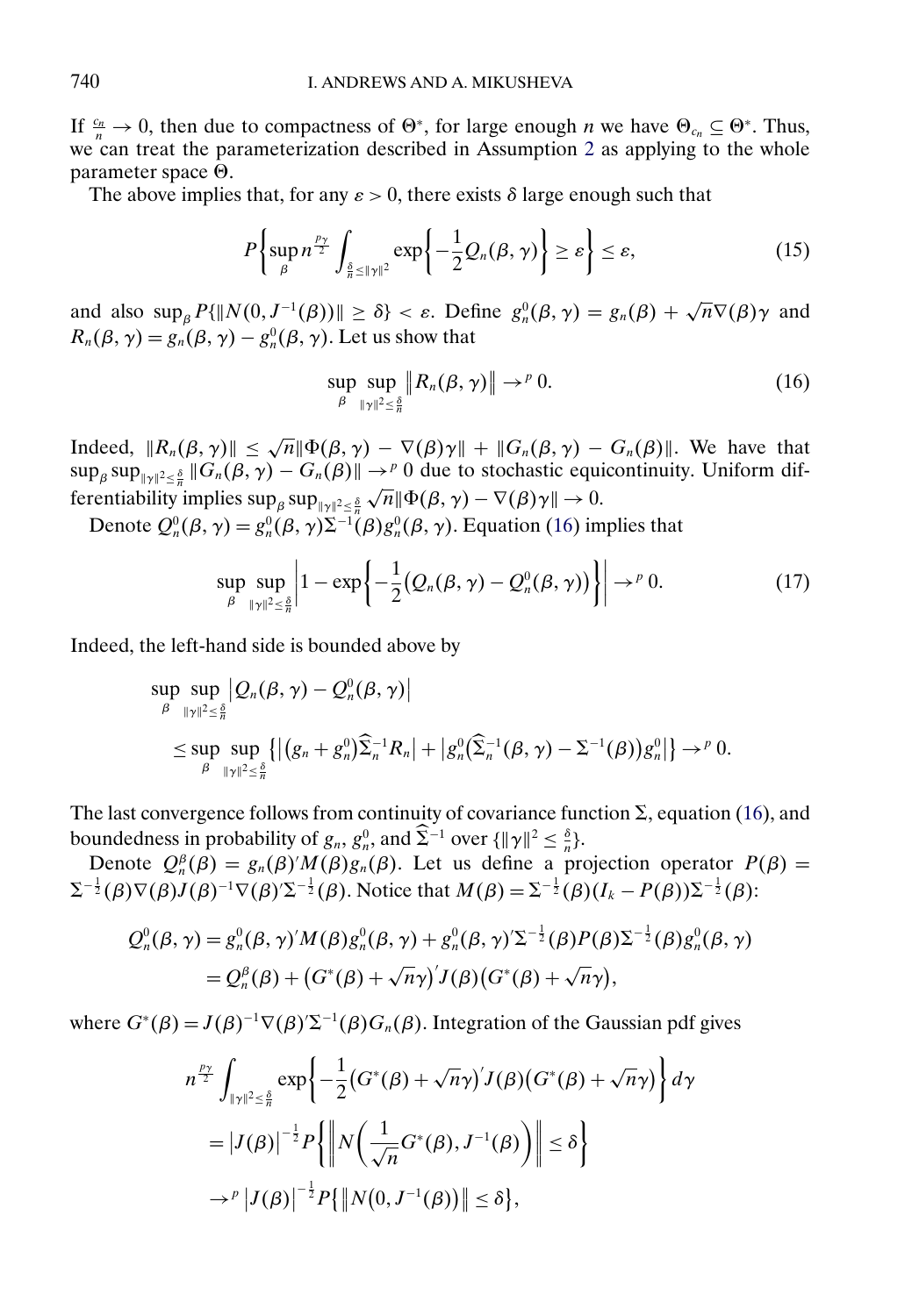<span id="page-27-0"></span>where  $\delta$  was chosen large enough that  $q(\delta) = P\{\|N(0, J^{-1}(\beta))\| \leq \delta\} \geq 1 - \varepsilon$ . Thus,

$$
\sup_{\beta} \left| n^{\frac{p_{\gamma}}{2}} \int_{\|\gamma\|^2 \leq \frac{\delta}{n}} \exp \left\{ -\frac{1}{2} Q_n^0(\beta, \gamma) \right\} d\gamma - \left| J(\beta) \right|^{-\frac{1}{2}} q(\delta) \exp \left\{ -\frac{1}{2} Q_n^{\beta}(\beta) \right\} \right| \to^p 0.
$$

Joining together the last statement with equations [\(15\)](#page-26-0) and [\(17\)](#page-26-0), we get

$$
\sup_{\beta} \left| n^{\frac{p_\gamma}{2}} \int_{\Gamma(\beta)} \exp \left\{ -\frac{1}{2} Q_n(\beta, \gamma) \right\} d\gamma - |J(\beta)|^{-\frac{1}{2}} \exp \left\{ -\frac{1}{2} Q_n^{\beta}(\beta) \right\} \right| \to^p 0.
$$

Given statement [\(15\)](#page-26-0), for  $c(\beta, \gamma)$  satisfying assumptions of Theorem [5](#page-17-0) we have

$$
\sup_{\beta} \left| n^{\frac{p_{\gamma}}{2}} \int_{\Gamma(\beta)} c(\beta, \gamma) \exp \left\{ -\frac{1}{2} Q_n(\beta, \gamma) \right\} d\gamma - c(\beta, 0) |J(\beta)|^{-\frac{1}{2}} \exp \left\{ -\frac{1}{2} Q_n^{\beta}(\beta) \right\} \right| \to^p 0.
$$

Assumption [2](#page-17-0) implies  $\int_B \pi_\gamma(0|\beta)|J(\beta)|^{-\frac{1}{2}} \exp\{-\frac{1}{2}Q_n^{\beta}(\beta)\} d\pi(\beta)$  is stochastically bounded away from zero. Thus, [\(13\)](#page-18-0) holds.  $Q.E.D.$ 

PROOF OF COROLLARY [1:](#page-18-0) For each  $a \in \mathcal{A}$ , we can apply [\(13\)](#page-18-0) to  $c(\theta) = L(a, \theta)$ . Since  $L(a, \theta)$  is Lipschitz in a and A is compact, this implies

$$
\sup_{a\in\mathcal{A}}\left|\int_{\Theta}L(a,\theta)\,d\pi(\theta|g_n)-\frac{\int_{B}L(a,\vartheta(\beta,0))\exp\left\{-\frac{1}{2}Q_n^{\beta}(\beta)\right\}d\pi^0(\beta)}{\int_{B}\exp\left\{-\frac{1}{2}Q_n^{\beta}(\beta)\right\}d\pi^0(\beta)}\right|\to^p 0.
$$

We also have weak convergence of the process

$$
\frac{\int_{B} L(\cdot, \vartheta(\beta, 0)) \exp\left\{-\frac{1}{2} Q_n^{\beta}(\beta)\right\} d\pi^0(\beta)}{\int_{B} \exp\left\{-\frac{1}{2} Q_n^{\beta}(\beta)\right\} d\pi^0(\beta)} \Rightarrow L(\cdot)
$$

on A. This implies  $\int_{\Theta} L(\cdot, \theta) d\pi(\theta | g_n) \Rightarrow L(\cdot)$ . Due to Theorem 3.2.2 in [Van der Vaart](#page-34-0) [and Wellner](#page-34-0) [\(1996\)](#page-34-0),  $(s_n(g_n), s_n^0(g_n)) \Rightarrow (\text{argmin}_{a \in A} L(a), \text{argmin}_{a \in A} L(a))$ . Thus,  $s_n(g_n)$  $s_n^0(g_n) \rightarrow^p 0$ .  $_{n}^{0}(g_{n}) \rightarrow^{p} 0.$  *Q.E.D.* 

# APPENDIX B: INVARIANCE ARGUMENT

We seek default priors on  $\mu$  that yield reasonable decision rules when combined with many different priors on  $\theta^*$ , including priors with restricted support  $\widetilde{\Theta} \in \Theta_0$ . For any such prior  $\pi(\theta^*)$ , define a corresponding restricted model with parameter space  $\widetilde{\Theta} \times \mathcal{H}_{\mu}$ . Intuitively, by specifying a restricted-support prior  $\pi(\theta^*)$ , a researcher limits attention to the restricted model.

We next introduce a group of transformations. Define  $\mathcal{H}_{\mu,\widetilde{\Theta}}$  to be the linear subspace of functions in  $\mathcal{H}_{\mu}$  that are zero everywhere on  $\widetilde{\Theta}$ ,

$$
\mathcal{H}_{\mu,\widetilde{\Theta}} = \big\{ \mu \in \mathcal{H}_{\mu} : \mu(\theta) = 0 \text{ for all } \theta \in \widetilde{\Theta} \big\}.
$$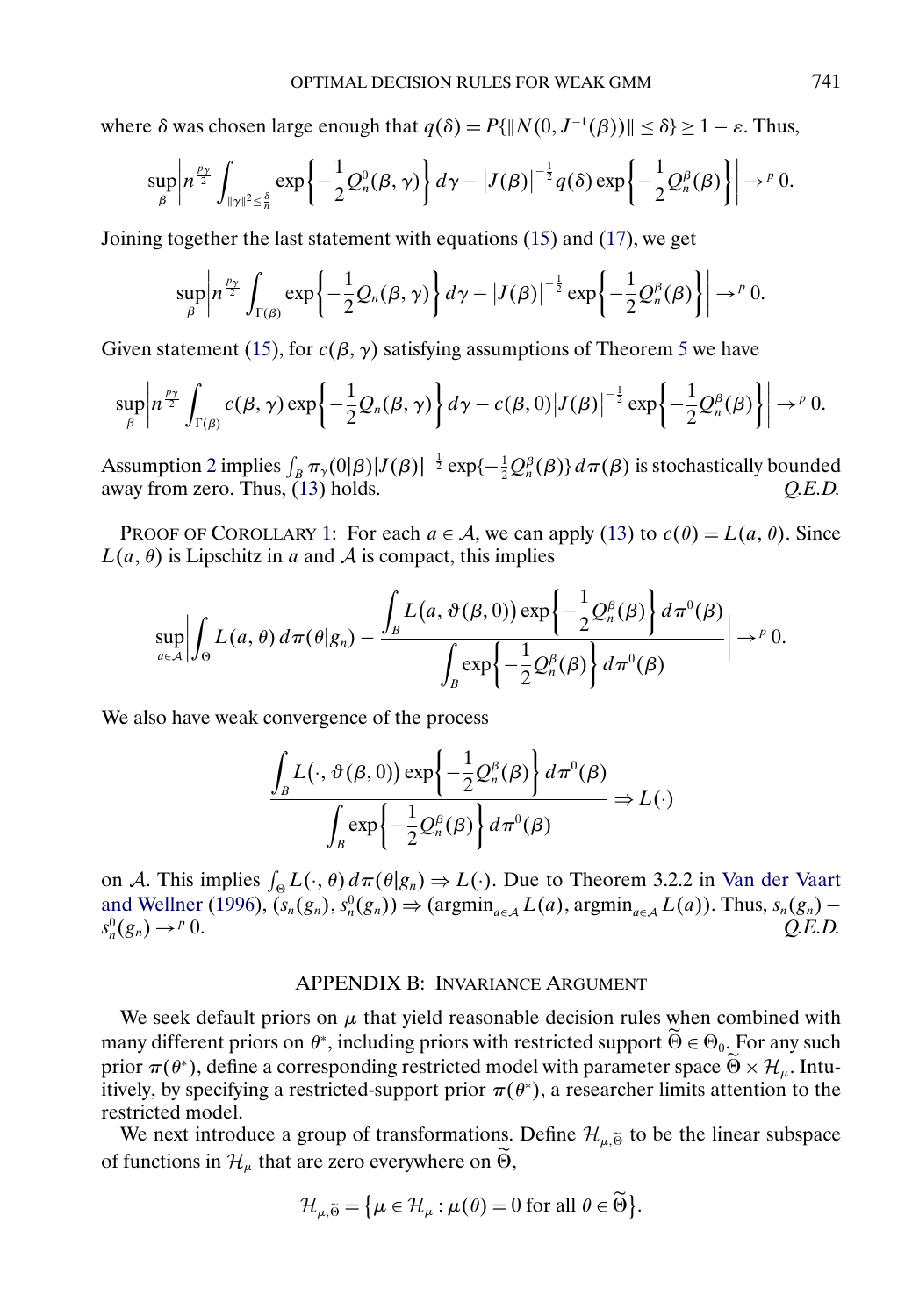<span id="page-28-0"></span>The decision problem in the restricted model is invariant with respect to the group of transformations that, for  $\tilde{\mu} \in \mathcal{H}_{\mu,\tilde{\theta}}$ , takes  $(\xi, h(\cdot)) \to (\xi, h(\cdot) + \tilde{\mu}(\cdot))$  in the sample space, and  $(\theta^*, \mu(\cdot)) \to (\theta^*, \mu(\cdot) + \tilde{\mu}(\cdot))$  in the parameter space. See Chapter 3 of [Lehman and](#page-33-0) [Casella](#page-33-0) [\(1998\)](#page-33-0) for an introduction to invariance in decision problems.

A maximal invariant in the parameter space under this group of transformations is  $(\theta^*, \mu(\cdot))$ <sup>[</sup>{ $\cdot \in \widetilde{\Theta}$ }). The statistic  $(\xi, h(\cdot))$ <sup>[</sup>{ $\cdot \in \widetilde{\Theta}$ }) is also invariant, and is sufficient for  $(\theta^*, \mu(\cdot))$ <sup>[</sup>{· ∈  $\widetilde{\Theta}$ }). Hence, once we restrict ourselves to invariant decision rules, it is without loss (in terms of attainable risk) to limit attention to decision rules that depend on the data only through  $(\xi, h(\cdot) \mathbb{I}\{\cdot \in \widetilde{\Theta}\}).$ 

By definition, Bayes decision rules in our setting minimize the quasi-posterior risk

$$
\min_{a \in \mathcal{A}} \frac{\int L(a, \theta) \ell^*(\theta) d\pi(\theta)}{\int \ell^*(\theta) d\pi(\theta)}
$$

for almost every realization of the data. Motivated by the invariance of the restricted model, we seek default priors  $\pi(\mu)$  such that, for all priors  $\pi(\theta^*)$  with restricted support  $\widetilde{\Theta} \subset \Theta_0$ , the joint prior  $\pi(\theta^*)\pi(\mu)$  admits Bayes decision rules depending only on  $(\xi, h(\cdot) \mathbb{I}\{\cdot \in \widetilde{\Theta}\}).$ 

DEFINITION 5: A prior  $\pi(\mu)$  is invariance-compatible for action space A and loss function L if, for all  $\widetilde{\Theta} \subseteq \Theta_0$  and all priors  $\pi(\theta^*)$  with support  $\widetilde{\Theta}$ , there exists a Bayes decision rule that depends on the data only through  $(\xi, h(\cdot) \mathbb{I}\{\cdot \in \widetilde{\Theta}\}).$ 

Priors  $\pi(\mu)$  such that  $\ell^*(\theta^*)$  depends on the data only through  $(\xi, h(\theta))$  are invariancecompatible for any  $(A, L)$ . For unrestricted action spaces and loss functions, the converse (up to scale) holds as well.

THEOREM 6: *A prior*  $\pi(\mu)$  *is invariance-compatible for all*  $(A, L)$  *pairs if and only if, for*  $any \theta \in \Theta_0$ , *the integrated likelihood*  $\ell^*(\theta)$ , *defined in equation* (6) *in the main text*, *depends*  $on$  the data only through  $(\xi,h(\theta)),$  up to scale.

For Gaussian process priors on  $\mu$ ,  $\ell^*(\theta)$  corresponds to a Gaussian likelihood for  $\xi$  with mean equal to the best linear predictor based on  $h(.)$ . In this case, there is no scope for a data-dependent constant of proportionality, and  $\pi(\mu)$  is invariance-compatible if and only if  $\ell^*(\theta)$  depends on the data only through  $(\xi, h(\theta))$ .

PROOF OF THEOREM 6: The "if" part of the statement is immediate. For "only if," first consider the case where  $\Theta = {\theta_1, \theta_2}, \ \mathcal{A} = \{a_1, a_2\}$ , and

$$
L(a, \theta) = \begin{cases} l_j & \text{if } \theta = \theta_j, \text{ and } a \neq a_j \text{ for } j \in \{1, 2\}, \\ 0 & \text{otherwise}, \end{cases}
$$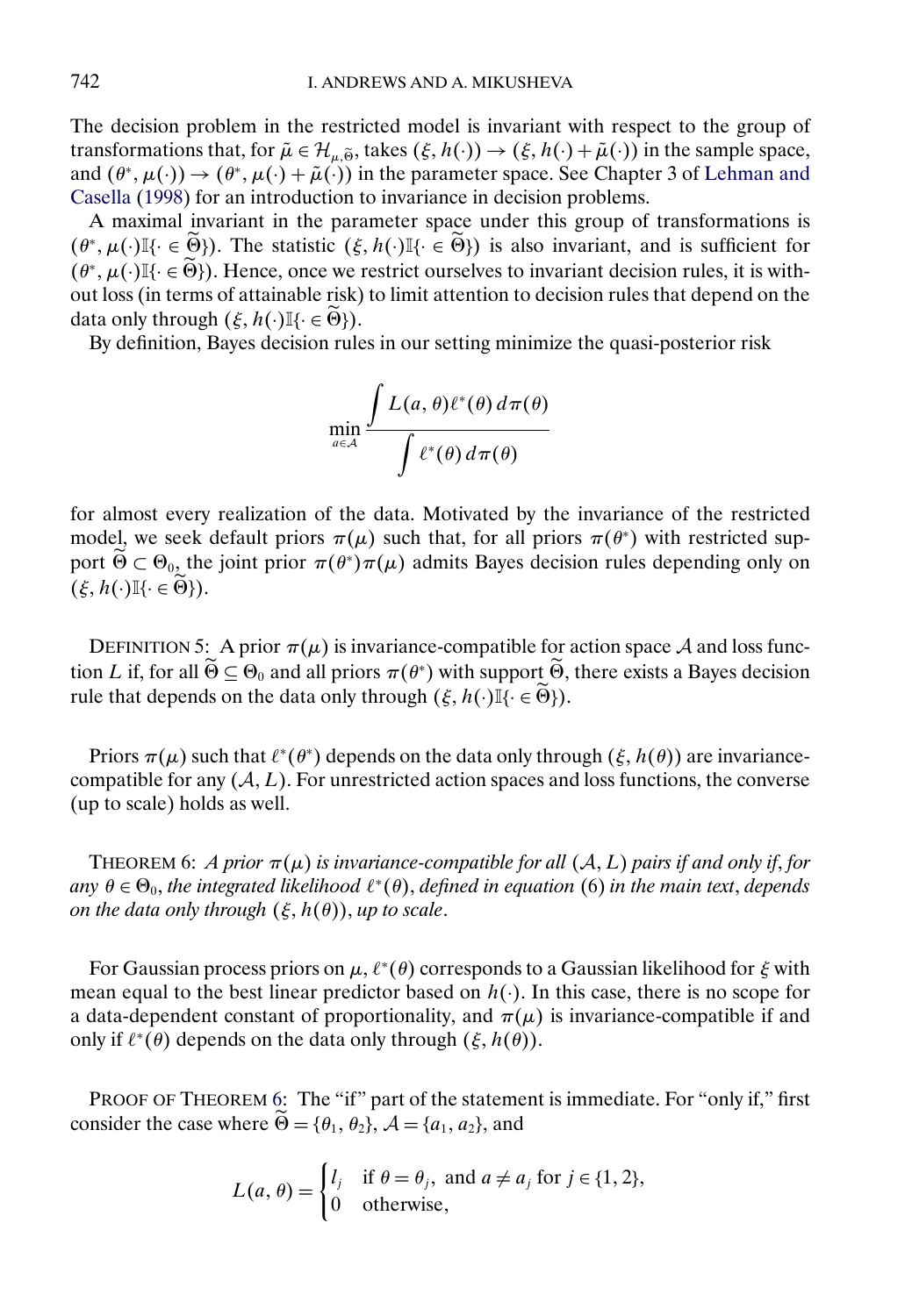<span id="page-29-0"></span>so an incorrect decision incurs a loss  $l_i$ . Bayes decision rules must take

$$
a \in \begin{cases} \{1\} & \text{if } \frac{\ell^*(\theta_1)}{\ell^*(\theta_2)} > \frac{l_2 \pi(\theta_2)}{l_1 \pi(\theta_1)}, \\ \{1, 2\} & \text{if } \frac{\ell^*(\theta_1)}{\ell^*(\theta_2)} = \frac{l_2 \pi(\theta_2)}{l_1 \pi(\theta_1)}, \\ \{2\} & \text{if } \frac{\ell^*(\theta_1)}{\ell^*(\theta_2)} < \frac{l_2 \pi(\theta_2)}{l_1 \pi(\theta_1)}, \end{cases}
$$

for almost every realization of the data. Thus, we see that the optimal action depends on the data only through  $(\xi, h(\theta_1), h(\theta_2))$  for all values of  $l_1, l_2$  if and only if the integrated likelihood ratio  $\ell^*(\theta_1)/\ell^*(\theta_2)$  depends on the data only through  $(\xi, h(\theta_1), h(\theta_2))$ .

Since we can repeat this argument for all  $\theta_1$ ,  $\theta_2 \in \Theta_0$ , we conclude that for  $\pi(\mu)$  to be invariance-compatible, it must be the case that, for all  $\theta_1$ ,  $\theta_2 \in \Theta_0$ ,

$$
\frac{\ell^*(\theta_1)}{\ell^*(\theta_2)} = \tilde{r}(\xi, h(\theta_1), h(\theta_2); \theta_1, \theta_2),
$$

for some function  $\tilde{r}$ . This implies that for all  $\theta_1$ ,  $\theta_2$ ,  $\theta_3 \in \Theta_0$ ,

$$
\tilde{r}(\xi,h(\theta_1),h(\theta_2);\theta_1,\theta_2)=\frac{\tilde{r}(\xi,h(\theta_1),h(\theta_3);\theta_1,\theta_3)}{\tilde{r}(\xi,h(\theta_3),h(\theta_2);\theta_3,\theta_2)}.
$$

Hence, the right-hand side does not depend on the value of  $h(\theta_3)$ , and in particular is the same as if  $h(\theta_3) = 0$ . For a fixed value  $\theta \in \Theta_0$ , define  $r(\xi, h(\theta_1), \theta_1) = \tilde{r}(\xi, h(\theta_1), 0; \theta_1, \theta)$ , and note that

$$
\ell^*(\theta_1) = \frac{\ell^*(\theta_2)}{r(\xi, h(\theta_2), \theta_2)} r(\xi, h(\theta_1), \theta_1),
$$

where the right-side cannot depend on  $\theta_2$ . Thus,  $\ell^*(\theta) \propto r(\xi, h(\theta))$ ,

# APPENDIX C: PROPERTIES OF BAYES AND QUASI-BAYES RULES

# *Admissibility of Proportional Prior Rules*

In finite-dimensional settings (specifically, settings where the covariance function  $\Sigma$  has a finite number of nonzero eigenvalues), choosing  $\Omega = \lambda \Sigma$  implies that  $\pi(\mu)$  has support  $\mathcal{H}_{\mu}$ . In infinite-dimensional settings, by contrast,  $\pi(\mu)$  assigns probability zero to  $\mathcal{H}_{\mu}$ — see Section 3.1 of [Berlinet and Thomas-Agnan](#page-33-0) [\(2004\)](#page-33-0). It may not therefore be obvious that the resulting Bayes decision rules are admissible.

This section shows that admissibility continues to hold under a weak continuity condition. Specifically, for  $\|\cdot\|$  the Euclidian norm, let  $\|\mu\|_{\infty} = \sup_{\theta \in \Theta_0} \|\mu(\theta)\|$  be the sup norm, and define  $\overline{\mathcal{H}}_{\mu}$  as the closure of  $\mathcal{H}_{\mu}$  under  $\|\cdot\|_{\infty}$ . For a metric  $d_{\theta}$  on  $\Theta_0$ , define

$$
d((\theta,\mu),(\theta',\mu'))=d_{\theta}(\theta,\theta')+\Vert \mu-\mu'\Vert_{\infty}
$$

on  $\Theta_0 \times \overline{\mathcal{H}}_{\mu}$ . Let S be the class of decision rules whose risk functions  $\mathbb{E}_{\theta,\mu}[L(s(g), \theta)]$  are continuous with respect to d.

θ). *Q.E.D.*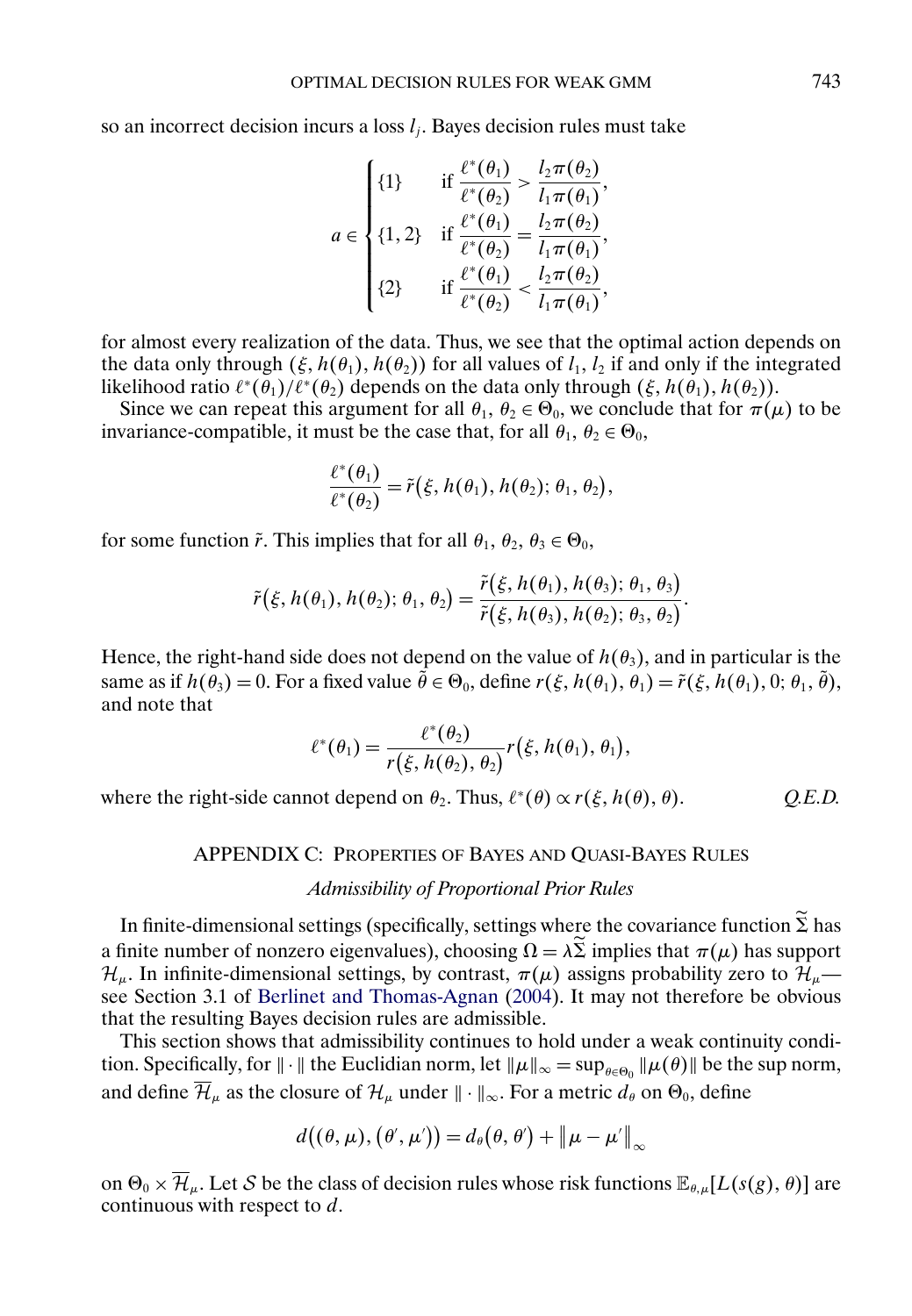<span id="page-30-0"></span>THEOREM 7: *For*  $\pi(\theta, \mu) = \pi(\theta) \pi(\mu)$ , *where*  $\pi(\theta)$  *has support*  $\Theta_0$  *and*  $\pi(\mu)$  *corresponds to*  $\mu \sim \mathcal{GP}(0, \lambda \Sigma)$  *with*  $\lambda > 0$ , *any decision rule*  $s_{\pi} \in \mathcal{S}$  *with* 

$$
\int \mathbb{E}_{\theta,\mu}[L(s_{\pi}(g),\theta)] d\pi(\theta,\mu) = \min_{s \in S} \int \mathbb{E}_{\theta,\mu}[L(s(g),\theta)] d\pi(\theta,\mu)
$$
 (18)

*is admissible relative to S and parameter space*  $\Theta_0 \times \mathcal{H}_{\mu}$ .

PROOF OF THEOREM 7: Suppose there exists  $\tilde{s} \in S$  that dominates  $s_{\pi}$ . Since  $\tilde{s}$  dominates  $s_{\pi}$ , and the risk function is continuous, the set

$$
\{(\theta,\mu)\in\Theta\times\overline{\mathcal{H}}_{\mu}:\mathbb{E}_{\theta,\mu}[L(s_{\pi}(g),\theta)]-\mathbb{E}_{\theta,\mu}[L(\tilde{s}(g),\theta)]>0\}
$$
(19)

is nonempty and open, while the set

$$
\{(\theta,\mu)\in\Theta\times\overline{\mathcal{H}}_{\mu}:\mathbb{E}_{\theta,\mu}[L(s_{\pi}(g),\theta)]-\mathbb{E}_{\theta,\mu}[L(\tilde{s}(g),\theta)]<0\}
$$
(20)

is empty. By Lemma 5.1 in [Van der Vaart and Van Zanten](#page-34-0) [\(2008\)](#page-34-0),  $\pi(\mu)$  has support  $\mathcal{H}_{\mu}$ . From the definition of d,  $\pi(\theta, \mu)$  must therefore assign positive mass to (19). Since (20) is empty, this implies that  $\int \mathbb{E}_{\theta,\mu}[L(s_{\pi}(g),\theta)] d\pi(\theta,\mu)$  strictly exceeds  $\int \mathbb{E}_{\theta,\mu}[L(\tilde{s}(g),\theta)] d\pi(\theta,\mu)$ . We have obtained a contradiction with (18). *Q.E.D.* 

#### *Limit-of-Bayes*

We obtain the quasi-posterior of [Chernozhukov and Hong](#page-33-0) [\(2003\)](#page-33-0) as the limit of a sequence of posteriors for proper priors. Here, we show that under the conditions similar to Theorem [2,](#page-8-0) quasi-Bayes decision rules are likewise the pointwise limit of the corresponding Bayes decision rules, and that the same holds for their risk functions. To state this result, consider any sequence of finite values  $\lambda_r \to \infty$  as  $r \to \infty$ , define  $\pi_r(\theta,\mu) = \pi(\theta)\pi_r(\mu)$  to be the corresponding sequence of priors, and let  $s_{\pi_r}$  be the corresponding sequence of Bayes decision rules,

$$
s_{\pi_r}(g) \in \underset{a \in \mathcal{A}}{\operatorname{argmin}} \frac{\int L(a,\theta) \ell_r^*(\theta) \, d\pi(\theta)}{\int \ell_r^*(\theta) \, d\pi(\theta)}
$$

$$
= \underset{a \in \mathcal{A}}{\operatorname{argmin}} \int L(a,\theta) \ell_r^*(\theta) \, d\pi(\theta),
$$

and  $s_{\pi_{\infty}}(g)$  the quasi-Bayes decision rule.

THEOREM 8: *Suppose that* A *is compact and convex*, *that* L(a- θ) *is uniformly bounded as well as continuous and strictly convex in* a *for every* θ, *and that* (θ- θ) *is everywhere full rank*. *Then*  $s_{\pi_r}(g) \to s_{\pi_\infty}(g)$  *for every* g *and* 

$$
\mathbb{E}_{\theta,\mu}\big[L\big(s_{\pi_r}(g),\theta\big)\big] \to \mathbb{E}_{\theta,\mu}\big[L\big(s_{\pi_\infty}(g),\theta\big)\big] \quad \text{for each } (\theta,\mu) \in \Theta_0 \times \mathcal{H}_\mu. \tag{21}
$$

PROOF OF THEOREM 8: Recall that  $\ell_r^*(\theta) = |\Lambda_r(\theta)|^{-\frac{1}{2}} \cdot \exp(-\frac{1}{2}u_r(\theta)'\Lambda_r(\theta)^{-1}u_r(\theta)),$ where  $u_r(\theta) = \frac{\lambda_r}{1+\lambda_r} \psi(\theta)^{-1} g(\theta) + \frac{1}{1+\lambda_r} \xi$ ,  $\Lambda_r(\theta) = \frac{\lambda_r}{1+\lambda_r} [\psi(\theta)^{-1}] \Sigma(\theta, \theta) [\psi(\theta)^{-1}]' +$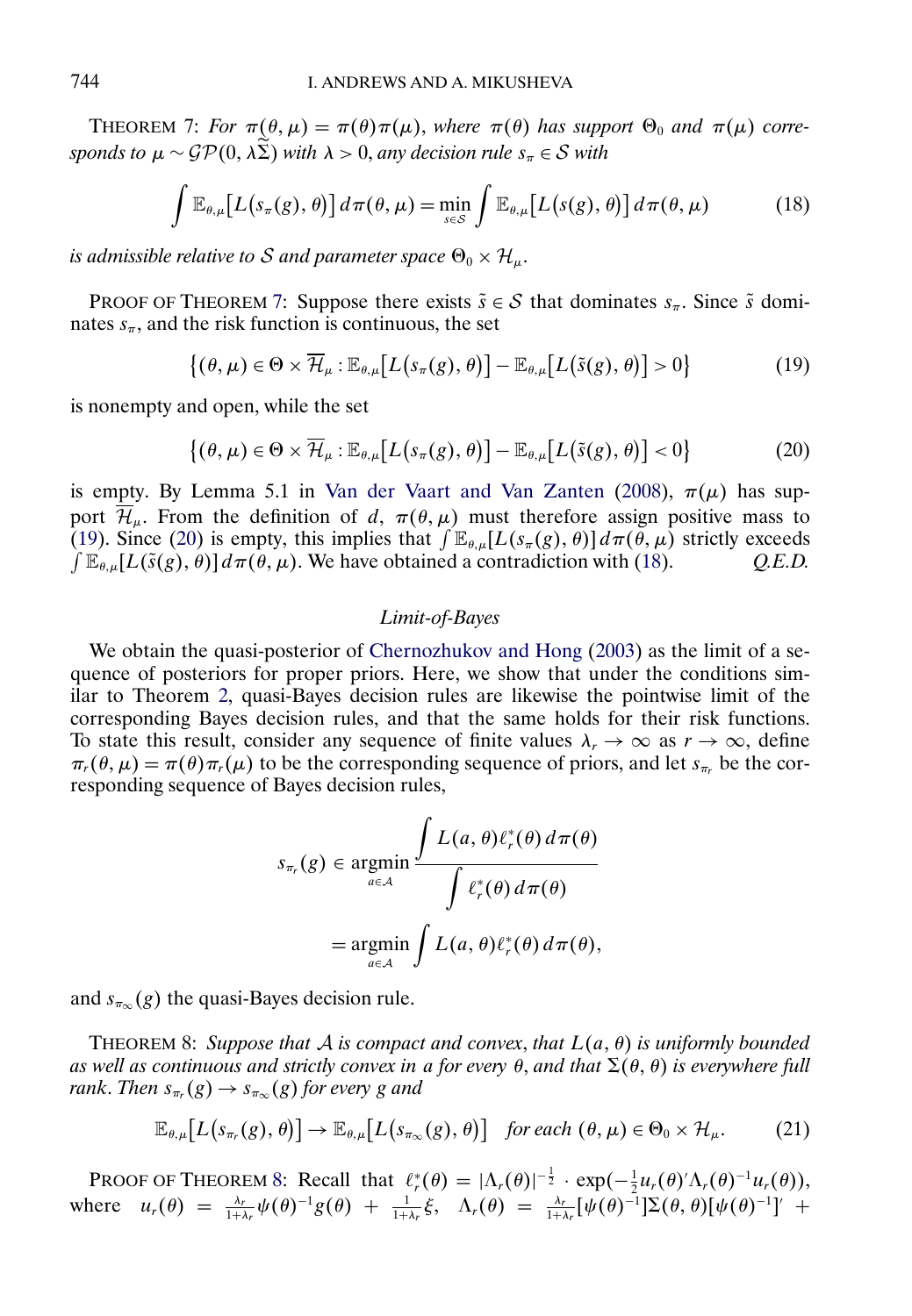<span id="page-31-0"></span> $\frac{1}{1+\lambda_r}$  Var( $\xi$ ). Since the minimum eigenvalue of  $\Sigma(\theta, \theta)$  is bounded away from zero by compactness of  $\Theta_0$ , and  $g(\cdot)$  is bounded, we have

$$
\ell_r^*(\theta) \to \ell_\infty^*(\theta) = |\psi(\theta)| \cdot \left| \Sigma(\theta, \theta) \right|^{-\frac{1}{2}} \cdot \exp\left( -\frac{1}{2} g(\theta)' \Sigma(\theta, \theta)^{-1} g(\theta) \right)
$$

uniformly on  $\Theta_0$ . Since the loss function is bounded,

$$
\int L(a,\theta)\ell_r^*(\theta) d\pi(\theta) \to \int L(a,\theta)\ell_\infty^*(\theta) d\pi(\theta) \quad \text{uniformly on } \mathcal{A},
$$

which, since the loss is strictly convex, implies that  $s_{\pi_r}(g) \to s_{\pi_\infty}(g)$ . Finally, [\(21\)](#page-30-0) follows from another application of the dominated convergence theorem. *O.E.D.* from another application of the dominated convergence theorem.

# APPENDIX D: SIMULATION DESIGN AND ADDITIONAL RESULTS

### *Simulation Design*

This section describes the simulation design used to produce Figure [2](#page-4-0) in Section [2.1.](#page-2-0) We base our simulations on the [Graddy](#page-33-0) [\(1995\)](#page-33-0) data. In particular, for our data-calibrated simulations, we:

- 1. Estimate  $\hat{\theta}$  using continuously updating GMM.
- 2. Draw  $(W, Y, Z)$  from the empirical distribution, and generate new outcomes  $Y^*$  by adding normal noise with standard deviation equal to one-tenth that of  $Y$ , that is,  $Y^* = Y + \varepsilon$ , with  $\varepsilon \sim N(0, \frac{1}{100} \widehat{\text{Var}}(Y)).$
- 3. Use exponential tilting to find weights  $\omega_i$  on the observations  $\{W_i, Y_i, Z_i\}$  in the original sample such that the quantile IV moments, evaluated with the observations constructed in step 2, hold exactly at  $\hat{\theta}$ .
- 4. Draw samples  $\{W, Y^*, Z\}$  with sampling weights  $\omega_i$  as in step 3, and outcomes  $Y^*$  as in step 2.

This construction ensures that  $(i)$  Y is continuously distributed, as necessary for conditional quantiles to be uniquely defined, and (ii) the (over-identified) GMM moments hold exactly at the value  $\hat{\theta}$  estimated on the original data. Denote the resulting distribution by  $P^*$ .

To construct the distribution  $P_0$ , we take the distribution  $P^*$  and, as described in Section [2,](#page-2-0) multiply all entries of Z but the constant by a mean-zero (specifically, Rademacher) random variable. This construction ensures that  $P_0$  dominates  $P^*$  and, as discussed in the text, that  $\theta^*$  is set-identified under  $P_0$ . To construct  $P_{n,f}$ , we draw from a mixture between  $P_0$  and  $P^*$ , with weight  $\sqrt{\frac{111}{n}}$  on  $P^*$ . Hence, for the original sample size  $(n = 111)$ ,  $P_{n,f} = P^*$ , while as  $n \to \infty$ ,  $P_{n,f}$  converges to  $P_0$ . In particular,  $P_{n,f}$  sat-isfies equation [\(2\)](#page-4-0) for  $f \propto \frac{dP^*}{dP_0} - 1$ . Finally, to compute GMM estimates in each draw of simulated data, we run an MCMC algorithm (specifically slice sampling), and report the parameter values yielding the minimal objective function value encountered as our estimate.

#### *Additional Empirical Results*

Figure [6](#page-32-0) plots the 95% conditional confidence set formed by inverting our weighted average power optimal tests, along with the 95% highest posterior density set. The condi-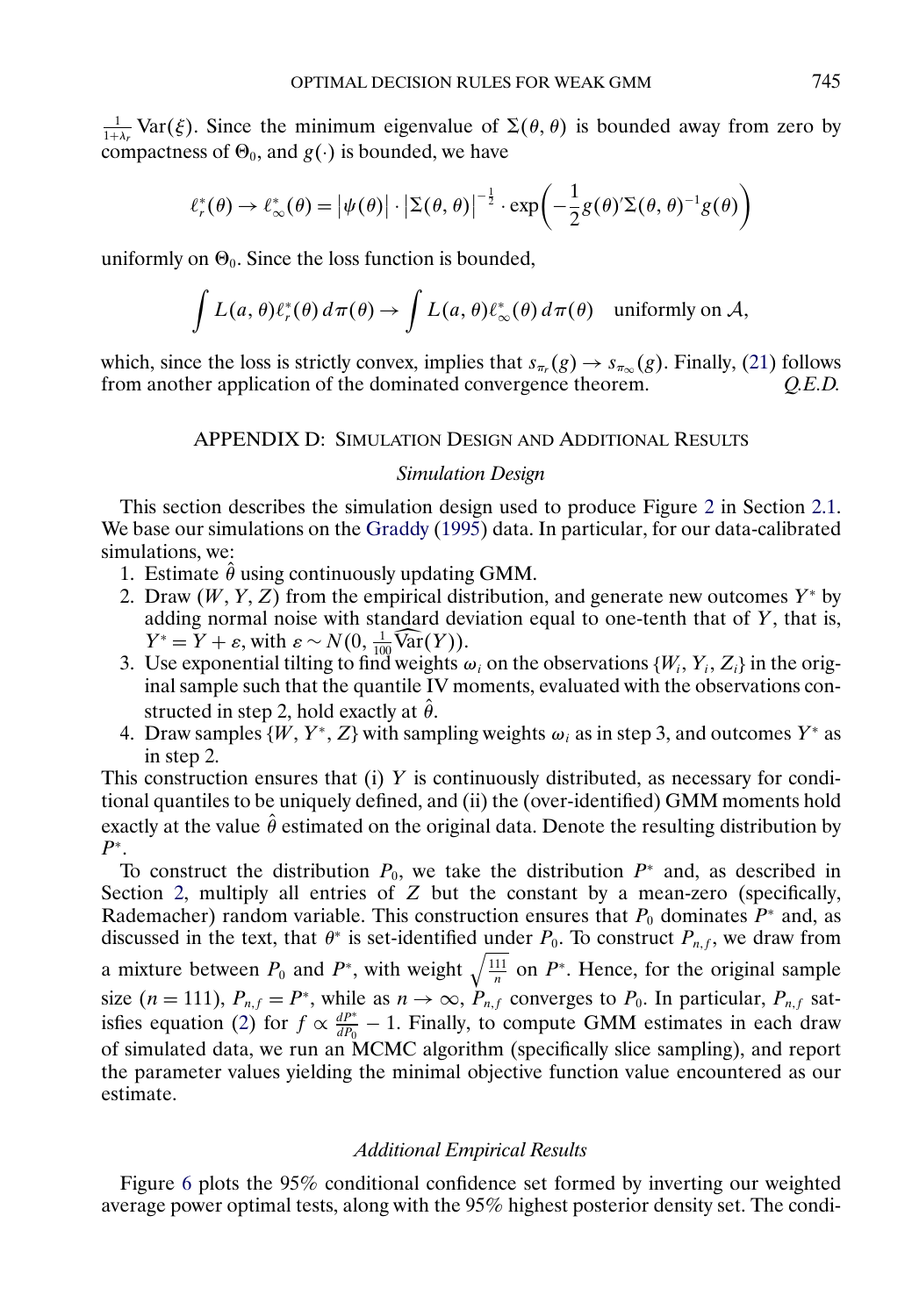<span id="page-32-0"></span>

FIGURE 6.—Quasi-Bayes 95% highest posterior density set, and 95% conditional frequentist confidence set, for  $\tau = 0.75$  based on [Graddy](#page-33-0) [\(1995\)](#page-33-0) data.

tional confidence sets do have asymptotically correct frequentist coverage and use quasiposterior only to form a powerful test statistics. The 95% highest posterior density set does not have frequentist guarantees and is a Bayesian object. In this application, the two sets have a quite similar shape, but the confidence set is slightly smaller, covering 4.74% of the parameter space as compared to 4.82% for the highest posterior density set.

Figure 7 plots the small-sample distribution of the GMM estimate for the median,  $\tau =$ 05, and weak- and large-sample asymptotic distributions. We again see that the weakasymptotic approximation appears substantially more accurate.



FIGURE 7.—Finite-sample distribution of GMM estimator in simulations calibrated to [Graddy](#page-33-0) [\(1995\)](#page-33-0) data, along with weak- and strong-asymptotic large-sample distributions. Based on 1000 simulation draws.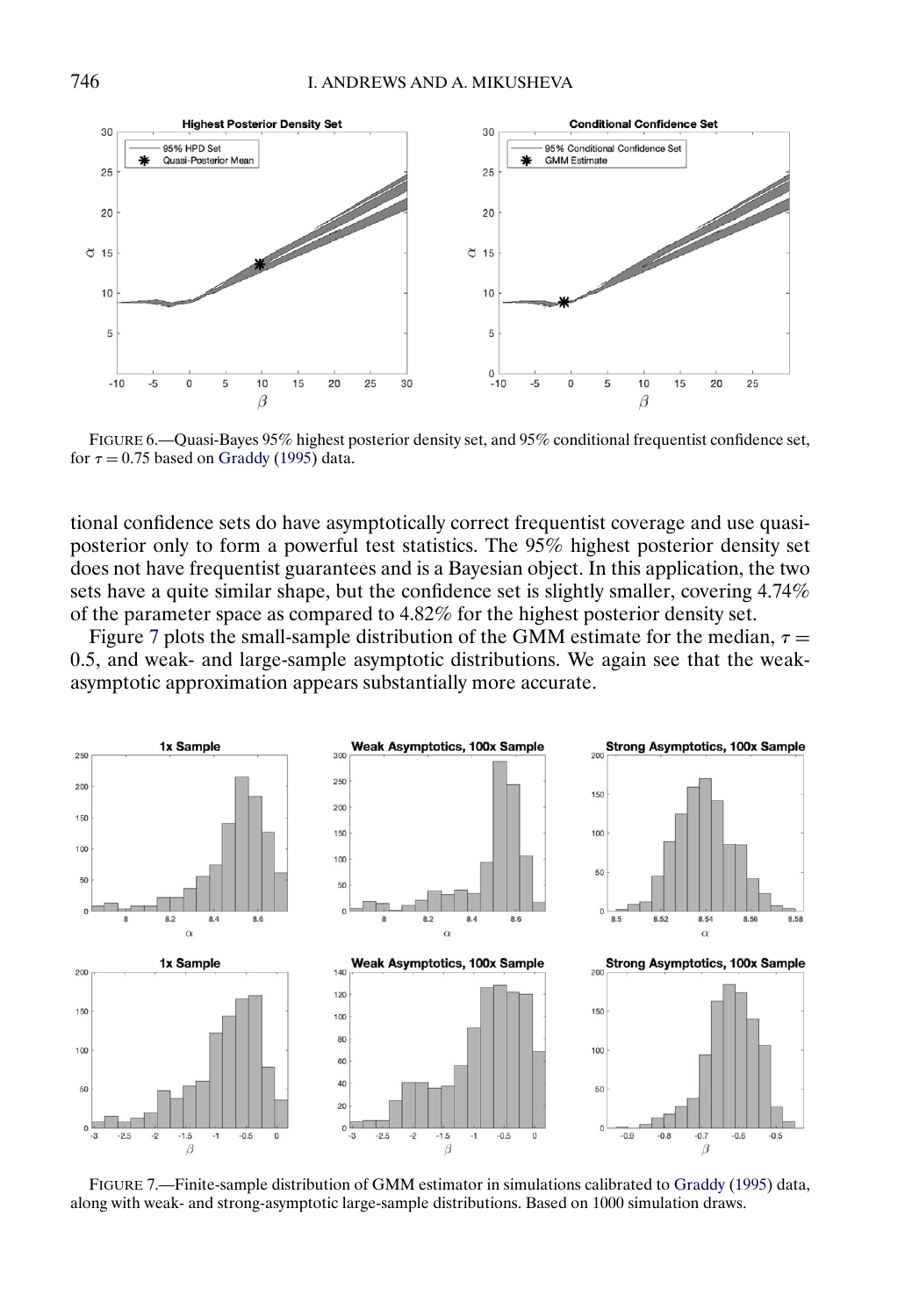#### **[REFERENCES](http://www.e-publications.org/srv/ecta/linkserver/setprefs?rfe_id=urn:sici%2F0012-9682%282022%2990%3A2%3C715%3AODRFWG%3E2.0.CO%3B2-R)**

- <span id="page-33-0"></span>ADLER, R. J., AND J. E. TAYLOR (2007): *Random Fields and Geometry*. New York: Springer. [\[720\]](#page-5-0)
- ANDREWS, D. W. K., M. MOREIRA, AND J. STOCK [\(2006\): "Optimal Two-Sided Invariant Similar Tests of](http://www.e-publications.org/srv/ecta/linkserver/openurl?rft_dat=bib:2/2&rfe_id=urn:sici%2F0012-9682%282022%2990%3A2%3C715%3AODRFWG%3E2.0.CO%3B2-R) [Instrumental Variables Regression,"](http://www.e-publications.org/srv/ecta/linkserver/openurl?rft_dat=bib:2/2&rfe_id=urn:sici%2F0012-9682%282022%2990%3A2%3C715%3AODRFWG%3E2.0.CO%3B2-R) *Econometrica*, 74 (3), 715–752. [\[729\]](#page-14-0)
- ANDREWS, I., AND A. MIKUSHEVA [\(2016\): "Conditional Inference With a Functional Nuisance Parameter,"](http://www.e-publications.org/srv/ecta/linkserver/openurl?rft_dat=bib:3/3&rfe_id=urn:sici%2F0012-9682%282022%2990%3A2%3C715%3AODRFWG%3E2.0.CO%3B2-R) *Econometrica*[, 84 \(4\), 1571–1612.](http://www.e-publications.org/srv/ecta/linkserver/openurl?rft_dat=bib:3/3&rfe_id=urn:sici%2F0012-9682%282022%2990%3A2%3C715%3AODRFWG%3E2.0.CO%3B2-R) [\[724,](#page-9-0)[729](#page-14-0)[,731](#page-16-0)[,738](#page-23-0)[,739\]](#page-24-0)
- (2022): "Supplement to 'Optimal Decision Rules for Weak GMM'," *Econometrica Supplemental Material*, 90, <https://doi.org/10.3982/ECTA18678>. [\[715\]](#page-0-0)
- BERLINET, A., AND C. THOMAS-AGNAN (2004): *Reproducing Kernel Hilbert Spaces in Probability and Statistics*. Kluwer Academic Publishers. [\[737,](#page-22-0)[743\]](#page-28-0)
- BORNN, L., N. SHEPHARD, AND R. SOLGI [\(2019\): "Moment Conditions and Bayesian Nonparametrics,"](http://www.e-publications.org/srv/ecta/linkserver/openurl?rft_dat=bib:6/5&rfe_id=urn:sici%2F0012-9682%282022%2990%3A2%3C715%3AODRFWG%3E2.0.CO%3B2-R) *Jour[nal of the Royal Statistical Society, Series B](http://www.e-publications.org/srv/ecta/linkserver/openurl?rft_dat=bib:6/5&rfe_id=urn:sici%2F0012-9682%282022%2990%3A2%3C715%3AODRFWG%3E2.0.CO%3B2-R)*, 81, 5–43. [\[728\]](#page-13-0)
- BROWN, L. D. (1986): *Fundamentals of Statistical Exponential Families With Applications in Statistical Decision Theory*. Hayward, CA: Institute of Mathematical Statistics. [\[722](#page-7-0)[,736\]](#page-21-0)
- CHAMBERLAIN, G., AND G. IMBENS [\(2003\): "Nonparametric Applications of Bayesian Inference,"](http://www.e-publications.org/srv/ecta/linkserver/openurl?rft_dat=bib:8/7&rfe_id=urn:sici%2F0012-9682%282022%2990%3A2%3C715%3AODRFWG%3E2.0.CO%3B2-R) *Journal of [Business and Economic Statistics](http://www.e-publications.org/srv/ecta/linkserver/openurl?rft_dat=bib:8/7&rfe_id=urn:sici%2F0012-9682%282022%2990%3A2%3C715%3AODRFWG%3E2.0.CO%3B2-R)*, 21, 12–18. [\[728\]](#page-13-0)
- CHEN, X., T. CHRISTENSEN, AND E. TAMER [\(2018\): "Monte Carlo Confidence Sets for Identified Sets,"](http://www.e-publications.org/srv/ecta/linkserver/openurl?rft_dat=bib:9/8&rfe_id=urn:sici%2F0012-9682%282022%2990%3A2%3C715%3AODRFWG%3E2.0.CO%3B2-R) *Econometrica*[, 86 \(6\), 1965–2018.](http://www.e-publications.org/srv/ecta/linkserver/openurl?rft_dat=bib:9/8&rfe_id=urn:sici%2F0012-9682%282022%2990%3A2%3C715%3AODRFWG%3E2.0.CO%3B2-R) [\[716\]](#page-1-0)
- CHERNOZHUKOV, V., AND C. HANSEN [\(2005\): "An IV Model of Quantile Treatment Effects,"](http://www.e-publications.org/srv/ecta/linkserver/openurl?rft_dat=bib:10/9&rfe_id=urn:sici%2F0012-9682%282022%2990%3A2%3C715%3AODRFWG%3E2.0.CO%3B2-R) *Econometrica*, [73 \(1\), 245–261.](http://www.e-publications.org/srv/ecta/linkserver/openurl?rft_dat=bib:10/9&rfe_id=urn:sici%2F0012-9682%282022%2990%3A2%3C715%3AODRFWG%3E2.0.CO%3B2-R) [\[717\]](#page-2-0)
- CHERNOZHUKOV, V., AND H. HONG [\(2003\): "An MCMC Approach to Classical Estimation,"](http://www.e-publications.org/srv/ecta/linkserver/openurl?rft_dat=bib:11/12&rfe_id=urn:sici%2F0012-9682%282022%2990%3A2%3C715%3AODRFWG%3E2.0.CO%3B2-R) *Journal of Econometrics*[, 115 \(2\), 293–346.](http://www.e-publications.org/srv/ecta/linkserver/openurl?rft_dat=bib:11/12&rfe_id=urn:sici%2F0012-9682%282022%2990%3A2%3C715%3AODRFWG%3E2.0.CO%3B2-R) [\[715](#page-0-0)[,716](#page-1-0)[,723,](#page-8-0)[727](#page-12-0)[-729](#page-14-0)[,733](#page-18-0)[,744\]](#page-29-0)
- CHERNOZHUKOV, V., C. HANSEN, AND M. JANSSON (2006): "Finite Sample Inference for Quantile Regression Models," Unpublished Manuscript. [\[733\]](#page-18-0)
- [\(2009\): "Finite Sample Inference for Quantile Regression Models,"](http://www.e-publications.org/srv/ecta/linkserver/openurl?rft_dat=bib:13/11&rfe_id=urn:sici%2F0012-9682%282022%2990%3A2%3C715%3AODRFWG%3E2.0.CO%3B2-R) *Journal of Econometrics*, 152 (2), [93–103.](http://www.e-publications.org/srv/ecta/linkserver/openurl?rft_dat=bib:13/11&rfe_id=urn:sici%2F0012-9682%282022%2990%3A2%3C715%3AODRFWG%3E2.0.CO%3B2-R) [\[717](#page-2-0)[,718,](#page-3-0)[733\]](#page-18-0)
- [COX, G. \(2020\): "Almost Sure Uniqueness of a Global Minimum Without Convexity,"](http://www.e-publications.org/srv/ecta/linkserver/openurl?rft_dat=bib:14/13&rfe_id=urn:sici%2F0012-9682%282022%2990%3A2%3C715%3AODRFWG%3E2.0.CO%3B2-R) *Annals of Statistics*, 48 [\(1\), 584–606.](http://www.e-publications.org/srv/ecta/linkserver/openurl?rft_dat=bib:14/13&rfe_id=urn:sici%2F0012-9682%282022%2990%3A2%3C715%3AODRFWG%3E2.0.CO%3B2-R) [\[732\]](#page-17-0)
- FLORENS, J. P., AND A. SIMONI [\(2021\): "Gaussian Processes and Bayesian Moment Estimation,"](http://www.e-publications.org/srv/ecta/linkserver/openurl?rft_dat=bib:15/14&rfe_id=urn:sici%2F0012-9682%282022%2990%3A2%3C715%3AODRFWG%3E2.0.CO%3B2-R) *Journal of [Business and Economic Statistics](http://www.e-publications.org/srv/ecta/linkserver/openurl?rft_dat=bib:15/14&rfe_id=urn:sici%2F0012-9682%282022%2990%3A2%3C715%3AODRFWG%3E2.0.CO%3B2-R)*, 39 (2), 482–492. [\[728\]](#page-13-0)
- [GALLANT, R. \(2016\): "Reflections on the Probability Space Induced by Moment Conditions With Implications](http://www.e-publications.org/srv/ecta/linkserver/openurl?rft_dat=bib:16/15&rfe_id=urn:sici%2F0012-9682%282022%2990%3A2%3C715%3AODRFWG%3E2.0.CO%3B2-R) for Bayesian Inference," *[Journal of Financial Econometrics](http://www.e-publications.org/srv/ecta/linkserver/openurl?rft_dat=bib:16/15&rfe_id=urn:sici%2F0012-9682%282022%2990%3A2%3C715%3AODRFWG%3E2.0.CO%3B2-R)*, 14 (2), 284–294. [\[728\]](#page-13-0)
- [GRADDY, K. \(1995\): "Testing for Imperfect Competition at the Fulton Fish Market,"](http://www.e-publications.org/srv/ecta/linkserver/openurl?rft_dat=bib:17/16&rfe_id=urn:sici%2F0012-9682%282022%2990%3A2%3C715%3AODRFWG%3E2.0.CO%3B2-R) *Rand Journal of Economics*[, 26 \(1\), 75–92.](http://www.e-publications.org/srv/ecta/linkserver/openurl?rft_dat=bib:17/16&rfe_id=urn:sici%2F0012-9682%282022%2990%3A2%3C715%3AODRFWG%3E2.0.CO%3B2-R) [\[716](#page-1-0)[-719](#page-4-0)[,733-](#page-18-0)[735](#page-20-0)[,745](#page-30-0)[,746\]](#page-31-0)
- GUGGENBERGER, P., AND R. J. SMITH [\(2005\): "Generalized Empirical Likelihood Estimators and Tests Under](http://www.e-publications.org/srv/ecta/linkserver/openurl?rft_dat=bib:18/17&rfe_id=urn:sici%2F0012-9682%282022%2990%3A2%3C715%3AODRFWG%3E2.0.CO%3B2-R) [Partial, Weak, and Strong Identification,"](http://www.e-publications.org/srv/ecta/linkserver/openurl?rft_dat=bib:18/17&rfe_id=urn:sici%2F0012-9682%282022%2990%3A2%3C715%3AODRFWG%3E2.0.CO%3B2-R) *Econometric Theory*, 21 (4), 667–709. [\[728](#page-13-0)[,729\]](#page-14-0)
- HAN, S., AND A. MCCLOSKEY [\(2019\): "Estimation and Inference With a \(Nearly\) Singular Jacobian,"](http://www.e-publications.org/srv/ecta/linkserver/openurl?rft_dat=bib:19/18&rfe_id=urn:sici%2F0012-9682%282022%2990%3A2%3C715%3AODRFWG%3E2.0.CO%3B2-R) *Quantitative Economics*[, 10 \(3\), 1019–1068.](http://www.e-publications.org/srv/ecta/linkserver/openurl?rft_dat=bib:19/18&rfe_id=urn:sici%2F0012-9682%282022%2990%3A2%3C715%3AODRFWG%3E2.0.CO%3B2-R) [\[731\]](#page-16-0)
- HIRANO, K., AND J. PORTER [\(2009\): "Asymptotics for Statistical Treatment Rules,"](http://www.e-publications.org/srv/ecta/linkserver/openurl?rft_dat=bib:20/19&rfe_id=urn:sici%2F0012-9682%282022%2990%3A2%3C715%3AODRFWG%3E2.0.CO%3B2-R) *Econometrica*, 77 (5), 1683– [1701.](http://www.e-publications.org/srv/ecta/linkserver/openurl?rft_dat=bib:20/19&rfe_id=urn:sici%2F0012-9682%282022%2990%3A2%3C715%3AODRFWG%3E2.0.CO%3B2-R) [\[721\]](#page-6-0)
- [KAJI, T. \(2021\): "Theory of Weak Identification in Semiparametric Models,"](http://www.e-publications.org/srv/ecta/linkserver/openurl?rft_dat=bib:21/20&rfe_id=urn:sici%2F0012-9682%282022%2990%3A2%3C715%3AODRFWG%3E2.0.CO%3B2-R) *Econometrica*, 89 (2), 733–763. [\[715,](#page-0-0)[719\]](#page-4-0)
- [KIM, J. Y. \(2002\): "Limited Information Likelihood and Bayesian Analysis,"](http://www.e-publications.org/srv/ecta/linkserver/openurl?rft_dat=bib:22/21&rfe_id=urn:sici%2F0012-9682%282022%2990%3A2%3C715%3AODRFWG%3E2.0.CO%3B2-R) *Journal of Econometrics*, 107, [175–193.](http://www.e-publications.org/srv/ecta/linkserver/openurl?rft_dat=bib:22/21&rfe_id=urn:sici%2F0012-9682%282022%2990%3A2%3C715%3AODRFWG%3E2.0.CO%3B2-R) [\[715](#page-0-0)[,728\]](#page-13-0)
- KLEIBERGEN, F., AND S. MAVROEIDIS [\(2014\): "Identification Issues in Limited-Information Bayesian Analysis](http://www.e-publications.org/srv/ecta/linkserver/openurl?rft_dat=bib:23/22&rfe_id=urn:sici%2F0012-9682%282022%2990%3A2%3C715%3AODRFWG%3E2.0.CO%3B2-R) [of Structural Macroeconomic Models,"](http://www.e-publications.org/srv/ecta/linkserver/openurl?rft_dat=bib:23/22&rfe_id=urn:sici%2F0012-9682%282022%2990%3A2%3C715%3AODRFWG%3E2.0.CO%3B2-R) *Journal of Applied Econometrics*, 29 (7), 1183–1209. [\[732\]](#page-17-0)
- [LAZAR, N. A. \(2003\): "Bayesian Empirical Likelihood,"](http://www.e-publications.org/srv/ecta/linkserver/openurl?rft_dat=bib:24/23&rfe_id=urn:sici%2F0012-9682%282022%2990%3A2%3C715%3AODRFWG%3E2.0.CO%3B2-R) *Biometrika*, 90 (2), 319–326. [\[728](#page-13-0)[,729,](#page-14-0)[733,](#page-18-0)[734\]](#page-19-0)
- LE CAM, L. (1986): *Asymptotic Theory of Statistical Inference*. John Wiley & Sons. [\[721,](#page-6-0)[722\]](#page-7-0)
- LEHMAN, E. L., AND G. CASELLA (1998): *Theory of Point Estimation*. Springer Texts in Statistics. [\[742\]](#page-27-0)
- LIAO, Y., AND W. JIANG [\(2010\): "Bayesian Analysis in Moment Inequality Models,"](http://www.e-publications.org/srv/ecta/linkserver/openurl?rft_dat=bib:27/26&rfe_id=urn:sici%2F0012-9682%282022%2990%3A2%3C715%3AODRFWG%3E2.0.CO%3B2-R) *Annals of Statistics*, 38 (1), [275–316.](http://www.e-publications.org/srv/ecta/linkserver/openurl?rft_dat=bib:27/26&rfe_id=urn:sici%2F0012-9682%282022%2990%3A2%3C715%3AODRFWG%3E2.0.CO%3B2-R) [\[730\]](#page-15-0)
- MOON, H. R., AND F. SCHORFHEIDE [\(2012\): "Bayesian and Frequentist Inference in Partially Identified Mod](http://www.e-publications.org/srv/ecta/linkserver/openurl?rft_dat=bib:28/27&rfe_id=urn:sici%2F0012-9682%282022%2990%3A2%3C715%3AODRFWG%3E2.0.CO%3B2-R)els," *Econometrica*[, 80 \(2\), 755–782.](http://www.e-publications.org/srv/ecta/linkserver/openurl?rft_dat=bib:28/27&rfe_id=urn:sici%2F0012-9682%282022%2990%3A2%3C715%3AODRFWG%3E2.0.CO%3B2-R) [\[729\]](#page-14-0)
- MOREIRA, H., AND M. MOREIRA [\(2019\): "Optimal Two-Sided Tests for Instrumental Variables Regression](http://www.e-publications.org/srv/ecta/linkserver/openurl?rft_dat=bib:29/28&rfe_id=urn:sici%2F0012-9682%282022%2990%3A2%3C715%3AODRFWG%3E2.0.CO%3B2-R) [With Heteroskedastic and Autocorrelated Errors,"](http://www.e-publications.org/srv/ecta/linkserver/openurl?rft_dat=bib:29/28&rfe_id=urn:sici%2F0012-9682%282022%2990%3A2%3C715%3AODRFWG%3E2.0.CO%3B2-R) *Journal of Econometrics*, 213 (2), 398–433. [\[729\]](#page-14-0)
- MOREIRA, M., AND G. RIDDER (2017): "Optimal Invariant Tests in an Instrumental Variables Regression With Heteroskedastic and Autocorrelated Errors," Unpublished Manuscript, <https://arxiv.org/abs/1705.00231>. [\[729\]](#page-14-0)